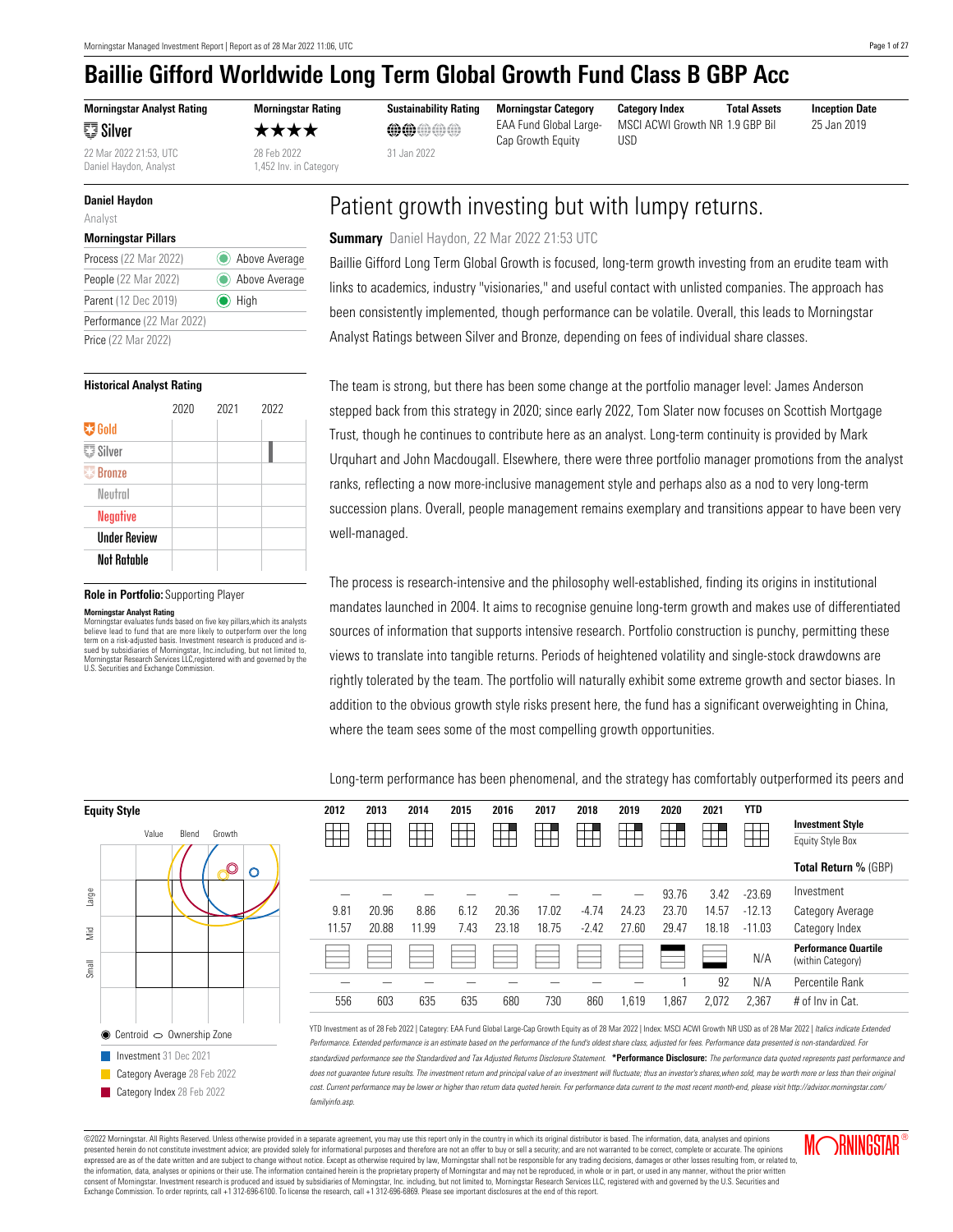**Morningstar Analyst Rating** ≅∄ Silver

Daniel Haydon, Analyst 1,452 Inv. in Category



22 Mar 2022 21:53, UTC 28 Feb 2022 31 Jan 2022

**Morningstar Rating Sustainability Rating Morningstar Category Category Index Total Assets Inception Date** ★★★★ **@@**@@@ EAA Fund Global Large-Cap Growth Equity

MSCI ACWI Growth NR 1.9 GBP Bil 25 Jan 2019 USD

the index. It has been a bumpy ride, however. The strategy's extreme growth bias will naturally lead to underperformance when value does well and at times of heightened investor caution. Recent performance is testament to this. Investors should look to invest for the long term here and are encouraged to see through periods of short-term volatility.

#### <span id="page-1-0"></span>**Process** Above Average | Daniel Haydon, 22 Mar 2022 21:53 UTC

#### **Approach**

This is high-growth investing with thoughtful implementation dating back to 2004. There is a company ownership mentality and genuine long-term thinking about growth. Overall, the Process earns an Above Average rating.

This strategy aims to identify and invest in as many transformational growth companies as possible. The research process is relatively unstructured, which permits team members to look for extreme growth in whatever area they wish.

The process targets high-growth companies operating within secular growth industries. To support this, the managers make use of differentiated sources of information, including academic linkages, private company management, and other industry participants. The research process is intensive and rests upon 10 questions that cover industry background, competitive advantage, financial strength, management attitude, and valuation.

The managers eschew conventional valuation approaches and instead look at the range of long-term potential returns. They focus primarily on top-line growth, targeting at least 5x over five years. The approach is supportive of risk-taking by management and capital expenditure can be high.

Investment cases always include reasons that would cause the team to sell. This is most commonly the result of a deterioration in the answers to the 10 questions in the investment thesis. Risk is primarily considered at the operational level for companies, and at the portfolio-level the team mainly looks at diversification of growth drivers.

#### **Portfolio**

The managers construct a reasonably concentrated portfolio of 30-50 stocks. The starting point for portfolio construction is that a degree of diversification is prudent but overdiversification renders mediocre returns a much more likely outcome.

The portfolio is constructed on a bottom-up basis without reference to a benchmark. There are no geographical, industry, or sector constraints. Rather, allocations are a consequence of the attractiveness of individual stocks. Geographic diversity is considered by looking at sources of underlying revenues rather than

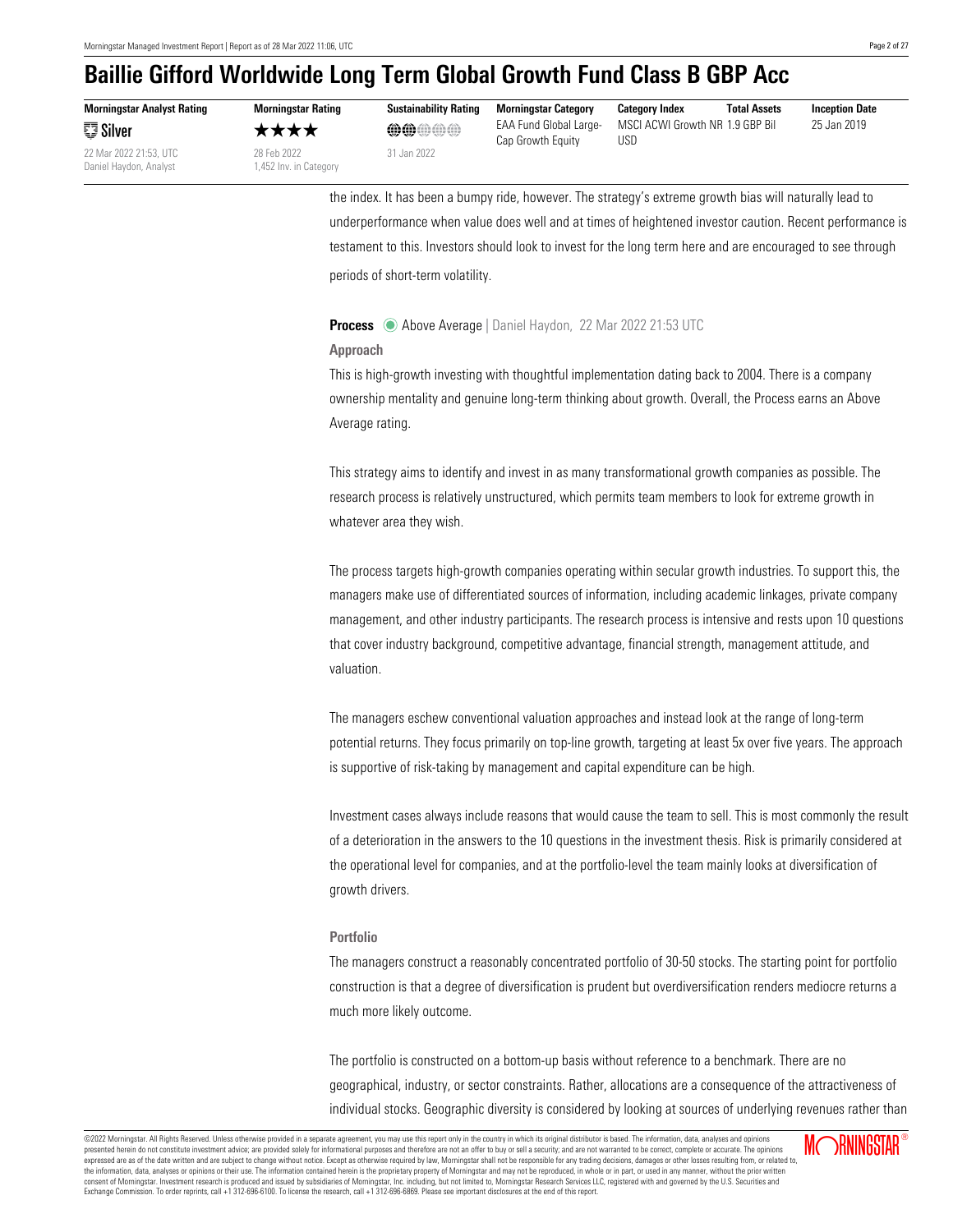**Morningstar Analyst Rating** ≅∄ Silver

22 Mar 2022 21:53, UTC 28 Feb 2022 31 Jan 2022 Daniel Haydon, Analyst 1,452 Inv. in Category

★★★★ **@@**@@@ EAA Fund Global Large-Cap Growth Equity

**Morningstar Rating Sustainability Rating Morningstar Category Category Index Total Assets Inception Date** MSCI ACWI Growth NR 1.9 GBP Bil 25 Jan 2019 USD

country of listing.

The number of equity holdings can range between 30 and 50 and are chosen from around the world. Position sizing is typically 1%-2% of assets at purchase, and the team is hands-off in terms of topping and tailing. Position sizes are allowed to drift, and short-term volatility is tolerated. The weight in the top 10 can reach as high as 60%-65%.

The portfolio will naturally exhibit some extreme growth and sector biases. There are long-standing underweightings in traditional energy and basic materials, as well as financials and consumer defensives. In addition to the obvious growth style risks present here, the fund has a significant overweighting in China, where the managers see some of the most compelling growth opportunities.

Compared with the Morningstar Category average and index, the portfolio has much higher sales growth. This comes with higher valuation metrics.

#### <span id="page-2-0"></span>**People** Above Average | Daniel Haydon, 22 Mar 2022 21:53 UTC

The team is led by strategy veterans who are highly experienced growth investors, and despite some recent changes people management has been exemplary. This earns an Above Average People Pillar rating.

The eight-person Long Term Global Growth team includes some very strong growth investors, all of whom share enthusiasm for the same, distinct investment philosophy. They enjoy the full support of the firm.

There are now five fund managers who contribute directly to the strategy, though there is also input from three others on the team. The portfolio managers are led by partner Mark Urquhart. He was a founding member of the LTGG team and has been on this strategy since inception in 2004. The other portfolio manager with partner status is John MacDougall, who has been at Baillie Gifford since 2000 and on this team since 2015. Urquhart took over from James Anderson in 2020 in a well-oiled transition that was 10 years in the making.

Three analysts were promoted to portfolio managers in early 2022 and are now named decision-makers here. In the fullness of time, they are likely to take the reins. For now, they are essentially junior portfolio managers, and ultimate decision-making still rests with Urquhart or MacDougall, who must approve trades.

Tom Slater stepped back from his portfolio manager duties here in early 2022 to concentrate on management of Scottish Mortgage Trust but still contributes as an analyst. The team also receives helpful contributions from other teams at Baillie Gifford, most notably from the on-the-ground research team in China.

#### <span id="page-2-1"></span>Parent  $\odot$  High | Fatima Khizou, 12 Dec 2019 16:24 UTC

Edinburgh-based Baillie Gifford, founded in 1908 as a partnership, is owned by over 40 partners who average

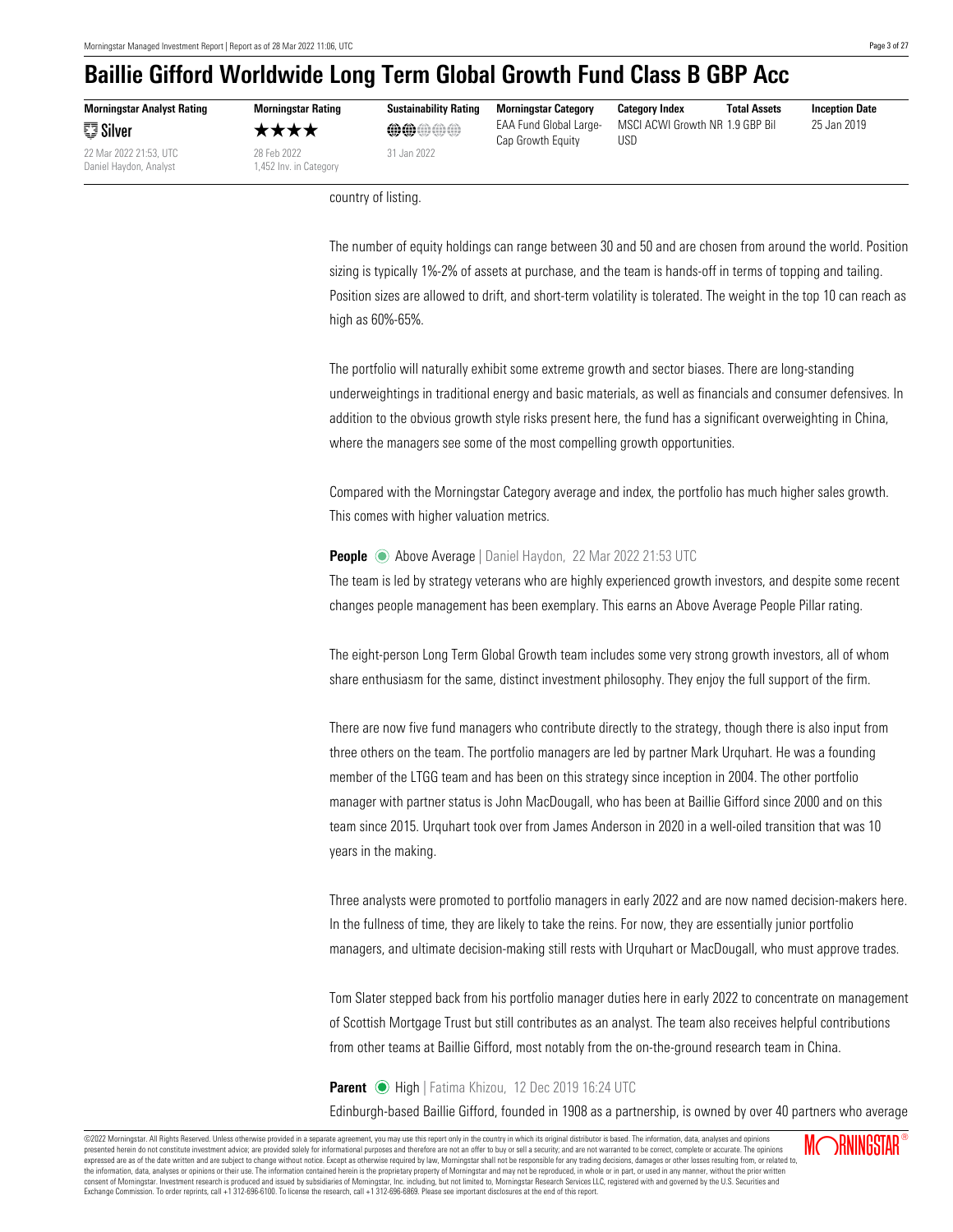**Morningstar Analyst Rating** ≅∄ Silver

Daniel Haydon, Analyst 1,452 Inv. in Category



★★★★ ©@@@@ EAA Fund Global Large-Cap Growth Equity

USD

**Morningstar Rating Sustainability Rating Morningstar Category Category Index Total Assets Inception Date** MSCI ACWI Growth NR 1.9 GBP Bil 25 Jan 2019

more than 20 years of tenure. The group offers strategies across asset classes, but equities remain its key strength and continue to dominate in terms of assets under management. Baillie Gifford's clientele is led by institutional investors, but in recent years the firm has made a push into the retail channel. In addition to being one of the largest managers of UK-listed closed-end funds, it has been successful in gaining traction internationally over the last decade through its range of Irish UCITS and US mutual funds.

A positive consequence of a large institutional and closed-end presence and private ownership is that these features facilitate the firm's long-term approach to investing. This is further reinforced by the remuneration structure, wherein a large component of a fund manager's bonus is based on three- and five-year performance. Although there are small, focused investment teams within the firm, there is a strong culture of collaboration, and staff turnover is among the lowest in the industry. Moreover, the firm has been active in cutting fees on a number of its strategies in recent years and demonstrated its willingness to safeguard investors' capital by capping funds approaching capacity. In all, we think Baillie Gifford benefits from a strong investment culture, earning it a High Parent rating.

#### <span id="page-3-0"></span>**Performance**

Long-term performance has been outstanding: Returns for a composite of fund and segregated accounts dating back to 2004 show very strong comparative returns. The shorter track record for Baillie Gifford WW Long Term Global Growth B shares (incepted in 2016) also easily outperforms the index and category average. Risk-adjusted returns are also strong, despite what is undeniably a volatile profile.

It is to be expected that the approach employed here generates heightened volatility. At times it can be expected to notably underperform. This will happen when value is doing well or at times of heightened investor caution on valuations. Over the long term, if the process is working as intended, the high levels of growth within the portfolio should outweigh this shorter-term noise.

Performance figures are buoyed by the extreme outperformance in 2020, though some of this has now unwound; very recent relative performance has been abysmal.

China stocks weighed heavily on returns in 2021, and there have been some other strong price reversals in the portfolio, particularly in tech. The managers expect some volatility in price performance of the stocks they hold and see periods of weakness as an opportunity to prove themselves as long-term patient investors. These type of price swings are not unprecedented for this portfolio, and many long-term holdings have experienced drawdowns of more than 30% while being strong contributors overall.

The portfolio's projected growth rates are still way above those of the market, which provides some comfort during this short-term weakness: All but two holdings are forecast at plus 30% growth by Baillie Gifford. Historically, recoveries from drawdowns have been fairly quick.

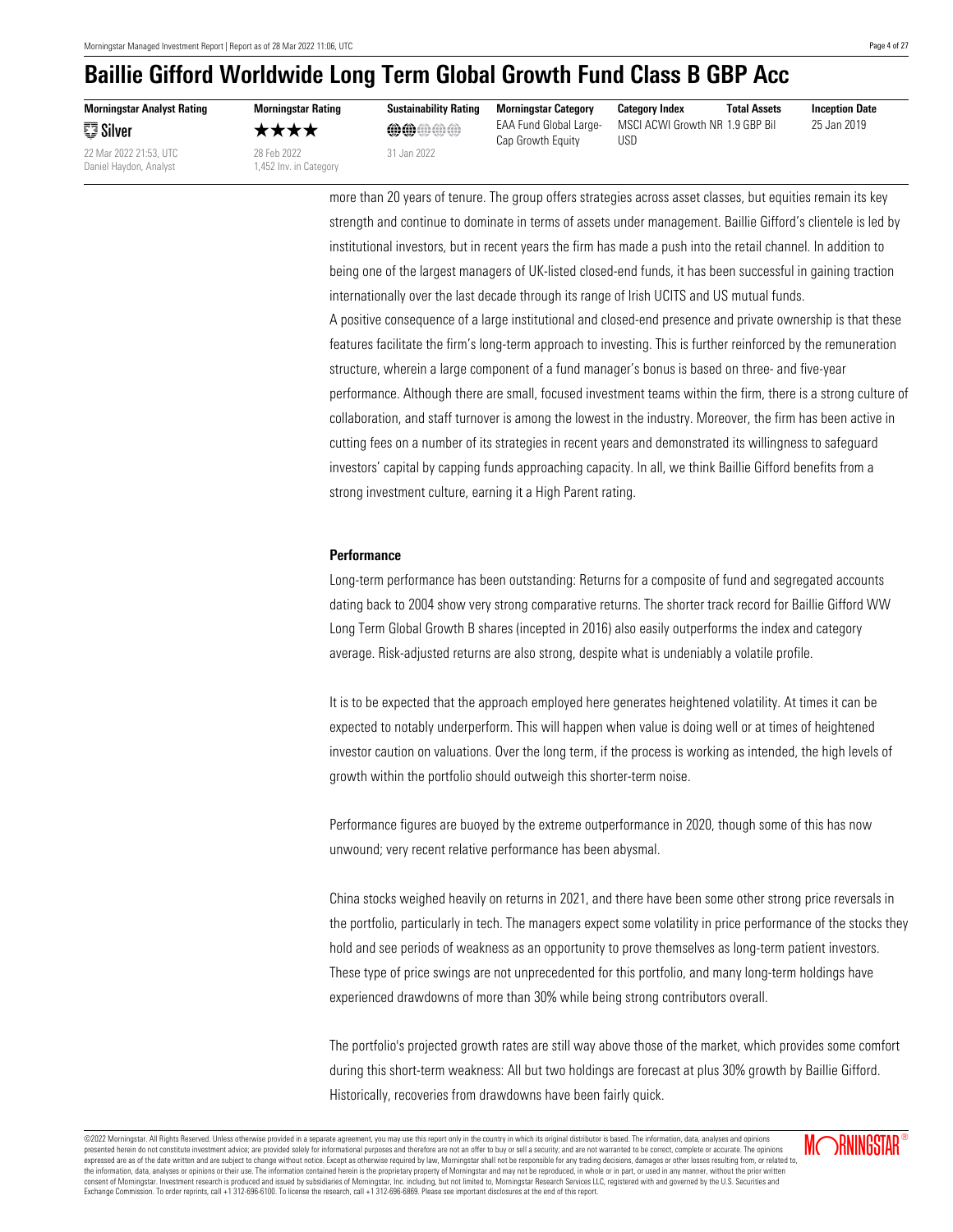**Morningstar Analyst Rating ■ Silver** 

22 Mar 2022 21:53, UTC 28 Feb 2022 31 Jan 2022 Daniel Haydon, Analyst 1,452 Inv. in Category

**Morningstar Rating Sustainability Rating Morningstar Category Category Index Total Assets Inception Date** ★★★★ **@@**@@@ EAA Fund Global Large-Cap Growth Equity

MSCI ACWI Growth NR USD

25 Jan 2019

#### <span id="page-4-0"></span>**Price**

It's critical to evaluate expenses, as they come directly out of returns. The share class on this report levies a fee that ranks in its Morningstar category's cheapest quintile. Based on our assessment of the fund's People, Process and Parent pillars in the context of these fees, we think this share class will be able to deliver positive alpha relative to the category benchmark index, explaining its Morningstar Analyst Rating of Silver.

#### **ESG Commitment Level**

An ESG Commitment Level is not assigned to this fund.

**How do we decide what funds receive an ESG Commitment Level ?** Morningstar analysts award an ESG Commitment Level to funds that also receive Morningstar Analyst Ratings. Not all funds currently have ESG Commitment Levels. Morningstar is expanding its coverage,

prioritizing funds that are most relevant to investors. III

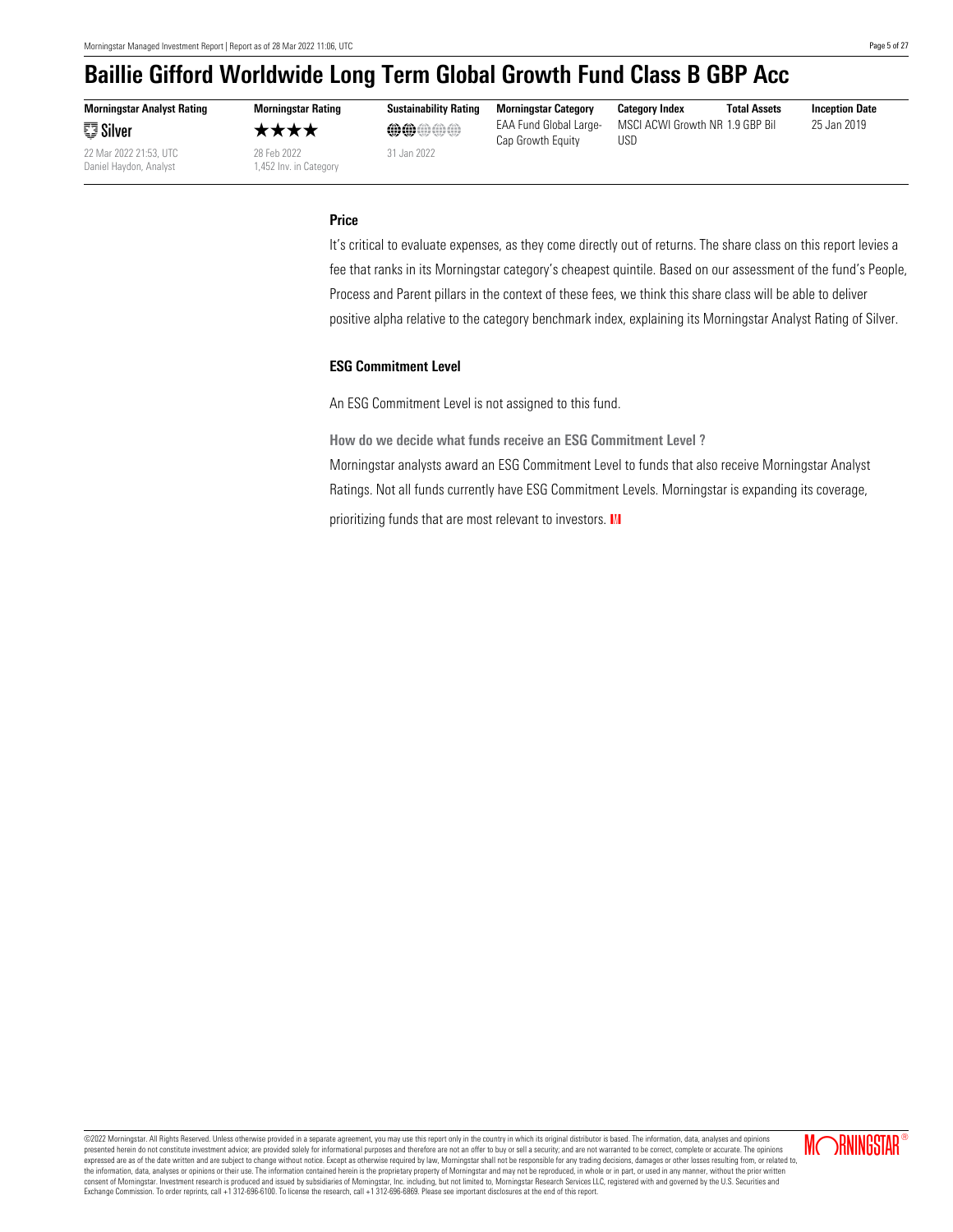# Process | ● Above Average





| 0.00<br>0.00<br>0.00<br>0.00<br>0.00<br>0.00<br>0.00<br>97.32<br>0.00<br>2.69<br>0.00<br>0.00 | 0.03<br>0.03<br>0.00<br>96.64<br>2.39<br>0.91 | 0.00<br>0.00<br>0.00<br>100.00<br>0.00<br>0.00 |
|-----------------------------------------------------------------------------------------------|-----------------------------------------------|------------------------------------------------|
|                                                                                               |                                               |                                                |
|                                                                                               |                                               |                                                |
|                                                                                               |                                               |                                                |
|                                                                                               |                                               |                                                |
|                                                                                               |                                               |                                                |
|                                                                                               |                                               |                                                |
| Short                                                                                         |                                               | Cat Index                                      |
|                                                                                               |                                               | Long Cat Avg.                                  |



### **Market Capitalization Breakdown %** 31 Dec 2021 Inv Cat Avg. Cat Index Giant 59.76 55.92 59.84 Large 30.07 22.20 27.98 • Mid 6.76 15.97 11.88 Small 0.71 1.90 0.10 **O** Micro 0.00 0.11 0.00

#### **Value & Growth Measures** 31 Dec 2021

|                              |       |       | Inv Cat Avg. Cat Index |
|------------------------------|-------|-------|------------------------|
| P/F                          | 41.25 | 23.66 | 24.18                  |
| P/B                          | 7.17  | 4.18  | 4.84                   |
| P/Sales                      | 4.29  | 2.97  | 3.45                   |
| P/Cash Flow                  | 35.77 | 15.96 | 15.70                  |
| Dividend Yield %             | 0.11  | 1.06  | 0.85                   |
| Long-Term Earnings %         | 19.89 | 14.79 | 16.19                  |
| <b>Historical Earnings %</b> | 26.32 | 16.40 | 14.89                  |
| Sales Growth %               | 20.39 | 10.17 | 9.89                   |
| Cash-Flow Growth %           | 21.07 | 19.40 | 22.11                  |
| Book Value Growth %          | 25.43 | 14.05 | 12.46                  |
|                              |       |       |                        |

#### **Top Holdings** 31 Dec 2021

| Holdings                    | Weight % Rating | Portfolio Morningstar Total Rtn | YTD %    |
|-----------------------------|-----------------|---------------------------------|----------|
| Amazon.com Inc              |                 | $5.55 \star \star \star \star$  | $-1.17$  |
| <b>NVIDIA Corp</b>          |                 | 5.55 $\star\star$               | $-5.83$  |
| Tesla Inc.                  |                 | 5.20 $\star\star$               | $-4.37$  |
| <b>ASML Holding NV</b>      |                 | 4.50 $\star\star\star\star$     | $-12.24$ |
| Moderna Inc.                |                 | 4.23 $\star\star\star\star$     | $-34.67$ |
| Illumina Inc                |                 | 3.99 $\star \star \star$        | $-10.18$ |
| Kering SA                   |                 | 3.91 $\star \star \star$        | $-17.13$ |
| Meituan Class B             |                 | 3.91 $\star\star\star\star$     | $-40.11$ |
| Netflix Inc.                |                 | 3.73 $\star \star \star$        | $-37.94$ |
| <b>Tencent Holdings Ltd</b> |                 | 371 $\star\star\star\star\star$ | $-25.44$ |
|                             |                 |                                 |          |



| Country              | Inv   |       | Cat Avg. Cat Index |
|----------------------|-------|-------|--------------------|
| <b>United States</b> | 58.57 | 60.91 | 60.34              |
| China                | 18.34 | 2.88  | 3.79               |
| Netherlands          | 7.38  | 3.30  | 2.05               |
| France               | 6.12  | 3.57  | 2.85               |
| Germany              | 4 21  | 2.44  | 1.39               |
| Canada               | 3.42  | 1 1 8 | 3.02               |
| South Korea          | 1 97  | 0.66  | 1.40               |

**Sector Weightings %** 31 Dec 2021

|                      |                           | Inv   |       | Cat Avg. Cat Index |
|----------------------|---------------------------|-------|-------|--------------------|
| ∿                    | <b>Cyclical</b>           | 33.90 | 32.29 | 28.18              |
| A.                   | <b>Basic Materials</b>    | 0.00  | 3.14  | 3.22               |
| ♠                    | <b>Consumer Cyclical</b>  | 33.54 | 12.97 | 15.48              |
| $\blacktriangleleft$ | <b>Financial Services</b> | 0.00  | 15.14 | 8.56               |
| 侖                    | <b>Real Estate</b>        | 0.36  | 1.04  | 0.92               |
| W                    | <b>Sensitive</b>          | 47.06 | 43.02 | 56.40              |
| 冒                    | Communication Srvs.       | 12.73 | 9.34  | 12.99              |
| $\bullet$            | Energy                    | 0.00  | 0.56  | 1.24               |
| ¢۶                   | Industrials               | 2.18  | 9.08  | 8.15               |
| 阊                    | Technology                | 32.15 | 24.04 | 34.02              |
|                      | <b>Defensive</b>          | 19.05 | 24.69 | 15.40              |
| ⊫                    | <b>Consumer Defensive</b> | 0.73  | 7.57  | 5.14               |
| п                    | Healthcare                | 18.32 | 16.11 | 9.88               |
|                      | Utilities                 | 0.00  | 1.01  | 0.38               |
|                      |                           |       |       |                    |

#### **Financial Metrics** 31 Dec 2021

|                            | Inv      | Cat Avg. Cat Index |           |
|----------------------------|----------|--------------------|-----------|
| <b>O</b> Wide Moat %       | 46.01    | 65.28              | 56.59     |
| <sup>2</sup> Narrow Moat % | 33.46    | 26.13              | 36.38     |
| (!!) No Moat %             | 20.53    | 8.59               | 7.03      |
| Financial Health           | B        | $B+$               | $B+$      |
| Profitability              | C-       | R-                 | R         |
| Growth                     | $B+$     | R-                 | <b>B-</b> |
| <b>ROIC</b>                | 15.87    | 20.36              | 22.29     |
| Cash Return %              | $-48.96$ | $-11.71$           | 38.95     |
| P/FCF Ratio                | 92.34    | 31.39              | 34.98     |
| D/C Ratio                  | 28.33    | 33.20              | 34.70     |

#### **Portfolio Holdings** 31 Dec 2021

|                           |        | Inv Cat Avg. Cat Index |        |
|---------------------------|--------|------------------------|--------|
| Avg. Market Cap (USD Bil) | 154.01 | 136.41                 | 174.40 |
| Turnover Ratio %          |        |                        |        |
| % Assets in Top 10        | 44     | 29                     | 34     |
| # of Holdings             | 42     | 747                    | 1472   |
| <b>Base Currency</b>      | USD    | USD                    | lisd   |

**MORNINGSTAR** 

©2022 Morningstar. All Rights Reserved. Unless otherwise provided in a separate agreement, you may use this report only in the country in which its original distributor is based. The information, data, analyses and opinions presented herein do not constitute investment advice; are provided solely for informational purposes and therefore are not an offer to buy or sell a security; and are not warranted to be correct, complete or accurate. The expressed are as of the date written and are subject to change without notice. Except as otherwise required by law, Morningstar shall not be responsible for any trading decisions, damages or other losses resulting from, or consent of Morningstar. Investment research is produced and issued by subsidiaries of Morningstar, Inc. including, but not limited to, Morningstar Research Services LLC, registered with and governed by the U.S. Securities

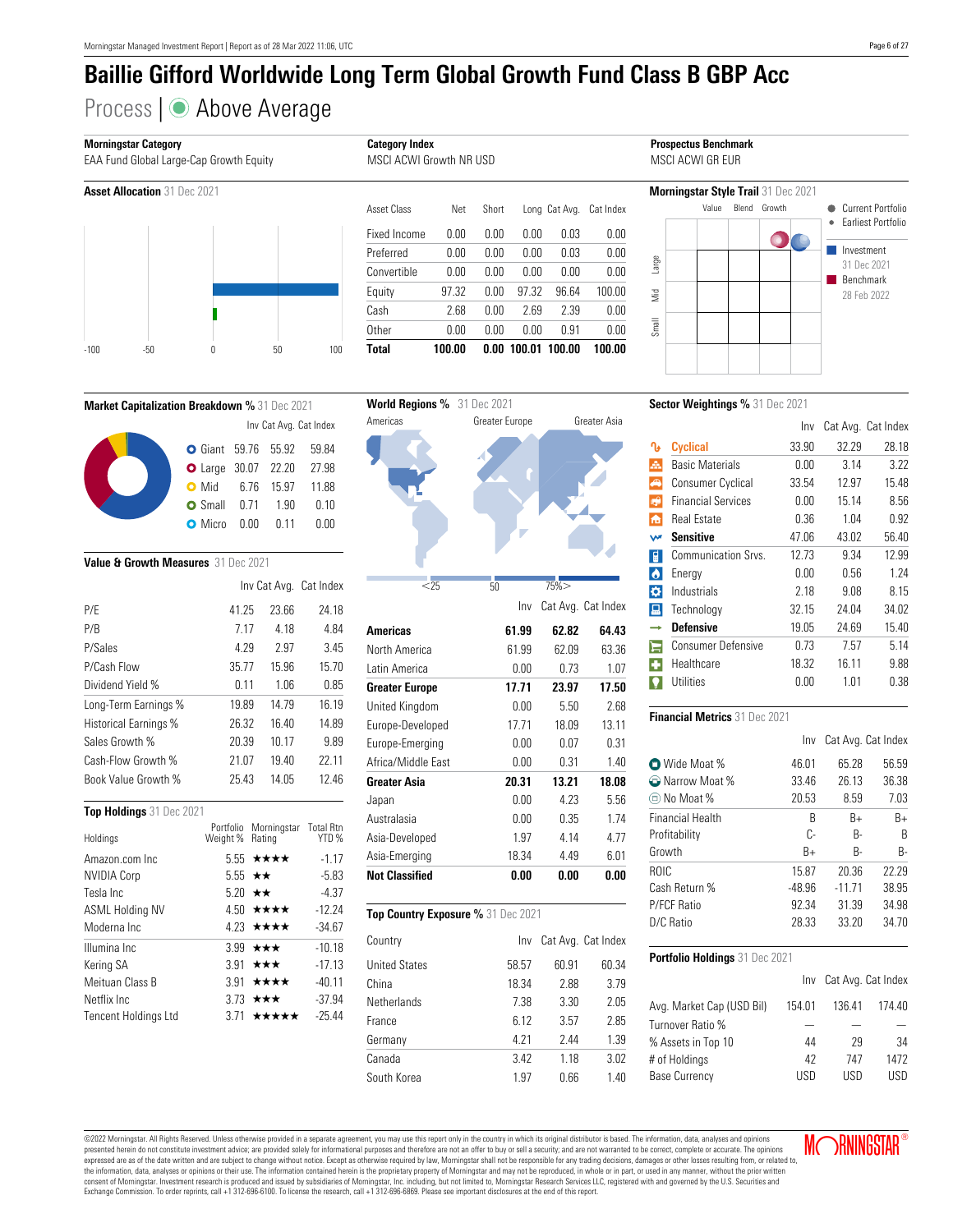People | ● Above Average

| <b>Morningstar Category</b><br>EAA Fund Global Large-Cap Growth Equity |                       | <b>Category Index</b><br>MSCI ACWI Growth NR USD |                              |                       | <b>Prospectus Benchmark</b><br>MSCI ACWI GR FUR           |                         |                               |
|------------------------------------------------------------------------|-----------------------|--------------------------------------------------|------------------------------|-----------------------|-----------------------------------------------------------|-------------------------|-------------------------------|
| <b>Management</b>                                                      | <b>Inception Date</b> | Number of Mgrs                                   | <b>Longest Tenure</b>        | <b>Average Tenure</b> | Advisor(s)                                                | Subadvisor(s)           |                               |
|                                                                        | 25 Jan 2019           | - 2                                              | 5.6 Years                    | 5.6 Years             | Baillie Gifford Investment Management<br>(Europe) Limited | –                       |                               |
|                                                                        |                       |                                                  | <b>Timeline Past</b> Current |                       |                                                           |                         |                               |
|                                                                        |                       | Tenure                                           |                              |                       |                                                           |                         | <b>Position In Investment</b> |
| Portfolio Manager                                                      |                       |                                                  | (Years) Start Date           | 2012 2013 2014 2015   | 2016 2017 2018 2019 2020<br>2021                          | 2022<br><b>End Date</b> | 100, 500, 1M ><br>OK 10 50    |
| Tom Slater                                                             |                       |                                                  | 5.6 08/10/2016               |                       |                                                           | N/A                     |                               |
| Mark Urguhart                                                          |                       |                                                  | 5.6 08/10/2016               |                       |                                                           | N/A                     |                               |
| James K. Anderson                                                      |                       |                                                  | 3.8 08/10/2016               |                       |                                                           | 05/31/2020              |                               |
| John MacDougall                                                        |                       |                                                  | 3.1 08/10/2016               |                       |                                                           | 09/02/2019              |                               |

| <b>Tom Slater</b>                       | <b>Years of Experience</b> | <b>Position In Investment</b> |               |          | <b>Current Investments Managed</b> | <b>Investment AUM</b> |                |                  |
|-----------------------------------------|----------------------------|-------------------------------|---------------|----------|------------------------------------|-----------------------|----------------|------------------|
|                                         |                            | N/A                           |               | 8        |                                    |                       | 75.469 Bil USD |                  |
|                                         |                            |                               |               |          |                                    |                       | Tenure Ret %   | <b>Index Ret</b> |
| Largest Investments Managed             | <b>Tenure Dates</b>        | Role                          | Inv. Size Bil | Currency | Inv. Mil                           | Turnover Ratio %      | 28 Feb 2022    | 28 Feb 2022      |
| Vanguard US Growth Portfolio            | 30 Nov 2015 to 28 Mar 2022 | 1 of 6                        | 42.96         | USD      | υ                                  | 41                    | 16.43          | 18.28            |
| Scottish Mortgage Inv Tr                | 01 Aug 2009 to 28 Mar 2022 | $1$ of $3$                    | 14.33         | GBP      |                                    | 29.31                 | 21.33          | 12.12            |
| Baillie Gifford American Fund           | 04 Jan 2016 to 28 Mar 2022 | 1 of 4                        | 4.49          | GBP      |                                    | 4.5                   | 23.14          | 19.20            |
| Baillie Gifford L/T Glb Gr Invmt Fd     | 10 Apr 2017 to 28 Mar 2022 | $1$ of $2$                    | 3.06          | GBP      |                                    | 16                    | 21.00          | 15.28            |
| Baillie Gifford WW Long Term Glbl Gr Fd | 10 Aug 2016 to 28 Mar 2022 | $1$ of $2$                    | 2.66          | USD      |                                    | -                     | 21.93          | 14.63            |

| <b>Mark Urguhart</b>                    | <b>Years of Experience</b> |            | <b>Position In Investment</b> |          |          | <b>Current Investments Managed</b> | <b>Investment AUM</b> |             |  |
|-----------------------------------------|----------------------------|------------|-------------------------------|----------|----------|------------------------------------|-----------------------|-------------|--|
|                                         |                            | N/A        |                               | ხ        |          |                                    | 8.823 Bil USD         |             |  |
|                                         |                            |            |                               |          |          |                                    | Tenure Ret %          | Index Ret   |  |
| Largest Investments Managed             | <b>Tenure Dates</b>        | Role       | Inv.Size Bil                  | Currency | Inv. Mil | Turnover Ratio %                   | 28 Feb 2022           | 28 Feb 2022 |  |
| Baillie Gifford L/T Glb Gr Invmt Fd     | 10 Apr 2017 to 28 Mar 2022 | $1$ of $2$ | 3.06                          | GBP      |          | 16                                 | 21.00                 | 15.28       |  |
| Baillie Gifford WW Long Term Glbl Gr Fd | 10 Aug 2016 to 28 Mar 2022 | $1$ of $2$ | 2.66                          | USD      |          |                                    | 21.93                 | 14.63       |  |
| Baillie Gifford Long Term Global Growth | 10 Jun 2014 to 28 Mar 2022 | l of 5     | 0.82                          | USD      | υ        | 16                                 | 18.78                 | 11.40       |  |
| Schiehallion Fund                       | 27 Mar 2019 to 28 Mar 2022 | ln 3       | 0.75                          | USD      |          | 70.61                              | 15.51                 | 14.73       |  |
| Schiehallion C                          | 26 Apr 2021 to 28 Mar 2022 | 1 of 3     | 0.66                          | USD      |          | –                                  | $-2.81$               | $-6.12$     |  |

©2022 Morningstar. All Rights Reserved. Unless otherwise provided in a separate agreement, you may use this report only in the country in which its original distributor is based. The information, data, analyses and opinion expressed are as of the date written and are subject to change without notice. Except as otherwise required by law, Morningstar shall not be responsible for any trading decisions, damages or other losses resulting from, or consent of Morningstar. Investment research is produced and issued by subsidiaries of Morningstar, Inc. including, but not limited to, Morningstar Research Services LLC, registered with and governed by the U.S. Securities

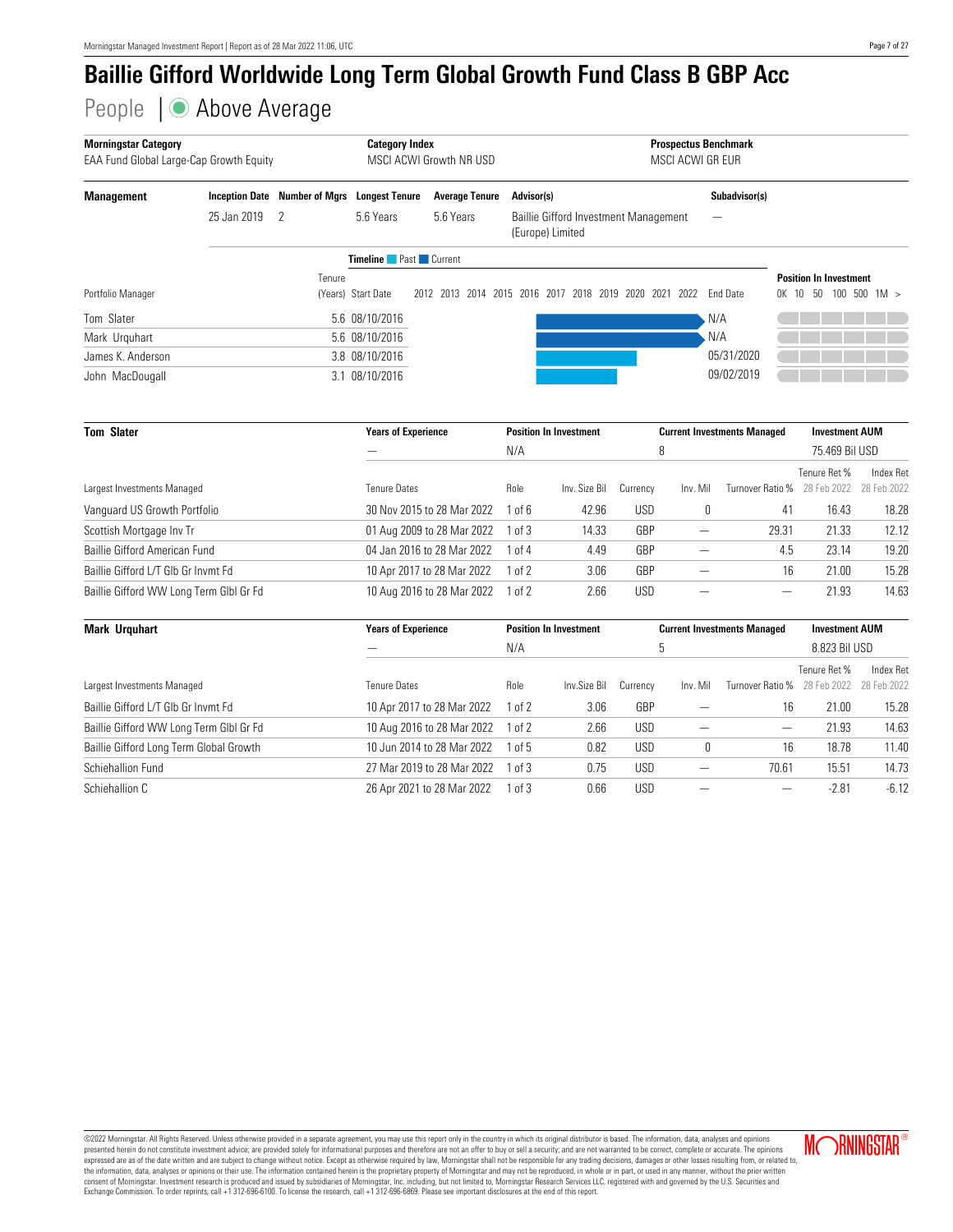Parent | High



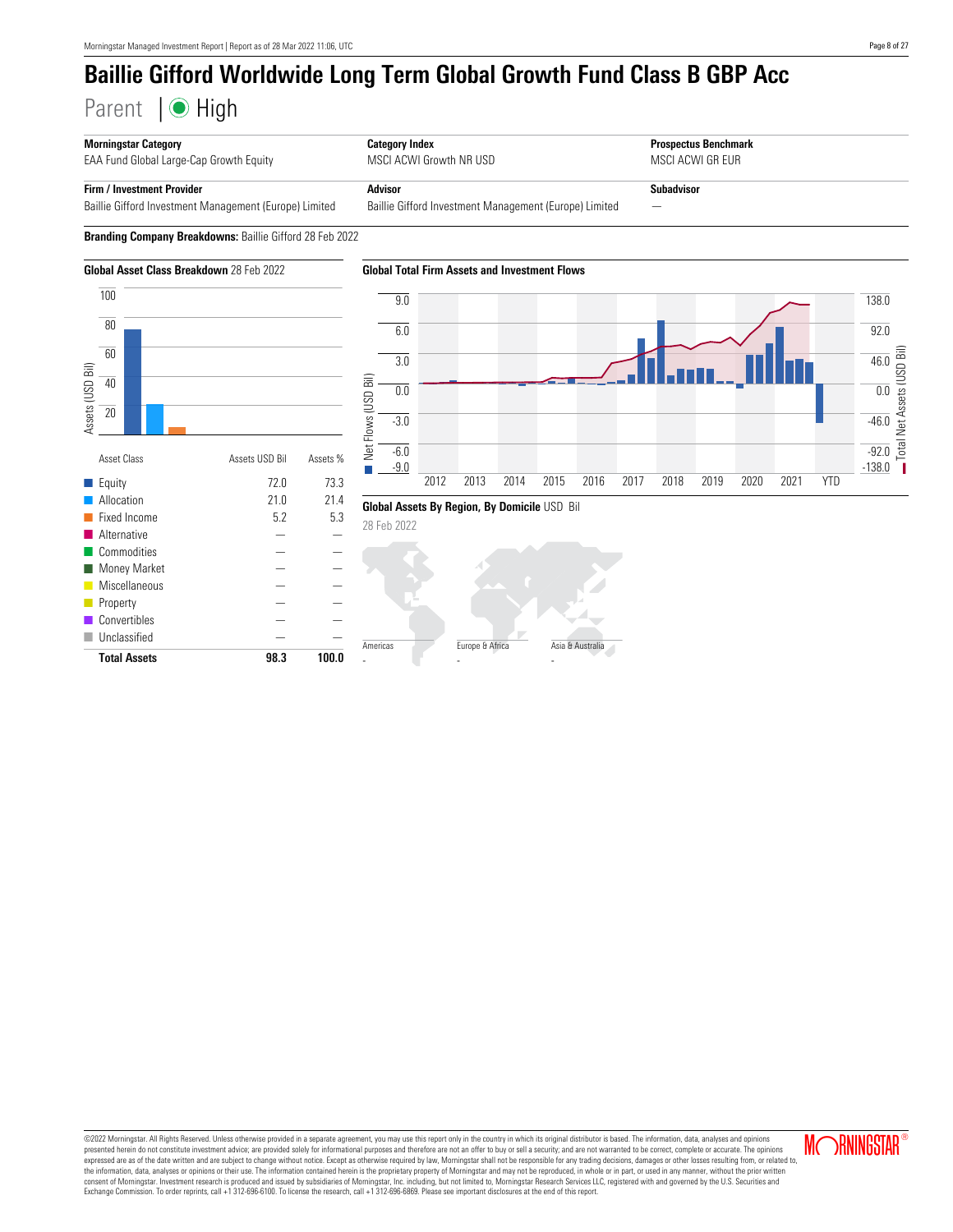# **Performance**

| EAA Fund Global Large-Cap Growth Equity        |            |                                           |             |        |  |  |  |
|------------------------------------------------|------------|-------------------------------------------|-------------|--------|--|--|--|
| <b>Morningstar Rating and Risk 28 Feb 2022</b> |            |                                           |             |        |  |  |  |
| Period /                                       |            | Total Morningstar Morningstar Morningstar |             |        |  |  |  |
| Inv in Cat                                     |            | Return % Ret vs Cat                       | Risk vs Cat | Ratino |  |  |  |
| 3 Years                                        | 21.65 High |                                           | High        | ****   |  |  |  |
| 1.452                                          |            |                                           |             |        |  |  |  |
| 5 Years                                        |            |                                           |             |        |  |  |  |
| 1.031                                          |            |                                           |             |        |  |  |  |
| 10 Years                                       |            |                                           |             |        |  |  |  |
| 527                                            |            |                                           |             |        |  |  |  |
| Overall                                        |            | High                                      | High        | ****   |  |  |  |





**3-Year Return vs. Category Avg** 28 Feb 2022



#### **3-Year Market Volatility Measures** 28 Feb 2022

|                           | Inv      |          | Cat Avg. Cat Index |
|---------------------------|----------|----------|--------------------|
| Upside Capture Ratio %    | 112.22   | 89.75    |                    |
| Downside Capture Ratio %  | 102.75   | 103.00   |                    |
| <b>Maximum Drawdown %</b> | $-31.49$ | $-16.97$ | $-16.68$           |
| Drawdown Peak Date        | 12/1/21  | 2/1/20   | 2/1/20             |
| Drawdown Valley Date      | 2/28/22  | 3/31/20  | 3/31/20            |
| Max Drawdown Duration     | 3 Mo     | 2 Mo.    | 2 Mo.              |
|                           |          |          |                    |

| Trailing Returns (Annualized) 28 Feb 2022 |          |                                |        |       |       |  |  |  |  |
|-------------------------------------------|----------|--------------------------------|--------|-------|-------|--|--|--|--|
|                                           |          | Total Investor % Rank Category |        |       | Index |  |  |  |  |
|                                           | Ret %    | Ret %                          | in Cat | Ret % | Ret%  |  |  |  |  |
| 1 Year                                    | $-21.91$ | $-20.70$                       | 99.00  | 1.98  | 7.48  |  |  |  |  |
| 3 Years                                   | 21.65    | $-5.81$                        | 2.00   | 13.08 | 17.48 |  |  |  |  |
| 5 Years                                   |          |                                |        | 10.57 | 13.60 |  |  |  |  |
| 10 Years                                  |          |                                |        | 11.35 | 13.95 |  |  |  |  |
| Earl Avail*                               | 23.28    |                                |        |       |       |  |  |  |  |

\*Earliest Available as of 25 Jan 2019

#### **Rolling Return Summary** 28 Feb 2022



2 Observations, 0 Years The shading and percentages correspond to how often the strategy returns landed in each category quartile.

36-Month Rolling Periods



Performance data presented is non-standardized. For standardized performance see the Standardized and Tax Adjusted Returns Disclosure Statement at the end of this report. **\*Performance Disclosure:** The performance data quoted represents past performance and does not guarantee future results. The investment return and principal value of an investment will fluctuate; thus an investor's shares,when sold, may be worth more or less than their original cost. Current performance may be lower or higher than return data quoted herein. For performance data current to the most recent month-end, please visit http://advisor.morningstar.com/familyinfo.asp.



#### **Risk & Return Measures** 28 Feb 2022

|                             | 3-Year     |          |       | 5-Year               |         |       | 10-Year                       |         |                    |
|-----------------------------|------------|----------|-------|----------------------|---------|-------|-------------------------------|---------|--------------------|
| Trailing                    | Investment | Cat Avg. |       | Cat Index Investment |         |       | Cat Avg. Cat Index Investment |         | Cat Avg. Cat Index |
| Alpha                       | 1.53       | $-3.51$  | 0.45  |                      | $-2.69$ | 0.53  |                               | $-2.35$ | 0.55               |
| Beta                        | 1.24       | 0.96     | 1.00  |                      | 0.97    | 1.00  |                               | 0.99    | 1.00               |
| R-Squared                   | 66.70      | 97.77    | 99.97 |                      | 97.89   | 99.97 |                               | 97.66   | 99.97              |
| Sharpe Ratio                | 0.82       | 0.71     | 0.75  | -                    | 0.69    | 0.70  | —                             | 0.63    | 0.73               |
| <b>Standard Deviation %</b> | 24.66      | 13.96    | 13.56 |                      | 12.82   | 12.17 |                               | 11.47   | 11.04              |

©2022 Morningstar. All Rights Reserved. Unless otherwise provided in a separate agreement, you may use this report only in the country in which its original distributor is based. The information, data, analyses and opinions presented herein do not constitute investment advice; are provided solely for informational purposes and therefore are not an offer to buy or sell a security; and are not warranted to be correct, complete or accurate. The expressed are as of the date written and are subject to change without notice. Except as otherwise required by law, Morningstar shall not be responsible for any trading decisions, damages or other losses resulting from, or consent of Morningstar. Investment research is produced and issued by subsidiaries of Morningstar, Inc. including, but not limited to, Morningstar Research Services LLC, registered with and governed by the U.S. Securities Exchange Commission. To order reprints, call +1 312-696-6100. To license the research, call +1 312-696-6869. Please see important disclosures at the end of this report.

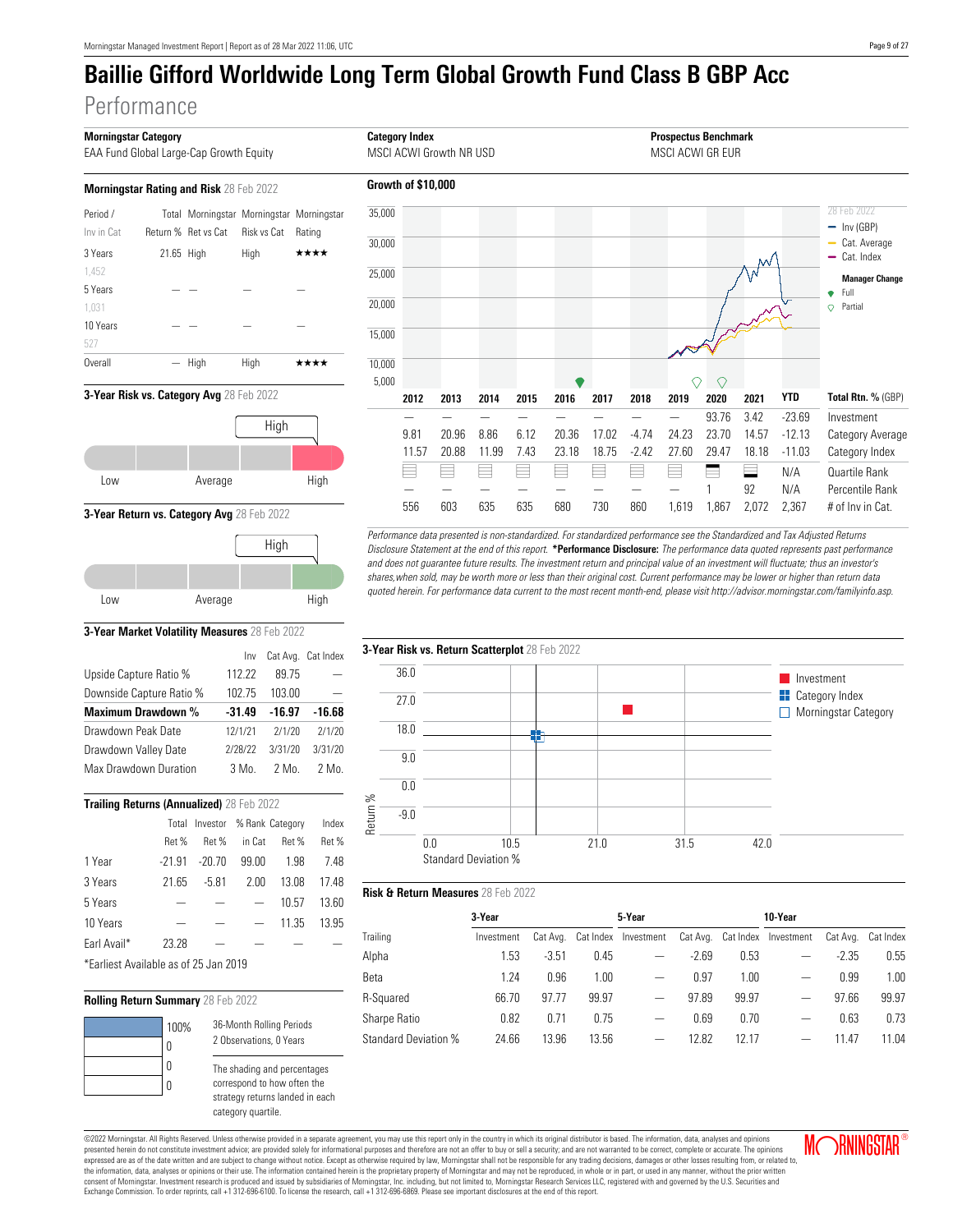

©2022 Morningstar. All Rights Reserved. Unless otherwise provided in a separate agreement, you may use this report only in the country in which its original distributor is based. The information, data, analyses and opinions presented herein do not constitute investment advice; are provided solely for informational purposes and therefore are not an offer to buy or sell a security; and are not warranted to be correct, complete or accurate. The expressed are as of the date written and are subject to change without notice. Except as otherwise required by law, Morningstar shall not be responsible for any trading decisions, damages or other losses resulting from, or consent of Morningstar. Investment research is produced and issued by subsidiaries of Morningstar, Inc. including, but not limited to, Morningstar Research Services LLC, registered with and governed by the U.S. Securities Exchange Commission. To order reprints, call +1 312-696-6100. To license the research, call +1 312-696-6869. Please see important disclosures at the end of this report.

Baillie Giffor...b Gr C USD Acc IE00BYQ91946 Open Low 0.07 - - 1,000 160.08 Mil 201.02 Mil USD Baillie Giffor...b Gr A USD Acc IE00BD1DSB51 Open Average 1.56 1.50 - 1.50 - 1,000 116.53 Mil 39.21 Mil USD

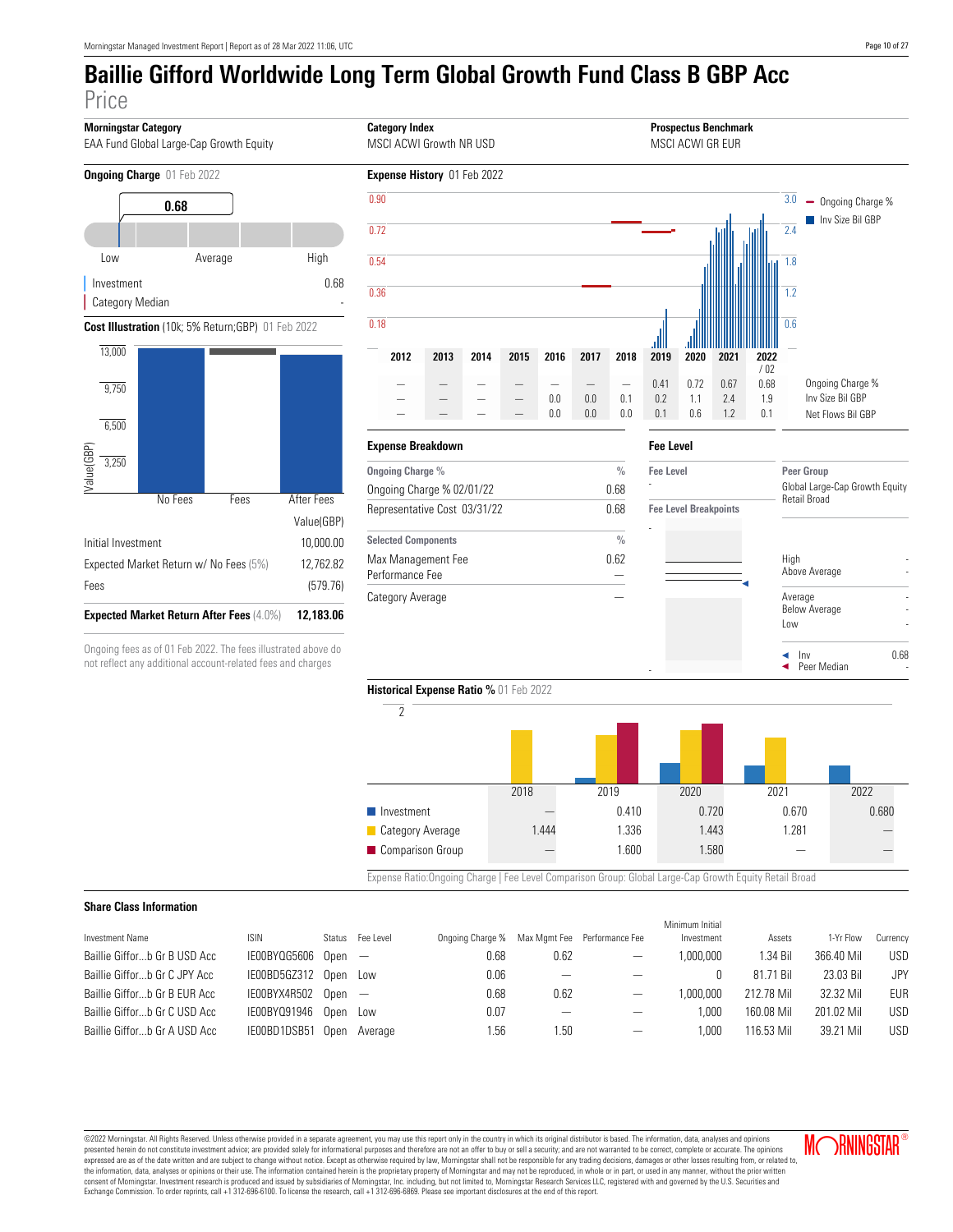Return after Tax (%)

# **Standardized and Tax Adjusted Returns Disclosure Statement**

The performance data quoted represents past performance and does not guarantee future results. The investment return and principal value of an investment will fluctuate; thus an investor's shares, when redeemed, may be worth more or less than their original cost. Current performance may be lower or higher than return data quoted herein. For performance data current to the most recent month-end please visit http://advisor.morningstar.com/familyinfo.asp

An investment in a money-market vehicle is not insured or quaranteed by the FDIC or any other government agency. The current yield quotation reflects the current earnings of the money market more closely than the total return quotation. Although money markets seek to preserve the value of your investment at \$1.00 per share, it is possible to lose money by investing in them.

Standardized Returns assume reinvestment of dividends and capital gains. They depict performance without adjusting for the effects of taxation, but are adjusted to reflect sales charges and ongoing fund expenses.

If adjusted for taxation, the performance quoted would be significantly reduced. For variable annuities, additional expenses will be taken into account, including M&E risk charges, fund-level expenses such as management fees and operating fees, contract-level administration fees, and charges such as surrender, contract, and sales charges.

After-tax returns are calculated using the highest individual federal marginal income tax rates, and do not reflect the impact of state and local taxes. Actual aftertax returns depend on the investor's tax situation and may differ from those shown. The after-tax returns shown are not relevant to investors who hold their fund shares through tax-deferred arrangements such as 401(k) plans or an IRA. After-tax returns exclude the effects of either the alternative minimum tax or phase-out of certain tax credits. Any taxes due are as of the time the distributions are made, and the taxable amount and tax character of each distribution are as specified by the fund on the dividend declaration date. Due to foreign tax credits or realized capital losses, after-tax returns may be greater than beforetax returns. After-tax returns for exchange-traded funds are based on net asset value.

| <b>Annualized Returns 12-31-2021</b>    |             |                                        |         |       |       |                    |                   |                                                |                |                              |
|-----------------------------------------|-------------|----------------------------------------|---------|-------|-------|--------------------|-------------------|------------------------------------------------|----------------|------------------------------|
| Standardized Returns (%)                | 7-dav Yield | 7-day Yield<br>Subsidized Unsubsidized | 1Yr     | 5Yr   | 10Yr  | Since<br>Inception | Inception<br>Date | Max Front Max Back Net Exp Gross Exp<br>Load % | Load % Ratio % | Max<br>Ratio % Reedemption % |
| Baillie Gifford WW L/T GIb Gr B GBP Acc |             | –                                      | 3.42    |       | —     | 36.75              | 01-25-2019        | 0.00                                           |                |                              |
| Bloomberg US Agg Bond TR USD            |             |                                        | $-1.54$ | 3.57  | 2.90  | 7.11               | 01-03-1980        |                                                |                |                              |
| <b>MSCI ACWI Growth NR USD</b>          |             |                                        | 17.10   | 19.92 | 14.70 | 7.62               | 12-29-2000        |                                                |                |                              |
| MSCI EAFE NR USD                        |             |                                        | 11.26   | 9.55  | 8.03  | 8.71               | 03-31-1986        |                                                |                |                              |
| S&P 500 TR USD                          |             |                                        | 28.71   | 18.47 | 16.55 | 11.25              | 01-30-1970        |                                                |                |                              |
| USTREAS T-Bill Auction Ave 3 Mon        |             |                                        | 0.05    | 1.11  | 0.61  | 3.86               | 02-28-1941        |                                                |                |                              |

| 11010111 01101 10A 1707                 |                          |     |      |                 |                |                          |                                     |      |                          |
|-----------------------------------------|--------------------------|-----|------|-----------------|----------------|--------------------------|-------------------------------------|------|--------------------------|
|                                         | On Distribution          |     |      |                 |                |                          | On Distribution and Sales of Shares |      |                          |
|                                         | 1Yr                      | 5Yı | 10Yr | Since Inception | Inception Date | 1Yr                      | 5Yr                                 | 10Yr | Since Inception          |
| Baillie Gifford WW L/T GIb Gr B GBP Acc | $\overline{\phantom{0}}$ |     |      | —               | 01-25-2019     | $\overline{\phantom{m}}$ | $\overline{\phantom{m}}$            |      | $\overline{\phantom{0}}$ |

©2022 Morningstar. All Rights Reserved. Unless otherwise provided in a separate agreement, you may use this report only in the country in which its original distributor is based. The information, data, analyses and opinions presented herein do not constitute investment advice; are provided solely for informational purposes and therefore are not an offer to buy or sell a security; and are not warranted to be correct, complete or accurate. The expressed are as of the date written and are subject to change without notice. Except as otherwise required by law, Morningstar shall not be responsible for any trading decisions, damages or other losses resulting from, or consent of Morningstar. Investment research is produced and issued by subsidiaries of Morningstar, Inc. including, but not limited to, Morningstar Research Services LLC, registered with and governed by the U.S. Securities Exchange Commission. To order reprints, call +1 312-696-6100. To license the research, call +1 312-696-6869. Please see important disclosures at the end of this report.



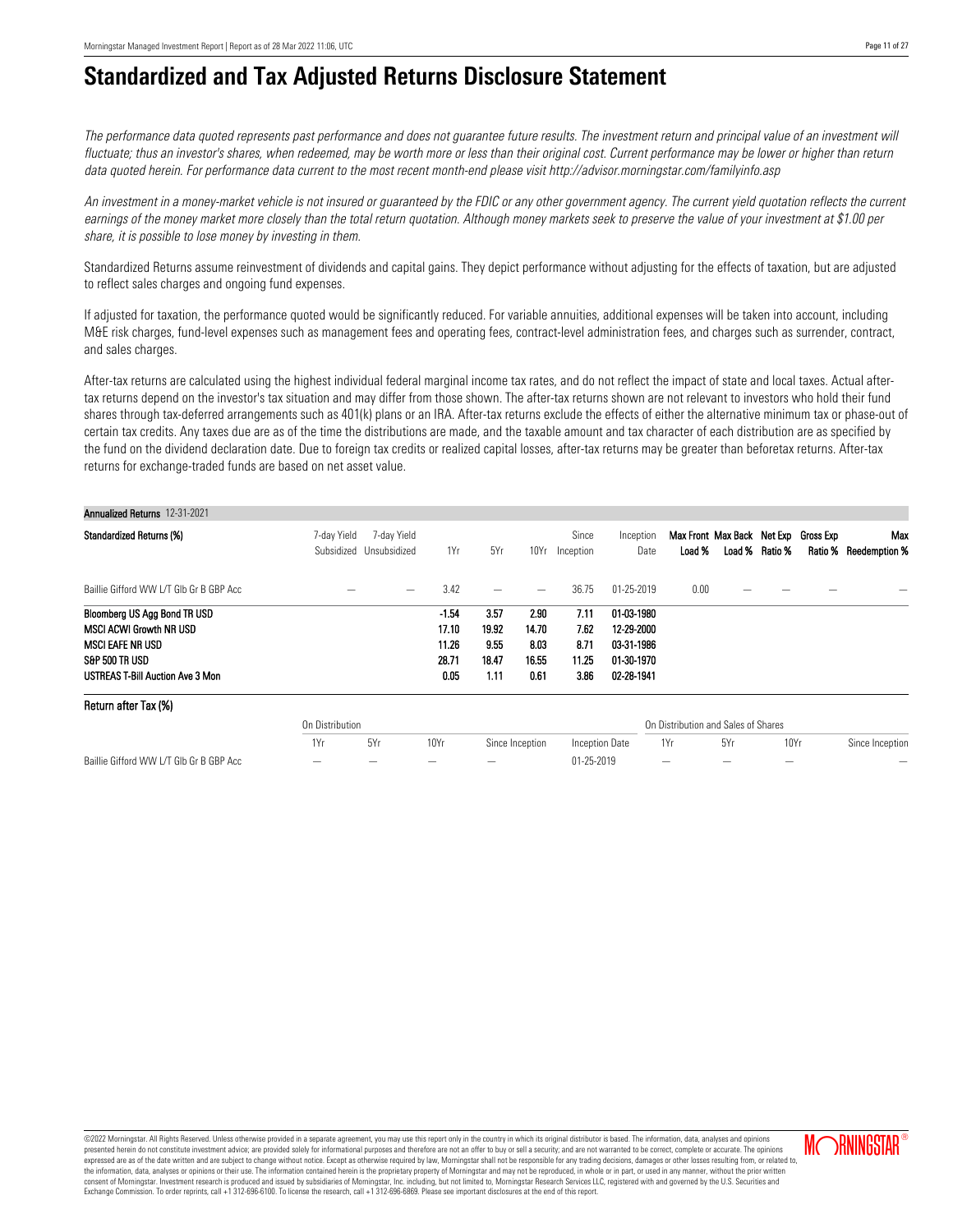### **Disclosure Statement**

The Managed Investment Report is supplemental sales literature, and therefore must be preceded or accompanied by the investment's current prospectus or an equivalent statement. Please read this information carefully. In all cases, this disclosure statement should accompany the Managed Investment Report. Morningstar is not itself a FINRA-member firm. All data presented is based on the most recent information available to Morningstar as of the release date and may or may not be an accurate reflection of current data for securities included in the fund's portfolio. There is no assurance that the data will remain the same.

Unless otherwise specified, the definition of "funds" used throughout this Disclosure Statement includes closed-end funds, exchange-traded funds, grantor trusts, index mutual funds, open-ended mutual funds, collective investment trust funds, and unit investment trusts. It does not include exchange-traded notes or exchange-traded commodities. The definition of "managed investment" includes funds, variable annuity or variable life subaccounts, separate accounts, and models.

Prior to 2016, Morningstar's methodology evaluated open end mutual funds and exchange-traded funds as separate groups. Each group contained a subset of the current investments included in our current comparative analysis. In this report, historical data presented on a calendaryear basis and trailing periods ending at the most recent month-end reflect the updated methodology.

Risk measures (such as alpha, beta, r-squared, standard deviation, mean, or Sharpe ratio) are calculated for securities or portfolios that have at least a three-year history.

Most Morningstar rankings do not include any adjustment for one-time sales charges, or loads. Morningstar does publish load-adjusted returns and ranks such returns within a Morningstar Category in certain reports. The total returns for ETFs and fund share classes without one-time loads are equal to Morningstar's calculation of load-adjusted returns. Share classes that are subject to one-time loads relating to advice or sales commissions have their returns adjusted as part of the load-adjusted return calculation to reflect those loads.

#### **Comparison of Fund Types**

Funds, including closed-end funds, exchange-traded funds (ETFs), money market funds, open-end funds, and unit investment trusts (UITs), have many similarities, but also many important differences. In general, publicly offered funds are investment companies registered with the Securities and Exchange Commission under the Investment Company Act of 1940, as amended. Funds pool money from their investors and manage it according to an investment strategy or objective, which can vary greatly from fund to fund. Funds have the ability to offer diversification and professional management, but also involve risk, including the loss of principal.

A closed-end fund is an investment company, which typically makes one public offering of a fixed number of shares. Thereafter, shares are traded on a secondary market. As a result, the secondary market price may be higher or lower than the closed-end fund's net asset value (NAV). If these shares trade at a price above their NAV, they are said to be trading at a premium. Conversely, if they are trading at a price below their NAV, they are said to be trading at a discount. A closed-end mutual fund's expense ratio is an annual fee charged to a shareholder. It includes operating expenses and management fees but does not take into account any brokerage costs. Closedend funds may also have 12b-1 fees. Income distributions and capital gains of the closed-end fund are subject to income tax, if held in a taxable account.

An ETF is an investment company that typically has an investment objective of striving to achieve a similar return as a particular market index. The ETF will invest in either all or a representative sample of the securities included in the index it is seeking to imitate. Like closed-end funds, an ETF can be traded on a secondary market and thus have a market price that may be higher or lower than its net asset value. If these shares trade at a price above their NAV, they are said to be trading at a premium. Conversely, if they are trading at a price below their NAV, they are said to be trading at a discount. ETFs are not actively managed, so their value may be affected by a general decline in the U.S. market segments relating to their underlying indexes. Similarly, an imperfect match between an ETF's holdings and those of its underlying index may cause its performance to vary from that of its underlying index. The expense ratio of an ETF is an annual fee charged to a shareholder. It includes operating expenses and management fees but does not take into account any brokerage costs. ETFs do not have 12b-1 fees or sales loads. Capital gains from funds held in a taxable account are subject to income tax. In many, but not all cases, ETFs are generally considered to be more tax-efficient when compared to similarly invested mutual funds.

Holding company depository receipts (HOLDRs) are similar to ETFs, but they focus on narrow industry groups. HOLDRs initially own 20 stocks, which are unmanaged, and can become more concentrated due to mergers, or the disparate performance of their holdings. HOLDRs can only be bought in 100- share increments. Investors may exchange shares of a HOLDR for its underlying stocks at any time.

A money-market fund is an investment company that invests in commercial paper, banker's acceptances, repurchase agreements, government securities, certificates of deposit and other highly liquid securities, and pays money market rates of interest. Money markets are not FDIC-insured, may lose money, and are not guaranteed by a bank or other financial institution.

An open-end fund is an investment company that issues shares on a continuous basis. Shares can be purchased from the open-end mutual fund itself, or through an intermediary, but cannot be traded on a secondary market,

such as the New York Stock Exchange. Investors pay the open-end mutual fund's current net asset value plus any initial sales loads. Net asset value is calculated daily, at the close of business. Open-end mutual fund shares can be redeemed, or sold back to the fund or intermediary, at their current net asset value minus any deferred sales loads or redemption fees. The expense ratio for an openend mutual fund is an annual fee charged to a shareholder. It includes operating expenses and management fees but does not take into account any brokerage costs. Open-end funds may also have 12b-1 fees. Income distributions and capital gains of the open-end fund are subject to income tax, if held in a taxable account.

A unit investment trust (UIT) is an investment company organized under a trust agreement between a sponsor and trustee. UITs typically purchase a fixed portfolio of securities and then sell units in the trust to investors. The major difference between a UIT and a mutual fund is that a mutual fund is actively managed, while a UIT is not. On a periodic basis, UITs usually distribute to the unit holder their pro rata share of the trust's net investment income and net realized capital gains, if any. If the trust is one that invests only in tax-free securities, then the income from the trust is also tax-free. UITs generally make one public offering of a fixed number of units. However, in some cases, the sponsor will maintain a secondary market that allows existing unit holders to sell their units and for new investors to buy units. A one-time initial sales charge is deducted from an investment made into the trust. UIT investors may also pay creation and development fees, organization costs, and/or trustee and operation expenses. UIT units may be redeemed by the sponsor at their net asset value minus a deferred sales charge and sold to other investors. UITs have set termination dates, at which point the underlying securities are sold and the sales proceeds are paid to the investor. Typically, a UIT investment is rolled over into successive trusts as part of a long-term strategy. A rollover fee may be charged for the exercise of rollover purchases. There are tax consequences associated with rolling over an investment from one trust to the next.

#### **Comparison of Other Managed Investment Types**

Variable annuities are tax-deferred investments structured to convert a sum of money into a series of payments over time. Variable annuity policies have limitations and are not viewed as short-term liquid investments. An insurance company's fulfillment of a commitment to pay a minimum death benefit, a schedule of payments, a fixed investment account guaranteed by the insurance company, or another form of guarantee depends on the claims-paying ability of the issuing insurance company. Any such guarantee does not affect or apply to the investment return or principal value of the separate account and its subaccount. The financial ratings quoted for an insurance company do not apply to the separate account and its subaccount. The insurance company offering a variable contract will charge several fees to investors, including annual contract charges that compensate the insurance company for the cost of maintaining and administering the contract, mortality and expense

MORNINGSTAR®

©2022 Morningstar. All Rights Reserved. Unless otherwise provided in a separate agreement, you may use this report only in the country in which its original distributor is based. The information, data, analyses and opinions presented herein do not constitute investment advice; are provided solely for informational purposes and therefore are not an offer to buy or sell a security; and are not varranted to be correct, complete or accurate. The .<br>expressed are as of the date written and are subject to change without notice. Except as otherwise required by law, Morningstar shall not be responsible for any trading decisions, damages or other losses resulting from, the information, data, analysis or opinions or their use. The information contained herein is the proprietary property of Morningstar and may not be reproduced, in whole or in part, or used in any manner, without the prior tar, Inc. including, but not limited to, Morningstar Research Services LLC, registered with and governed by the U.S. Securities and Exchange Commission. To order reprints, call +1 312-696-6100. To license the research, call +1 312-696-6869. Please see important disclosures at the end of this report.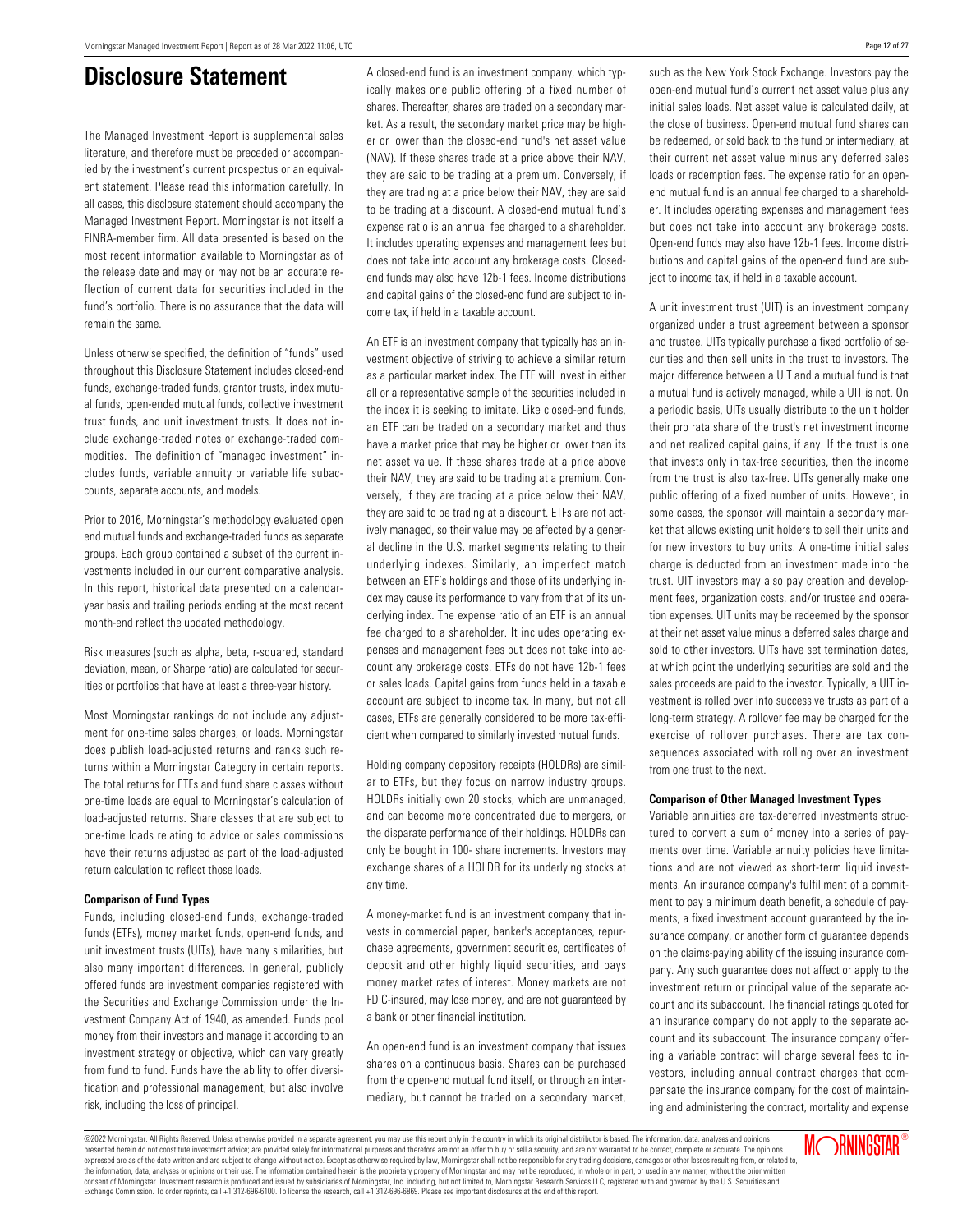risk (M&E Risk) charges based on a percentage of a subaccount's assets to cover costs associated with mortality and expense risk, and administration fees that are based on a percentage of a subaccount's assets to cover the costs involved in offering and administering the subaccount. A variable annuity investor will also be charged a front-end load by the insurance company on their initial contribution, ongoing fees related to the management of the fund, and surrender charges if the investor makes a withdrawal prior to a specified time. If the variable annuity subaccount is invested in a money-market fund, the money market fund is not FDIC-insured, may lose money, and is not guaranteed by a bank or other financial institution.

Variable life insurance is a cash-value life insurance that has a variable cash value and/or death benefit depending on the investment performance of the subaccount into which premium payments are invested. Unlike traditional life insurance, variable life insurance has inherent risks associated with it, including market volatility, and is not viewed as a short-term liquid investment. For more information on a variable life product, including each subaccount, please read the current prospectus. Please note, the financial ratings noted on the report are quoted for an insurance company and do not apply to the separate account and its subaccount.

A separate account is a portfolio of securities (such as stocks, bonds, and cash) that follows a specified investment strategy and is managed by an investment professional. The securities in the portfolio are directly owned by the separate account's owner. Separate accounts are unregistered investment vehicles; therefore, they do not have the same performance and holding reporting responsibilities that registered securities have. Separate account performance data is reported to Morningstar from the investment manager as a composite of similarly managed portfolios. As such, investors in the same separate account may have slightly different portfolio holdings because each investor has customized account needs, tax considerations and security preferences. The method for calculating composite returns can vary. The composite performance for each separate account manager may differ from actual returns in specific client accounts during the same period for a number of reasons. Different separate account managers may use different methods in constructing or computing performance figures. Thus, performance and risk figures for different separate account managers may not be fully comparable to each other. Likewise, performance and risk information of certain separate account managers may include only composites of larger accounts, which may or may not have more holdings, different diversification, different trading patterns and different performance than smaller accounts with the same strategy. Finally, composite performance of the separate account offered by the money manager may or may not reflect the reinvestment of dividends and capital gains. Gross returns are collected on a monthly and quarterly basis for separate accounts and commingled pools. This information is collected directly from the asset management firm running the product(s). Morningstar

calculates total returns, using the raw data (gross monthly and quarterly returns), collected from these asset management firms. The performance data reported by the separate account managers will not represent actual performance net of management fees, brokerage commissions or other expenses. Management fees as well as other expenses a client may incur will reduce individual returns for that client. Because fees are deducted regularly, the compounding effect will increase the impact of the fee deduction on gross account performance by a greater percentage than that of the annual fee charged. For example, if an account is charged a 1% management fee per year and has gross performance of 12% during that same period, the compounding effect of the quarterly fee assessments will result in an actual return of approximately 10.9%. Clients should refer to the disclosure document of the separate account manager and their advisor for specific information regarding fees and expenses. The analysis in this report may be based, in part, on adjusted historical returns for periods prior to an insurance group separate account's (IGSA's) actual inception. When pre-inception data are presented in the report, the header at the top of the report will indicate this and the affected data elements will be displayed in italics. These calculated returns reflect the historical performance of the oldest share class of the underlying fund, adjusted to reflect the management fees of the current IGSA. While the inclusion of pre-inception data provides valuable insight into the probable long-term behavior of an IGSA based on the underlying fund's performance, investors should be aware that an adjusted historical return can only provide an approximation of that behavior. These adjusted historical returns are not actual returns. Calculation methodologies utilized by Morningstar may differ from those applied by other entities, including the IGSA itself. Morningstar % Rank within Morningstar Category does not account for a separate account's sales charge (if applicable).

A model, as defined by Morningstar, is a portfolio of securities (such as mutual funds, ETFs, and cash) created by a model manager (such as a broker-dealer, investment adviser, or asset manager) that is distributed through centralized platforms to various types of investors or financial professionals. Models are not created with regard to the investment objectives, financial situation, or particular needs of any specific investor and therefore will not be suitable for everyone. A model is intended to provide information to assist investors in making their own investment decisions; investors must exercise their own independent judgment as to the suitability of a model and its holdings in light of their own investment objectives, experience, taxation status, and financial position. Model managers do not guarantee the performance of a model or its underlying holdings, or that a model's objective will be achieved. An investor using a model can incur a loss. Unless the model manager and an investor enter in an agreement stating otherwise, the model manager is not responsible for an investors decision to invest in accordance with a model, the suitability of the model for a specific investor, or trading decisions, and does not manage or have access to the investor account. Instead, the in vestor (or their financial professional) chooses whether and how to implement the model and is ultimately responsible for related investment decisions. If an investor chooses to invest in accordance with a model, the securities in the account are directly owned by the investor.

A collective investment trust (CIT) may also be called a commingled or collective fund. CITs are tax-exempt, pooled investment vehicles maintained by a bank or trust company exclusively for qualified plans, including 401(k)s, and certain types of government plans. CITs are unregistered investment vehicles subject to banking regulations of the Office of the Comptroller of the Currency (OCC), which means they are typically less expensive than other investment options due to lower marketing, overhead, and compliance-related costs. CITs are not available to the general public but are managed only for specific retirement plans.

#### **Sustainalytics**

Sustainalytics is an environmental, social, and governance and corporate governance research, ratings, and analysis firm. Morningstar acquired Sustainalytics in 2020. Sustainalytics provides ESG scores on companies, which are evaluated within global industry peer groups, and tracks and categorizes ESG-related controversial incidents on companies. Morningstar uses Sustainalytics' company level ESG analytics to calculate ratings for managed products and indexes using Morningstar's portfolio holdings database.

#### **Performance**

The performance data given represents past performance and should not be considered indicative of future results. Principal value and investment return will fluctuate, so that an investor's shares, when sold, may be worth more or less than the original investment. Managed investment portfolio statistics change over time. Funds are not FDICinsured, may lose value, and are not guaranteed by a bank or other financial institution.

Morningstar calculates after-tax returns using the highest applicable federal marginal income tax rate plus the investment income tax and Medicare surcharge. As of 2018, this rate is 37% plus 3.8% investment income plus 0.9% Medicare surcharge, or 41.7%. This rate changes periodically in accordance with changes in federal law.

#### **Pre-Inception Returns**

The analysis in this report may be based, in part, on adjusted historical returns for periods prior to the inception of the share class of the fund shown in this report ("Report Share Class"). If pre-inception returns are shown, a performance stream consisting of the Report Share Class and older share class(es) is created. Morningstar adjusts pre-inception returns downward to reflect higher expenses in the Report Share Class, we do not hypothetically adjust returns upwards for lower expenses. For more information regarding calculation of pre- inception returns please see the Morningstar Extended Performance Methodology.

©2022 Morningstar. All Rights Reserved. Unless otherwise provided in a separate agreement, you may use this report only in the country in which its original distributor is based. The information, data, analyses and opinions presented herein do not constitute investment advice; are provided solely for informational purposes and therefore are not an offer to buy or sell a security; and are not varranted to be correct, complete or accurate. The .<br>expressed are as of the date written and are subject to change without notice. Except as otherwise required by law, Morningstar shall not be responsible for any trading decisions, damages or other losses resulting from, the information, data, analyses or opinions or their use. The information contained herein is the proprietary property of Morningstar and may not be reproduced, in whole or in part, or used in any manner, without the prior tar, Inc. including, but not limited to, Morningstar Research Services LLC, registered with and governed by the U.S. Securities and Exchange Commission. To order reprints, call +1 312-696-6100. To license the research, call +1 312-696-6869. Please see important disclosures at the end of this report.

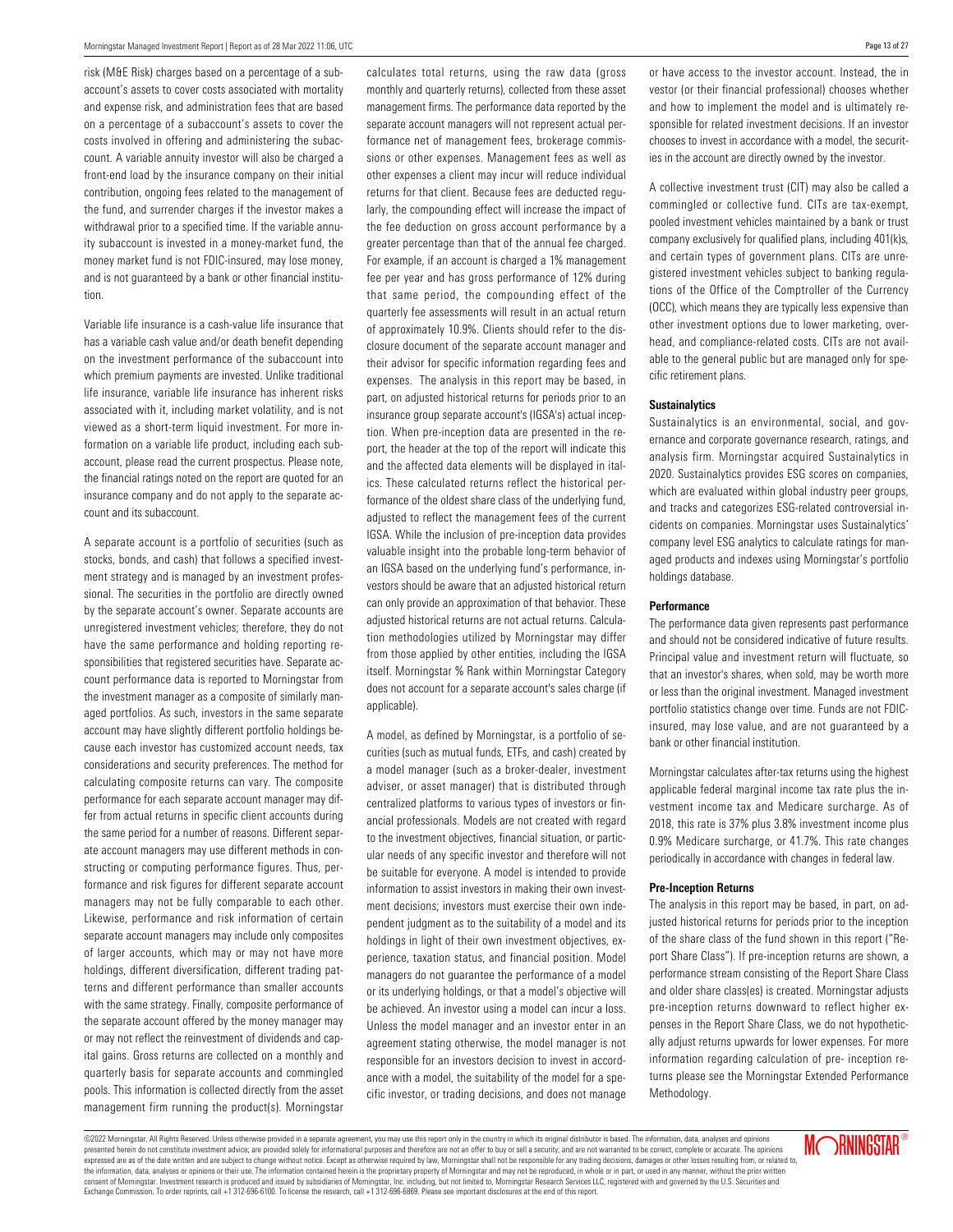#### **When pre-inception data is presented in the report, the header at the top of the report will indicate this. In addition, the pre-inception data included in the report will appear in italics.**

While the inclusion of pre-inception data provides valuable insight into the probable long-term behavior of newer share classes of a fund, investors should be aware that an adjusted historical return can only provide an approximation of that behavior. For example, the fee structures of a retail share class will vary from that of an institutional share class, as retail shares tend to have higher operating expenses and sales charges. These adjusted historical returns are not actual returns. The underlying investments in the share classes used to calculate the pre-performance string will likely vary from the underlying investments held in the fund after inception. Calculation methodologies utilized by Morningstar may differ from those applied by other entities, including the fund itself.

### **Analyst-Driven and Quantitatively-Driven Content**

The Managed Investment Report ("Report") may contain a Morningstar Quantitative Rating™, Quantitative Pillar Scores, and/or Quantitatively-driven written analysis (collectively, "Quantitatively-Driven Content") generated by a series of statistical models intended to replicate Morningstar's analyst output ("Analyst-Driven Content"). If included in the Report, Quantitatively-Driven Content is denoted by a superscripted "Q".

Morningstar's Manager Research Group consists of employees of various Morningstar, Inc. subsidiaries who prepare analysis on investment products. In the United States, that subsidiary is Morningstar Research Services LLC, which is registered with and governed by the U.S. Securities and Exchange Commission. For the avoidance of doubt, Quantitively-Driven Content has not been prepared by any person in their capacity as an analyst from Morningstar's Manager Research Group.

Given the nature of the Quantitatively-Driven Content, there is no one analyst in which a given Report is fully attributable to; however, Mr. Lee Davidson, Head of Manager and Quantitative Research, is responsible for overseeing the methodology that supports the Quantitatively-Driven Content. As an employee of Morningstar Research Services LLC, a subsidiary of Morningstar, Inc., Mr. Davidson is guided by the Morningstar Research Services Code of Ethics and Investment Research Integrity Policy in carrying out his responsibilities. In addition, Mr. Davidson and Morningstar, Inc.'s Quantitative Research team, which consist of employees of Morningstar, Inc. that are overseen by Mr. Davidson, are guided by Morningstar, Inc.'s Code of Ethics.

Quantitatively-Driven Content is calculated monthly for securities which do not receive a Morningstar Analyst Rating™ or analyst-derived Pillar Scores, and therefore also do not receive written analysis produced by a person in their capacity as an analyst for Morningstar's Manager Research Group.

Quantitatively-driven analysis is written by taking the unique, underlying statistics that drive an investment product's pillar rating, as well as other supporting data, and translating those values into sentences and paragraphs. The framework in which quantitatively-driven analysis is generated uses mental models meant to mirror analyst-driven written analysis.

Morningstar Analyst Ratings, Pillar Scores, ESG Commitment Levels, and/or written analysis that are not denoted by a superscripted "Q" were prepared by the person(s) noted in this Report in their capacity as an analyst for Morningstar's Manager Research group. For information regarding conflicts of interest, visit global.morningstar.com/equitydisclosures.

#### **Risk Warning**

Please note that investments in securities are subject to market and other risks and there is no assurance or guarantee that the intended investment objectives will be achieved. Past performance of a security may or may not be sustained in future and is no indication of future performance. A security's investment return and an investor's principal value will fluctuate so that, when redeemed, an investor's shares may be worth more or less than their original cost. A security's current investment performance may be lower or higher than the investment performance noted within the report. For investments in foreign markets there are further risks, generally based on exchange rate changes or changes in political and social conditions.

Ratings, Pillar Scores, and ESG Commitment Levels are not statements of fact. Morningstar does not guarantee the completeness or accuracy of the assumptions or models used in determining the content in this Report. A change in the fundamental factors underlying the Report's content can mean that the information shown herein is subsequently no longer accurate.

For more information about Morningstar's methodologies, please visit global.morningstar.com/equitydisclosures.

#### **Conflict Disclosure**

This Report is for informational purposes, intended for financial professionals and/or qualified investors ("Users") and should not be the sole piece of information used by such Users or their clients in making an investment decision. Please note, "Morningstar" is used throughout this section to refer to Morningstar, Inc. and/or its affiliates, as applicable.

The analysis within this Report can be Quantitatively-Driven Content, Analyst-Driven Content (i.e., opinions expressed and prepared by the person(s) noted in their capacity as an analyst for Morningstar's Manager Research Group), or a combination. The opinions expressed within the Report are given in good faith, are as of the date of the Report and are subject to change without notice. Neither the analyst nor Morningstar commits themselves in advance to whether and in which intervals updates to the Report are expected to be made. The written analysis,

ratings, Pillar Scores, and ESG Commitment Levels within this Report are statements of opinions; they are not statements of fact.

Morningstar believes reasonable efforts were made by its analysts to carefully research information contained in their analysis and by the Quantitative Research team in creating methodologies and choosing supporting data. The information on which the analysis is based has been obtained from sources which are believed to be reliable such as, for example, the fund's prospectus and shareholder reports (or their equivalents), managed investment company website, interviews with managed investment company personnel, and relevant and appropriate press sources as well as data, statistics and information within Morningstar's own database. While Morningstar, its analysts, and the Quantitative Research team has obtained data, statistics and information from sources it believes to be reliable, the data, statistics, and information has not been audited or independently verified.

Prices noted with the Report are the closing prices on the last stock-market trading day before the publication date stated, unless another point in time is explicitly stated.

Unless otherwise provided in a separate agreement, Users accessing this Report may only use it in the country in which the Morningstar distributor is based. Unless stated otherwise, the original distributor of the report is Morningstar Inc., a U.S.A. domiciled financial institution.

This Report is for informational purposes only and has no regard to the specific investment objectives, financial situation or particular needs of any specific recipient. This publication is intended to provide information to assist institutional investors in making their own investment decisions, not to provide investment advice to any specific investor. Therefore, investments discussed and recommendations made herein may not be suitable for all investors; Users and User clients must exercise their own independent judgment as to the suitability of such investments and recommendations in the light of their own investment objectives, experience, taxation status and financial position.

The information, data, analyses and opinions presented herein are not warranted to be accurate, correct, complete or timely. Unless otherwise provided in a separate agreement, Morningstar makes no representation that the Report contents meet all of the presentation and/or disclosure standards applicable in the jurisdiction where the recipient is located.

Except as otherwise required by law or provided for in a separate agreement, the analyst, Morningstar, and its officers, directors and employees will not be responsible or liable for any trading decisions, damages or other losses resulting from, or related to, the information, data, analyses or opinions within the report. Morningstar encourages Users and User clients to read all relevant issue documents (e.g., prospectus) pertaining to the security concerned, including without limitation, information relevant to its investment objectives, risks, and costs before mak-

©2022 Morningstar. All Rights Reserved. Unless otherwise provided in a separate agreement, you may use this report only in the country in which its original distributor is based. The information, data, analyses and opinions presented herein do not constitute investment advice; are provided solely for informational purposes and therefore are not an offer to buy or sell a security; and are not varranted to be correct, complete or accurate. The expressed are as of the date written and are subject to change without notice. Except as otherwise required by law, Morningstar shall not be responsible for any trading decisions, damages or other losses resulting from, or the information, data, analysis or opinions or their use. The information contained herein is the proprietary property of Morningstar and may not be reproduced, in whole or in part, or used in any manner, without the prior tar, Inc. including, but not limited to, Morningstar Research Services LLC, registered with and governed by the U.S. Securities and Exchange Commission. To order reprints, call +1 312-696-6100. To license the research, call +1 312-696-6869. Please see important disclosures at the end of this report. **MORNINGSTAR®** 

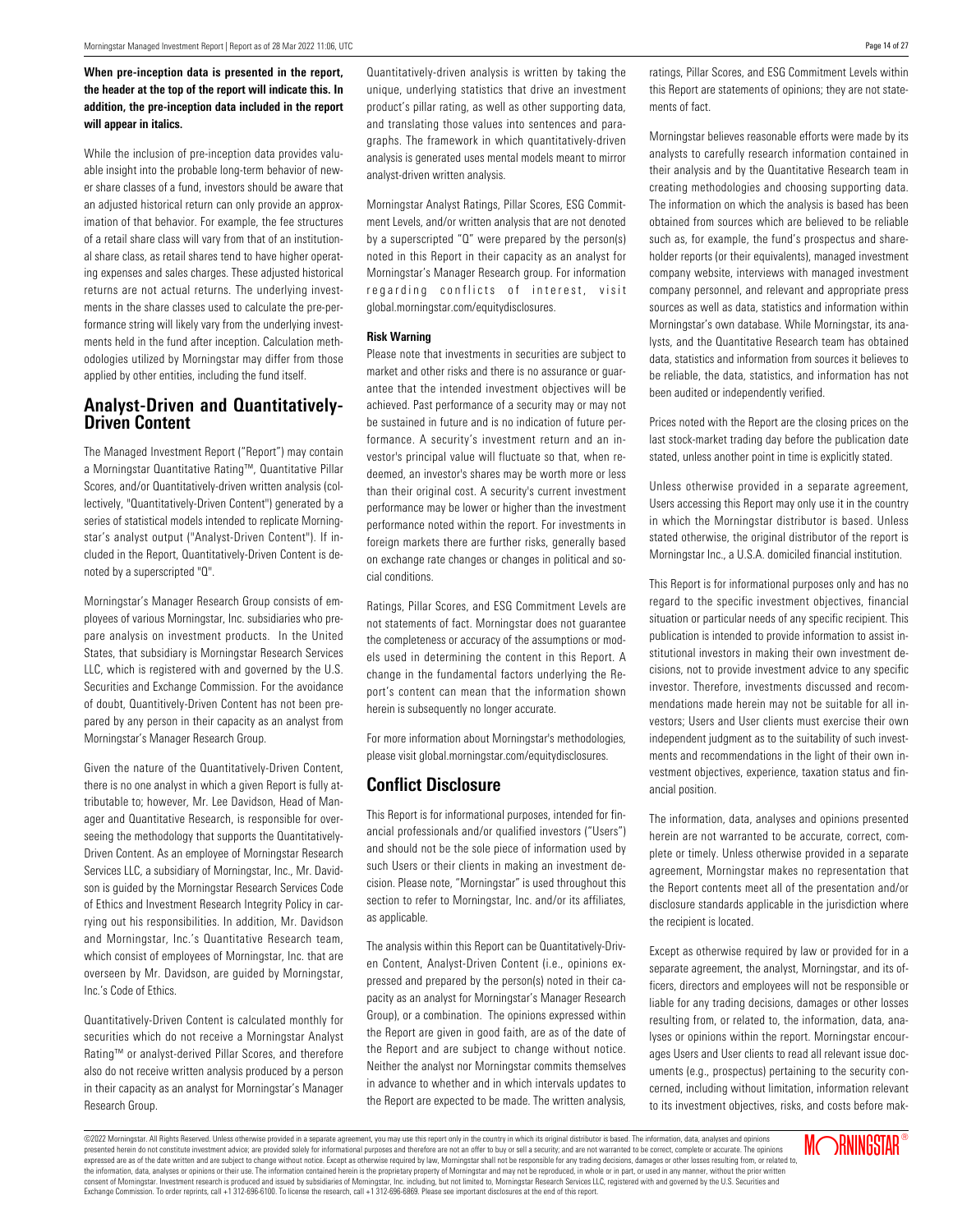ing an investment decision and when deemed necessary, to seek the advice of a legal, tax, and/or accounting professional.

The Report and its contents are not directed to, or intended for distribution to or use by, any person or entity who is a citizen or resident of or located in any locality, state, country or other jurisdiction where such distribution, publication, availability or use would be contrary to law or regulation or which would subject Morningstar or its affiliates to any registration or licensing requirements in such jurisdiction.

Where this report is made available in a language other than English and in the case of inconsistencies between the English and translated versions of the report, the English version will control and supersede any ambiguities associated with any part or section of a report that has been issued in a foreign language. Neither the analyst nor Morningstar guarantee the accuracy of the translations.

This Report may be distributed in certain localities, countries and/or jurisdictions ("Territories") by independent third parties or independent intermediaries ("Distributors"). Such Distributors are not acting as agents or representatives of the analyst or Morningstar. In Territories where a Distributor distributes our Report, the Distributor, and not the analyst or Morningstar, is solely responsible for complying with all applicable regulations, laws, rules, circulars, codes and guidelines established by local and/ or regional regulatory bodies, including laws in connection with the distribution third-party research reports.

#### **Morningstar Analyst Rating**

| 2020 | 2021 | 2022 |
|------|------|------|
|      |      |      |

For a list of managed investments which Morningstar currently covers and provides written analysis on please contact your local Morningstar office. For information on the historical Morningstar Analyst Rating or Morningstar Quantitative Rating for this managed investment or any managed investment Morningstar covers, please contact your local Morningstar office.

Please note that investments in securities (including managed investments) are subject to market and other risks and there is no assurance or guarantee that the intended investment objectives will be achieved. Past performance of a security may or may not be sustained in future and is no indication of future performance. A security's investment return and an investor's principal value will fluctuate so that, when redeemed, an investor's shares may be worth more or less than their original cost. A security's current investment performance may be lower or higher than the investment performance noted within the report. Morningstar's Risk, Return and Star Rating serve as useful data points with respect to evaluating a managed investment's risk profile.

A current yield percentage is not a reflection of the actual

return an investor will receive in all cases as market prices for securities are constantly changing due to such things as market factors. Where a security is denominated in a different currency than the currency of the User or User's clients, changes in rates of exchange may have an adverse effect on the value, price or income of or from that investment.

Indexes noted within the report are unmanaged, their returns do not include payment of any sales charges or fees an investor would pay to purchase securities, and cannot be invested in directly.

In certain jurisdictions, the Report contents, except for the Morningstar Analyst Rating and key analysis/opinions, may be shared with the managed investment company prior to publication. In the unlikely event that Morningstar would change their analysis/opinions and/or the Morningstar Analyst Rating based on feedback as result of such review, the Report would disclose such a fact.

#### **Conflicts of Interest**

- Analysts may own (actual or beneficial) interests in the managed investments that are the subject of the Report. No material interests are held by the analyst or their immediate family in the managed investments that are the subject of the Report. Analysts have not received or purchased shares in the managed investments that are the subject of the Report prior to a public offering of such shares.
- $\sim$  In general, Morningstar will not hold a material interest in the managed investments that are the subject of the Report. If a material interest is held by Morningstar, or if Morningstar owns a net long or short position in the managed investment that is the subject of this Report that exceeds 0.5% of the total issued share capital of the security, it will be disclosed at https:// www.morningstar.com/company/disclosures/holdings.
- Morningstar employees' compensation is derived from Morningstar's overall earnings and consists of salary, bonus and in some cases restricted stock.
- $\sim$  Neither Morningstar nor its analysts receive compensation or material benefits from product issuers or third parties in connection with the Report.
- $\sim$  Morningstar's overall earnings are generated in part by the activities of the Investment Management and Research groups, and other affiliates, who provide services to product issuers.
- $\sim$  Morningstar does not receive commissions for providing research and does not charge managed investment issuers to be rated.
- Morningstar employees may not pursue business and employment opportunities outside Morningstar within the investment industry (including but not limited to, working as a financial planner, an investment professional or investment professional representative, a broker-dealer or broker-dealer agent, a financial writer, reporter, or analyst) without the approval of Morningstar's Legal and if applicable, Compliance teams.
- Morningstar may provide the investment product is-O suer or its related entities with services or products for a fee and on an arms' length basis including software products and licenses, research and consulting ser-

vices, data services, licenses to republish our ratings and research in their promotional material, event sponsorship and website advertising.

- $\sim$  Certain managed investments use an index created by and licensed from Morningstar, Inc. as their tracking index. We mitigate any actual or potential conflicts of interests resulting from that by not producing qualitative analysis on any such managed investment as well as imposing informational barriers (both technology and non-technology), having separate organizational reporting lines between the Manager Research group and Morningstar's Index team, and monitoring by the compliance department. However, such managed investments are eligible to receive a Morningstar Quantitative Rating, which is a quantitative system that assigns forward-looking ratings based on a machinelearning algorithm.
- Morningstar's Investment Management group has arrangements with financial institutions to provide portfolio management/investment advice, some of which an analyst may issue investment research reports on. In addition, the Investment Management group creates and maintains model portfolios whose underlying holdings can include financial products, including managed investments that may be the subject of this Report. However, analysts do not have authority over Morningstar's Investment Management group's business arrangements nor allow employees from the Investment Management group to participate or influence the analysis or opinion prepared by them.
- $\sim$  Morningstar, Inc. is a publicly traded company (Ticker Symbol: MORN) and thus a managed investment which is the subject of this Report may own more than 5% of Morningstar, Inc.'s total outstanding shares. Please access Morningstar, Inc.'s most recent Proxy Statement and refer to the section titled "Security Ownership of Certain Beneficial Owners and Management" at https://shareholders.morningstar.com/investor-relations/financials/sec-filings/default.aspx. A managed investment's holding of Morningstar stock has no bearing on and is not a requirement for managed investments Morningstar determines to cover.

Analysts do not have any other material conflicts of interest at the time of publication. Users wishing to obtain further information should contact their local Morningstar office or refer to http://global.morningstar.com/equitydisclosures.

#### **The Morningstar Analyst Rating™ for Managed Investments**

The Morningstar Analyst Rating™ for Managed Investments is a forward-looking analysis of a managed investment. The Morningstar Analyst Rating does not express a view on a given asset class or peer group; rather, it seeks to evaluate each managed investment within the context of its objective, an appropriate benchmark, and peer group.

The date shown next to the Morningstar Analyst Rating is the date on which a Morningstar Manager Research analyst assigned or reaffirmed the current rating for the man-



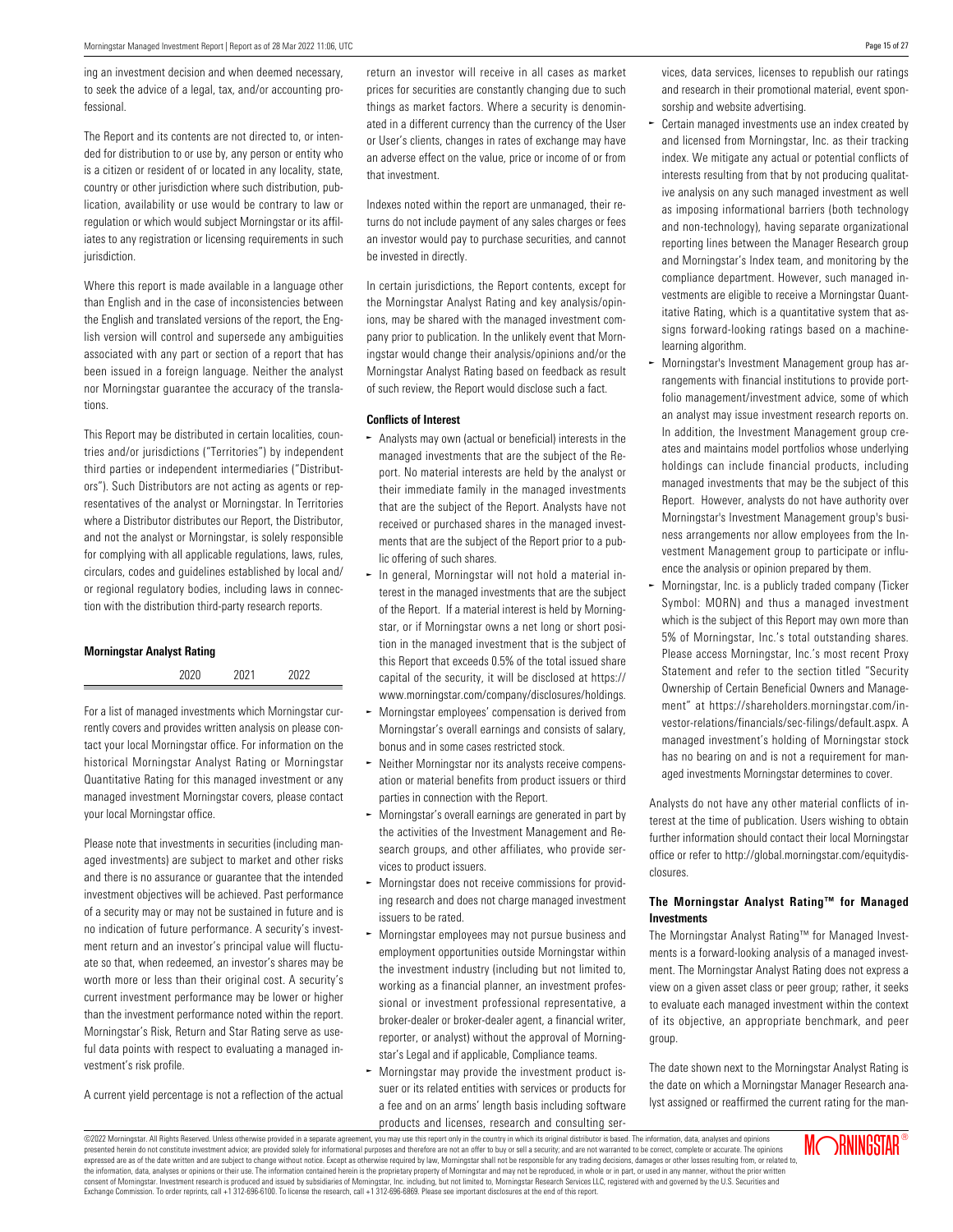aged investment based on the analyst's latest review and research report for the managed investment.

- $\blacktriangleright$  For actively managed strategies, people and process each receive a 45% weighting in their analysis, while parent receives a 10% weighting.
- $\sim$  For passive strategies, process receives an 80% weighting, while people and parent each receive a 10% weighting.
- $\blacktriangleright$  For both active and passive strategies, performance has no explicit weight as it is incorporated into the analysis of people and process; price at the share-class level (where applicable) is directly subtracted from an expected gross alpha estimate derived from the analysis of the other pillars.
- $\sim$  The impact of the weighted pillar scores for people, process and parent on the final Morningstar Analyst Rating is further modified by a measure of the dispersion of historical alphas among relevant peers.
- For certain peer groups where standard benchmarking is not applicable, the modification by alpha dispersion is not used.

#### **The Five (5) Pillars**

Morningstar has identified five key areas that we believe are crucial to predicting the future success of managed investments: People, Parent, Process, Performance, and Price. Each pillar is evaluated when assessing a managed investment as well as the interaction between the pillars, which we believe is crucial to understanding a managed investment's overall merit.

#### **People**

The overall quality of a managed investment's investment team is a significant key to its ability to deliver superior performance relative to its benchmark and/or peers. Evaluating a managed investment's investment team requires that analysts assess several relevant items including how key decisions are made.

#### **Parent**

We believe the parent organization is of utmost importance in evaluating managed investment. The managed investment's management set the tone for key elements of our evaluation, including capacity management, risk management, recruitment and retention of talent, and incentive pay. Beyond these operational areas, we prefer firms that have a culture of stewardship and put investors first to those that are too heavily weighted to salesmanship.

#### **Process**

We look for managed investments with a performance objective and investment process (for both security selection and portfolio construction) that is sensible, clearly defined, and repeatable. In addition, the portfolio should be constructed in a manner that is consistent with the investment process and performance objective.

#### **Performance**

We do not believe past performance is necessarily predictive of future results. This factor receives no explicit weighting in our analysis but is referenced instead in our evaluation of people and process. We strive not to anchor on short-term performance. However, we do believe that the evaluation of long-term return and risk patterns is vital to determining if a managed investment is delivering to our expectations.

#### **Price**

To reflect actual investor experience, rated managed investments are directly penalized by the amount of their fee, including of any performance fee charged, when we assign the rating. Fees are assessed at the level of the vehicle at which they are charged, in the case of openend funds, for example, this occurs at the share-class level. Vehicles with multiple classes with different fees are therefore likely to have differentiated ratings reflecting the different impact of their fees on our expected net alpha.

Morningstar Analyst Ratings are assigned on a five-tier scale running from Gold to Negative. The top three ratings, Gold, Silver, and Bronze, all indicate that our analysts think highly of a managed investment; the difference between them corresponds to differences in the level of analyst conviction in a managed investment ability to outperform its benchmark and peers through time, within the context of the level of risk taken.

#### **Gold**

Represents managed investment that our analyst has the highest conviction in for that given investment mandate. By giving a managed investment a Gold rating, we are expressing an expectation that it will outperform its relevant performance benchmark and/or peer group within the context of the level of risk taken over the long term (defined as a full market cycle or at least five years). To earn a Gold rating, a managed investment must distinguish itself across the five pillars that are the basis for our analysis.

#### **Silver**

Represents managed investments our analyst has high conviction in, but not in all of the five pillars. With those fundamental strengths, we expect these managed investments will outperform their relevant performance benchmark and/or peer group within the context of the level of risk taken over the long term (defined as a full market cycle or at least five years).

#### **Bronze**

Represents managed investments that have advantages that clearly outweigh any disadvantages across the pillars, giving analyst the conviction to award them a positive rating. We expect these managed investments to beat their relevant performance benchmark and/ or peer group within the context of the level of risk taken over a full market cycle (or at least five years).

#### **Neutral**

Represents managed investments in which our analysts don't have a strong positive or negative conviction. In our judgment, these managed investments are not likely to deliver standout returns, but they aren't likely to seriously underperform their relevant performance benchmark and/

or peer group either.

#### **Negative**

Represents managed investments that possess at least one flaw that our analysts believe is likely to significantly hamper future performance, such as high fees or an unstable management team. Because of these faults, we believe these managed investments are inferior to most competitors and will likely underperform their relevant performance benchmark and/or peer group, within the context of the level of risk taken, over a full market cycle.

Morningstar may also use two other designations in place of a rating:

#### **Under Review**

This designation means that a change that occurred with the managed investment or at the managed investment company requires further review to determine the impact on the rating.

#### **Not Ratable**

This designation is used only where we are providing a report on a new strategy or on a strategy where there are no relevant comparators, but where investors require information as to suitability.

For more information about our Analyst Rating methodology please go to http://corporate1.morningstar.com/ResearchLibrary/

#### **Morningstar Star Rating**

The Morningstar Star Rating is a proprietary data point that is quantitatively driven. Funds are rated from one to five stars based on how well the fund performed (after adjusting for risk and accounting for sales charges) in comparison to similar funds. Within each Morningstar Category, the top 10% of funds receive five-stars and the bottom 10% receives one-star. Funds are rated for up to three time periods –three-, five-, and ten-years– and these ratings are combined to produce an overall star rating, which is noted within the Report. Funds with less than three years of history are not rated. Morningstar Star Ratings are based entirely on a mathematical evaluation of past performance. Morningstar Star Ratings are in no way to be considered a buy or sell signal nor should be viewed as a statement of fact.

#### **Equity-Related Data Points**

The Report lists the percentage of the managed investment's underlying holdings that have a wide, narrow, or no moat.

#### **Economic Moat**

An economic moat is a structural feature that Morningstar believes positions a firm to sustain excess profits over a long period of time, with excess profits defined as returns on invested capital above our estimate of a firm's cost of capital. The economic moat rating is not an indicator of the investment performance of the investment highlighted in this report. Narrow moat companies are those Morningstar believes are more likely than not to achieve normalized excess returns for at least the next 10

©2022 Morningstar. All Rights Reserved. Unless otherwise provided in a separate agreement, you may use this report only in the country in which its original distributor is based. The information, data, analyses and opinions presented herein do not constitute investment advice; are provided solely for informational purposes and therefore are not an offer to buy or sell a security; and are not varranted to be correct, complete or accurate. The .<br>expressed are as of the date written and are subject to change without notice. Except as otherwise required by law, Morningstar shall not be responsible for any trading decisions, damages or other losses resulting from, the information, data, analyses or opinions or their use. The information contained herein is the proprietary property of Morningstar and may not be reproduced, in whole or in part, or used in any manner, without the prior tar, Inc. including, but not limited to, Morningstar Research Services LLC, registered with and governed by the U.S. Securities and Exchange Commission. To order reprints, call +1 312-696-6100. To license the research, call +1 312-696-6869. Please see important disclosures at the end of this report.

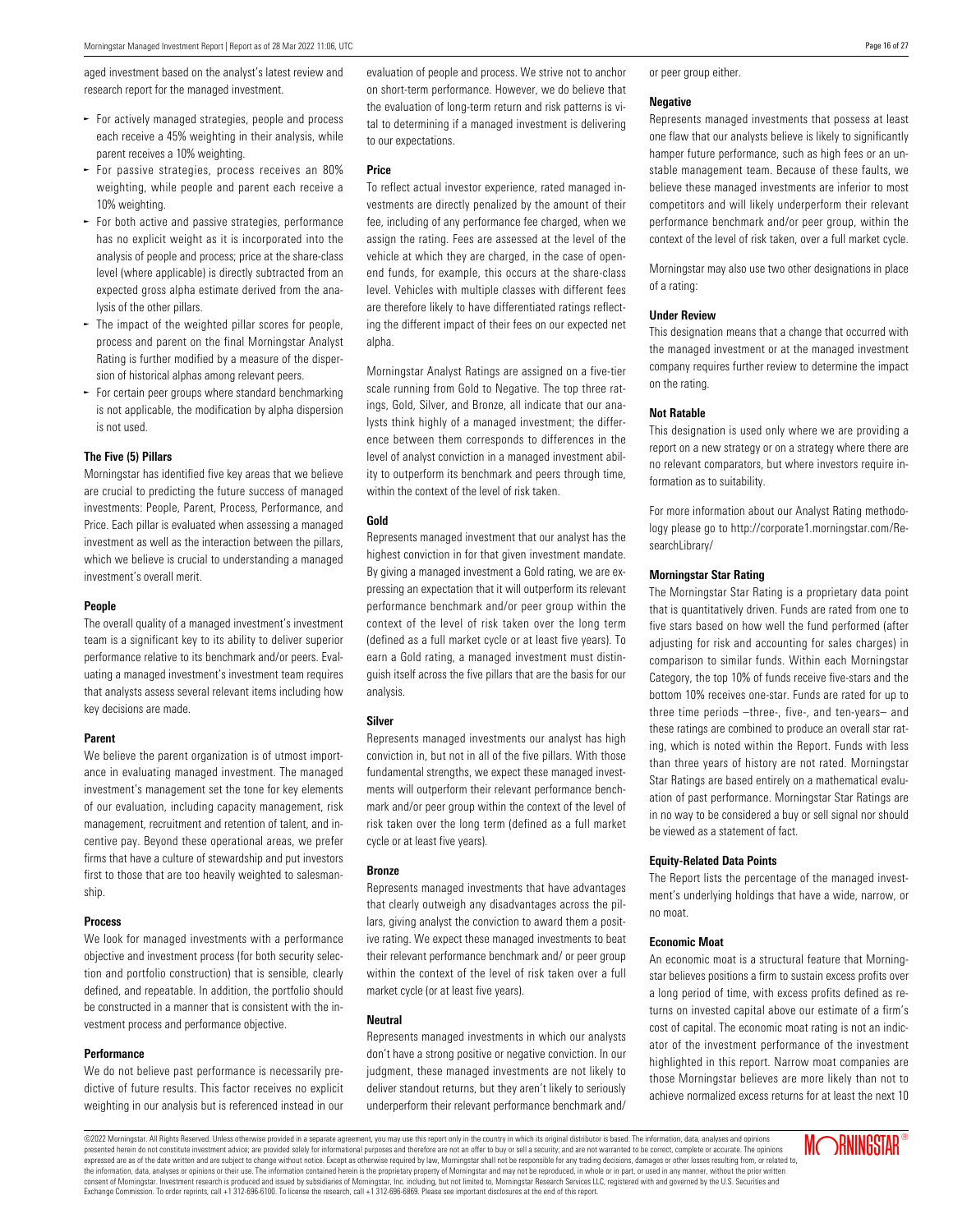years. Wide-moat companies are those in which Morningstar believes excess returns will remain for 10 years, with excess returns more likely than not to remain for at least 20 years. Firms without a moat, including those that have a substantial threat of value destruction related risks related to ESG, industry disruption, financial health, or other idiosyncratic issues, are more susceptible to competition. Morningstar has identified five sources of economic moats: intangible assets, switching costs, network effect, cost advantage, and efficient scale.

For more information about methodology in analyzing stocks, please go to global.morningstar.com/equitydisclosures.

**For Recipients in Australia:** This Report has been issued and distributed in Australia by Morningstar Australasia Pty Ltd (ABN: 95 090 665 544; ASFL: 240892). Morningstar Australasia Pty Ltd is the provider of the general advice ('the Service') and takes responsibility for the production of this report. The Service is provided through the research of investment products. To the extent the Report contains general advice it has been prepared without reference to an investor's objectives, financial situation or needs. Investors should consider the advice in light of these matters and, if applicable, the relevant Product Disclosure Statement before making any decision to invest. Refer to our Financial Services Guide (FSG) for more information atwww.morningstar.com.au/ fsg.pdf.

**For Recipients in New Zealand:** This report has been issued and distributed by Morningstar Australasia Pty Ltd and/or Morningstar Research Ltd (together 'Morningstar'). Morningstar is the provider of the regulated financial advice and takes responsibility for the production of this report. To the extent the report contains regulated financial advice it has been prepared without reference to an investor's objectives, financial situation or needs. Investors should consider the advice in light of these matters and, if applicable, the relevant Product Disclosure Statement before making any decision to invest. Refer to our Financial Advice Provider Disclosure Statement at www.morningstar.com.au/s/ fapds.pdf for more information.

#### **For Recipients in Australia and New Zealand: Information regarding Flagship Fund Analyst Rating**

The Morningstar Flagship Fund Analyst Rating has been allocated to platform versions of the relevant strategy. A Morningstar Analyst Rating is assigned to the flagship fund which is the primary share class that the Australian manager research team considers to best represent the underlying strategy, using criteria such as fund size and its age. Platform vehicles are typically distributed through channels that are separate to the manager of the flagship fund. Platform versions of Australia and New Zealand funds carrying the Flagship Fund Analyst Rating have not been separately rated under the Morningstar Analyst Rating methodology. This approach recognises that platform versions can have negotiable fees and reliable representative cost data may not be readily available. As a result, platform versions of the strategy retain the linkage and the rating of the Flagship share class.

When a fund is assigned a Flagship Fund Analyst Rating, all text commentary refers to the relevant Flagship fund. Consequently, the price text commentary may not align with the fee charged by the share class shown in this report. All other data shown remains relevant to this report. Please refer to the fund's product disclosure statement for further information on fees.

**For Recipients in Canada:** This research is not prepared subject to Canadian disclosure requirements.

**For Recipients in Hong Kong:** The Report is distributed by Morningstar Investment Management Asia Limited, which is licensed and regulated by the Hong Kong Securities and Futures Commission to provide investment research and investment advisory services to professional investors only. Neither Morningstar Investment Management Asia Limited, nor its representatives, are acting or will be deemed to be acting as an investment advisor to any recipients of this information unless expressly agreed to by Morningstar Investment Management Asia Limited.

**For Recipients in Korea:** The Report is distributed by Morningstar Korea Ltd., which has filed to the Financial Services Committee. Neither Morningstar Korea Ltd., nor its representatives, are acting or will be deemed to be acting as an investment advisor to any recipients of this information.

**For recipients in Japan:** The Report is distributed by Ibbotson Associates Japan, Inc., which is regulated by Financial Services Agency. Neither Ibbotson Associates Japan, Inc., nor its representatives, are acting or will be deemed to be acting as an investment advisor to any recipients of this information.

**For recipients in Singapore:** This Report is distributed by Morningstar Investment Adviser Singapore Pte Limited, which is licensed and regulated by the Monetary Authority of Singapore to provide financial advisory services in Singapore. Recipients of this report should contact their financial adviser in Singapore in relation to this report. Morningstar, Inc. and its affiliates rely on certain exemptions (Financial Advisers Regulations, Section 28(1)(e), Section 32B and 32C) to provide its investment research to recipients in Singapore.

**For Recipients in South Africa:** This Report is distributed by Morningstar Investment Management South Africa (Pty) Ltd, which is an authorised financial services provider (FSP 45679) regulated by the Financial Services Conduct Authority.

**For Recipients in United Kingdom:** This Report is distributed by Morningstar Investment Management Europe Limited, which is authorised and regulated by the Financial Conduct Authority to provide services to Professional clients.

**For Recipients in France:** This Report is distributed by

Morningstar Investment Consulting France, which is a Financial Investment Advisory Company registered under number 13000326 with ORIAS and registered under number D003806 with the CNCIF, an Association approved by the AMF.<sup>[2]</sup>Ce rapport est distribué par Morningstar Investment Consulting France, Société de conseil en investissements financiers, Immatriculée sous le n° 13000326 auprès de l'ORIAS, Enregistrée sous le n° D003806 auprès de la CNCIF, Association agréée auprès de l'AMF.

### **Data Definitions**

#### **12 Month Yield %**

12 Month Yield % is derived by summing the trailing 12 months' income distributions and dividing the sum by the last month's ending NAV, plus any capital gains distributed over the same period. Income refers only to interest payments from fixed-income securities and dividend payoffs from common stocks.

#### **12b1 Expense %**

A 12b-1 fee is a fee used to pay for a fund's distribution costs. It is often used as a commission to brokers for selling the fund. The amount of the fee is taken from a fund's returns.

#### **30-Day SEC Yield**

The 30-day SEC Yield is a calculation based on a 30-day period ending on the last day of the previous month. It is computed by dividing the net investment income per share earned during the period by the maximum offering price per share on the last day of the period. The figure listed lags by one month. When a dash appears, the yield available is more than 30 days old. This information is taken from fund surveys.

#### **30-Day Unsubsidized Yield**

The 30-day Unsubsidized Yield is computed under a SEC standardized formula based on net income earned over the past 30 days. It excludes contractual expense reimbursements, resulting in a lower yield.

#### **Alpha**

Alpha is a measure of the difference between a security or portfolio's actual returns and its expected performance, given its level of risk (as measured by beta.) Alpha is often seen as a measure of the value added or subtracted by a portfolio manager.

#### **Asset Allocation**

Asset Allocation reflects asset class weightings of the portfolio. The "Other" category includes security types that are not neatly classified in the other asset classes, such as convertible bonds and preferred stocks, or cannot be classified by Morningstar as a result of missing data. Morningstar may display asset allocation data in several ways, including tables or pie charts. In addition, Morningstar may compare the asset class breakdown of the managed investment against its three-year average, category average, and/or index proxy.

©2022 Morningstar. All Rights Reserved. Unless otherwise provided in a separate agreement, you may use this report only in the country in which its original distributor is based. The information, data, analyses and opinions presented herein do not constitute investment advice; are provided solely for informational purposes and therefore are not an offer to buy or sell a security; and are not varranted to be correct, complete or accurate. The expressed are as of the date written and are subject to change without notice. Except as otherwise required by law, Morningstar shall not be responsible for any trading decisions, damages or other losses resulting from, or consent of Morningstar. Investment research is produced and issued by subsidiaries of Morningstar, Inc. including, but not limited to, Morningstar Research Services LLC, registered with and governed by the U.S. Securities Exchange Commission. To order reprints, call +1 312-696-6100. To license the research, call +1 312-696-6869. Please see important disclosures at the end of this report.

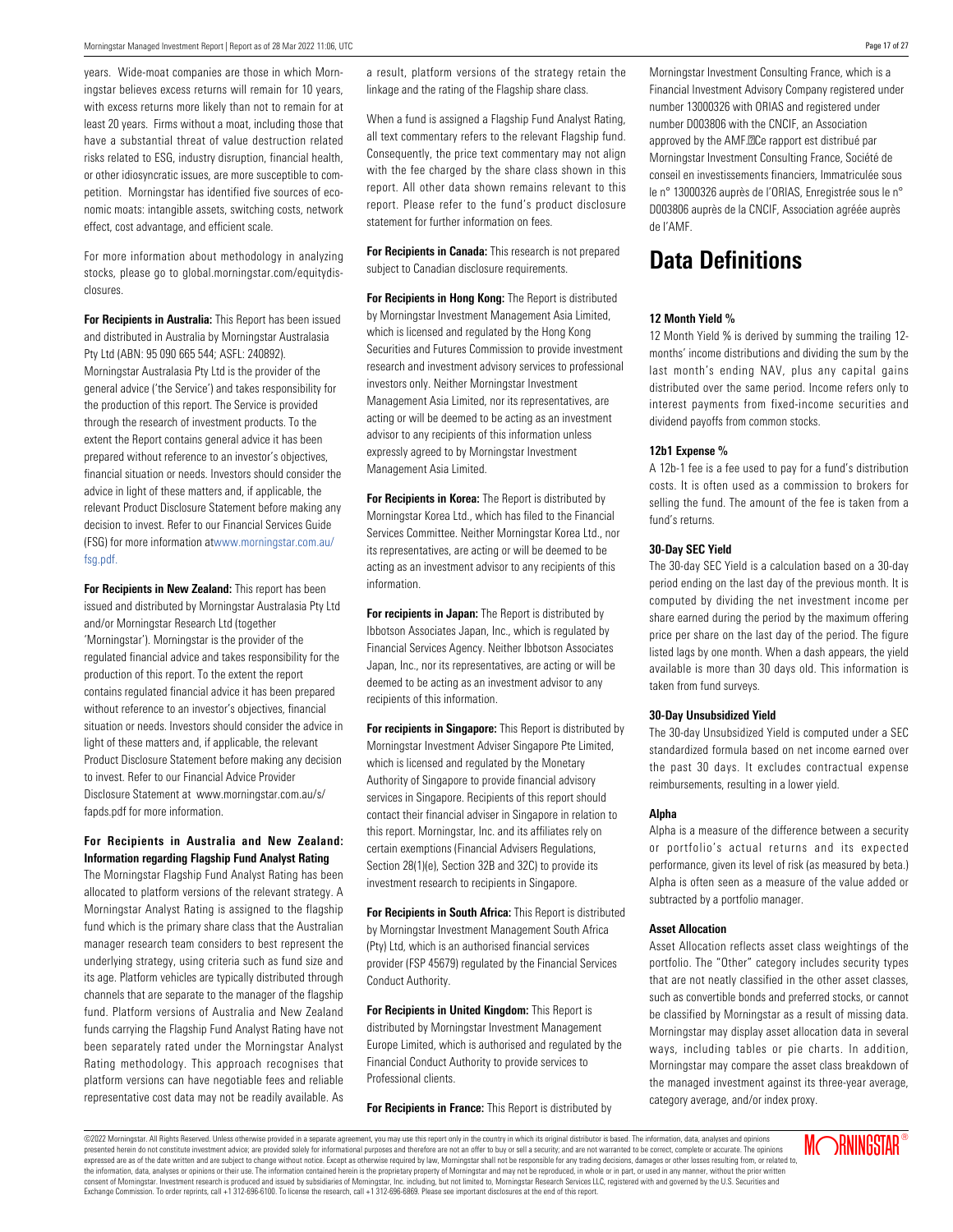Asset allocations shown in tables may include a breakdown among the long, short, and net (long positions net of short) positions. These statistics summarize what the managed investment's managers are buying and how they are positioning the managed investment's portfolio. When short positions are captured in these portfolio statistics, investors get a more robust description of the managed investment's exposure and risk. Long positions involve buying the security outright and selling it later, with the hope the security's price rises over time. Short positions are taken with the hope of benefitting from anticipated price declines. The investor borrows the security from another investor, sells it and receives cash, and then is obligated to buy it back at some point in the future. If the price falls after the short sale, the investor will have sold high and can buy low to close the short position and lock in a profit. However, if the price of the security increases after the short sale, the investor will experience a loss buying it at a higher price than the sale price.

Most managed investment portfolios hold fairly conventional securities, such as long positions in equities and bonds. Morningstar may generate a colored pie chart for these portfolios. Other portfolios use other investment strategies or securities, such as short positions or derivatives, in an attempt to reduce transaction costs, enhance returns, or reduce risk. Some of these securities and strategies behave like conventional securities, while other have unique return and risk characteristics. Portfolios that incorporate investment strategies resulting in short positions or portfolio with relatively exotic derivative positions often report data to Morningstar that does not meet the parameters of the calculation underlying a pie chart's generation. Because of the nature of how these securities are reported to Morningstar, we may not always get complete portfolio information to report asset allocation. Morningstar, at its discretion, may determine if unidentified characteristics of managed investment holdings are material. Asset allocation and other breakdowns may be rescaled accordingly so that percentages total to 100 percent. (Morningstar used discretion to determine if unidentified characteristics of managed investment holdings are material, pie charts and other breakdowns may rescale identified characteristics to 100% for more intuitive presentation.)

Note that all other portfolio statistics presented in this report are based on the long (or long rescaled) holdings of the managed investment only.

#### **Asset Class Breakdown**

The asset class breakdown section shows the amount and percentage of assets by asset class for managed investments associated with a Parent Company.

#### **Attribution Statistics**

Total attribution, or excess return, is the difference between the managed investment and category index performance figures. Morningstar separates a managed investment's total attribution into several factors known as attribution effects. The primary effects are: sector weightings, country weightings, security selection, and fees. Sector weightings effect refers to the portion of a managed investment's value- add attributable to the managed investment manager's decision on how much to allocate to each Morningstar Global Equity Sector (a managed investment manager's decision to have an overweighting or an underweighting in certain sectors compared with the benchmark). For managed investments in the international-stock categories, country weightings effect is provided to measure the impact of a managed investment's country allocation as a secondary decision, based on the Morningstar Country classification. In this case, a managed investment manager's decision to have an overweighting or an underweighting in certain countries within each sector is evaluated. Security selection effect represents the portion of performance attributable to the managed investment manager's stock- picking skill. Fee effect represents the impact of managed investment expense ratio on excess return. Morningstar attribution analysis primarily focuses on these four attribution effects. There are two remaining effects, known as interaction and residual, in order for the total attribution to be the sum of the effects. The interaction effect, as its name suggests, is the interaction between the combination of sector weightings and country weightings relative to the security selection effects, and it does not represent an explicit decision of the managed investment manager and is thus not considered a primary focus of Morningstar attribution analysis. The residual effect is the portion of return that cannot be explained by the equity and cash- holdings composition at the beginning of the analysis period.

If a managed investment holds another managed investment as part of its holdings (such as when a mutual fund holds an exchange-traded fund or another mutual fund), the calculation will drill down to the individual security holdings of the underlying managed investment for analysis. The following securities are excluded from the attribution analysis, and the remaining holdings are rescaled to 100% when performing attribution analysis.

- $\sim$  Nonequity securities (except cash, which is included as a standalone sector).
- $\sim$  Unidentified or unrecognized securities. These are securities Morningstar is not able to identify.
- $\sim$  Unclassified securities. These are securities that are missing sector or country classification.
- $\sim$  Missing performance. These are securities that are missing returns for the month; they are excluded from that monthly attribution calculation.

Ranking is provided for three-year attribution statistics. Each managed investment is ranked against its peers in the same Morningstar Category.

#### **Average Effective Duration**

Average Effective Duration is a weighted average of the effective durations of fixed income and certain derivative holdings. The portfolio average is computed by weighting each holding effective duration by the market value of the holding (notional value for derivatives) and then averaging by the sum of holding values. Effective duration is a measure of price elasticity relative to change in yield which accounts for the impact of redemption options on return of principal. It is expressed as a factor which represents the percentage change in value that is expected for a specific unit change in yield.

#### **Average Effective Maturity**

Average Effective Maturity is a weighted average of the length of time, measured in years, until return of principal can be reasonably expected for debt securities, and is computed by weighting each holding effective maturity term by the market value of the holding and then averaging by the sum of holding values. The effective maturity may be the nominal maturity date, the next put date, the average life of a sinking fund, the weighted average life of an amortizing prepayment, or a proxy maturity date for perpetual securities. NOTE: Effective Maturity is measured only for holdings which have a principal value or reference a security with a principal value and exclude many derivatives.

#### **Average Market Capitalization**

Average Market Capitalization is a measure of the size of the companies in which a portfolio invests.

#### **Average Weighted Coupon**

Average weighted Coupon is the weighted average of the rates of interest paid of the fixed income and certain derivative securities in a portfolio. The average is computed by weighting each holding price by the market value of the holding and then averaging by the sum of holding values. For securities which pay no periodic interest but accrete in value at an assigned interest rate, (e.g. zero coupons), the value of the coupon is 0%. For non-periodic instruments which pay interest at maturity, (e.g. short-tern bills/notes), the interest rate at issuance is assigned as the coupon rate.

#### **Beta**

Beta is a measure of a security or portfolio's sensitivity to market movements (proxied using an index.) A beta of greater than 1 indicates more volatility than the market, and a beta of less than 1 indicates less volatility than the market.

#### **Book Value Growth %**

Book value is the estimation of the book value growth for a stock. This is calculated by averaging the book-value growth rate per share of the stock for up to the previous four years. A managed investment's book value % is calculated by taking an asset-weighted average of the book value of all the stocks in the portfolio.

#### **Cash Flow Growth %**

Cash Flow Growth is the estimation of the cash flow growth for a stock. This is calculated by averaging the cash flow growth rate per share of the stock for up to the previous four years. A managed investment's cash flow growth % is calculated by taking a share-weighted average of the cash flow of all the stocks in its portfolio.

#### **Cash Return %**

©2022 Morningstar. All Rights Reserved. Unless otherwise provided in a separate agreement, you may use this report only in the country in which its original distributor is based. The information, data, analyses and opinions presented herein do not constitute investment advice; are provided solely for informational purposes and therefore are not an offer to buy or sell a security; and are not varranted to be correct, complete or accurate. The .<br>expressed are as of the date written and are subject to change without notice. Except as otherwise required by law, Morningstar shall not be responsible for any trading decisions, damages or other losses resulting from, the information, data, analyses or opinions or their use. The information contained herein is the proprietary property of Morningstar and may not be reproduced, in whole or in part, or used in any manner, without the prior tar, Inc. including, but not limited to, Morningstar Research Services LLC, registered with and governed by the U.S. Securities and Exchange Commission. To order reprints, call +1 312-696-6100. To license the research, call +1 312-696-6869. Please see important disclosures at the end of this report.

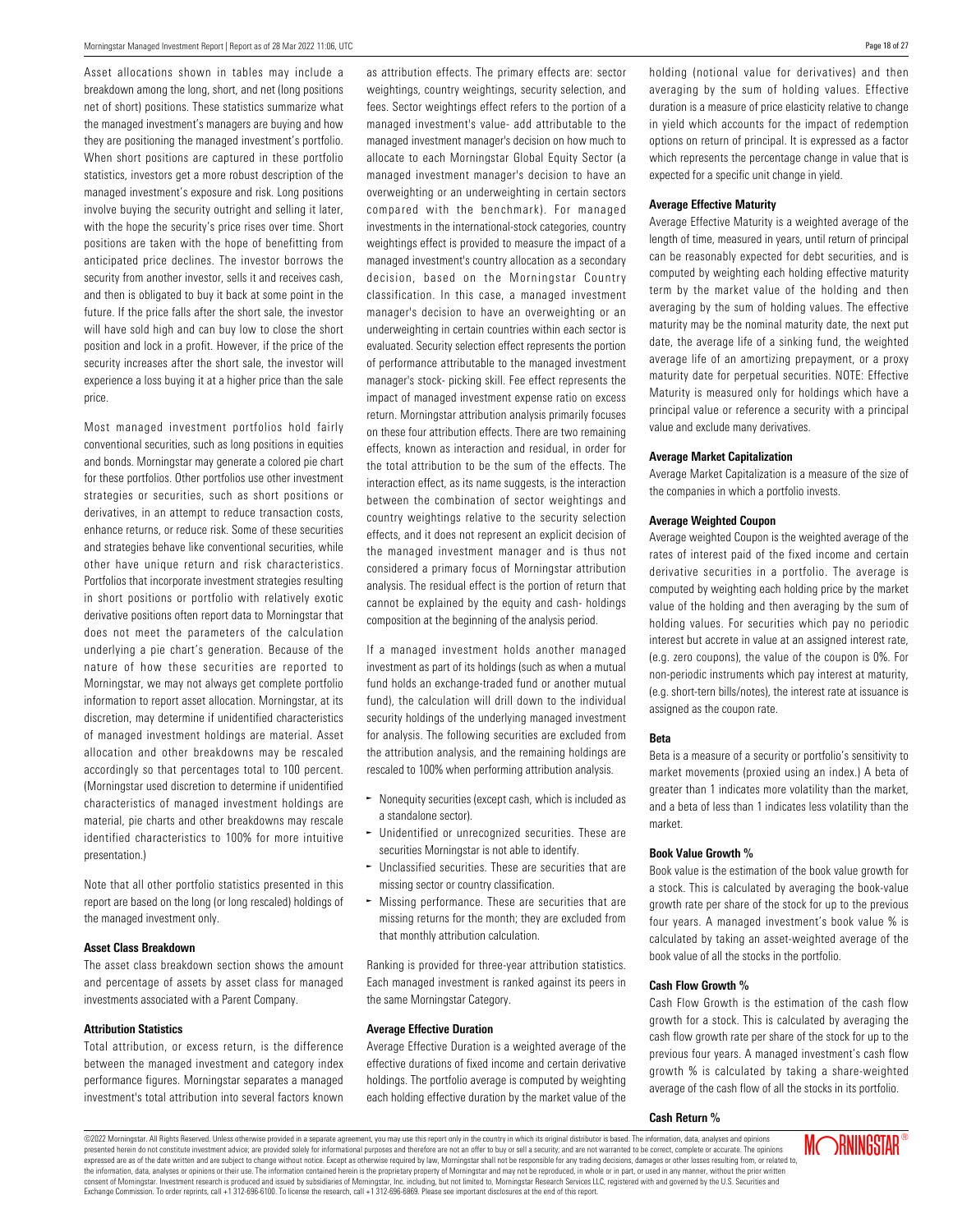Cash return is calculated by dividing the company's free cash flow by its enterprise value, or market capitalization, plus net debt. This number tells you what cash return you would get if you bought the entire company, including its debt.

#### **Company ESG Score Description**

The ESG Score Description ranks the company-level ESG Risk Score for companies against their Sustainalytics peer group. The ESG Score Description is depicted as a range from Negligible to Severe, where Negligible equals a company that scores well below average relative to its peer group and Severe equals a company that scores well above average relative to its peer group. Breakpoints for the score description are established annually by determining how company scores fall into the following ranges within a peer group:

| Negligible | Highest 5% |
|------------|------------|
| Low        | Next 11%   |
| Medium     | Next 68%   |
| High       | Next 11%   |
| Severe     | Lowest 5%  |

Each month, a company's ESG Risk Score is compared to its peer group breakpoints and assigned a company score description. Morningstar lists the ESG Score Description for the largest holdings underlying a managed investment's portfolio.

#### **Cost Illustration**

The cost illustration chart provides an example of the fees you would pay over a one-, five-, or ten-year holding period for a \$10,000 investment in the managed investment, and assumes you redeem all of your shares at the end of the period. The example assumes that investment earns a 5.00% return, and that the investment's operating expenses remain the same. Fees may be paid by you in a variety of ways: when you purchase a managed investment; by direct withdrawal from your account during the time you own a managed investment; or when you sell the managed investment.

The cost illustration is designed to provide information to help you assess the importance of fees and expenses, and to understand how changes in your holding period may impact your investment. Assumptions and calculations applied in this analysis are critical to the outcomes shown in the cost illustration.

The fee projection analysis was generated using a managed investment, investment amount, and hypothetical rate of return. It is important that these assumptions be accurate estimations, as they are key inputs that impact the fee projection analysis. Applicable front-end charges were assessed at the point of purchase and deferred charges and redemption fees, when applicable, were assessed at the point of sale. The analysis does not account for reinvestment of any applicable dividends or capital gains.

The information generated in the cost illustration is hypothetical in nature and assumes the managed investment's returns and expenses remain the same each year. Because returns and expenses vary over time, an investor's actual returns and expenses may be higher or lower. The hypothetical rate of return used in this analysis should not be considered indicative of future results. Actual results may differ substantially from that shown here. Principal value and investment return will fluctuate, so that your shares of securities, when redeemed, may be worth more or less than your original investment, and may include a possible loss of your principal.

Morningstar uses the Prospectus Net Expense Ratio in its ongoing fees, fee level, and ranking calculations for most funds. However, the Annual Report Net Expense Ratio is used for closed-end funds because prospectuses are published infrequently.

Purchase fees and expenses are those costs incurred by an investor when they buy shares of a fund. Such fees and expenses may include front-end loads and/or trading commissions.

Redemption fees and expenses are those costs incurred by an investor when they sell shares of a fund.

Ongoing fees and expenses are those costs an investor incurs while holding shares of a fund. Such expenses may include asset-based fees and operating and management fees.

#### **Credit Quality**

The credit quality breakdowns are shown for corporate bond holdings and depict the quality of bonds in the underlying portfolio. The report shows the percentage of fixed-income securities that fall within each credit-quality rating as assigned by a NRSRO. Bonds not rated by an NRSRO are included in the not-rated category.

#### **Credit Quality Breakdown**

Displays the weighted distribution of holdings by credit rating symbol categories. The percentage for each rating category is computed by weighting each holding's credit rating by the market value of the holding and then averaging by the sum of holding values. For holdings that have more than one credit rating the ratings will be combined and an average rating for the holding will be computed. The distribution is based upon available credit ratings from recognized credit rating agencies such as a Nationally Recognized Statistical Rating Organization (NRSRO) in the U.S. (For a list of all NRSROs, please visit https://www.sec.gov/ocr/ocr-current-nrsros.html.) The categories are based on the rating scale produced by Morningstar Credit Ratings, LLC and range from AAA, indicating the highest level of credit quality, to D, indicating a security which has defaulted on its payment obligations. Holdings for which no credit rating is available are assigned to a "Not Rated', or "NR" category. Morningstar calculates Long, Short, and Net values.

#### **Current Yield**

Current yield is derived by taking the ratio of a bond's annual interest payment to the current price.

#### **D/C Ratio**

The debt-to-capital ratio for a managed investment's underlying stock holdings is calculated by dividing each security's long- term debt by its total capitalization (the sum of common equity plus preferred equity and longterm debt) and is a measure of the company's financial leverage.

All else being equal, stocks with high D/C ratios are generally riskier than those with low D/C ratios. Note that debt-to-capital figures can be misleading owing to accounting conventions.

Because balance sheets are based on historic cost accounting, they may bear little resemblance to current market values. Morningstar aggregates debt-to-capital figures for managed investments using a median methodology, whereby domestic stocks are ordered from highest to lowest based on their D/C ratios. One adds up the asset weighting of each holding until the total is equal to or greater than half of the total weighting of all domestic stocks in the managed investment. The debt/ total cap for that stock is then used to represent the debt/ total cap of the total portfolio.

#### **Deferred Load %**

The back-end sales charge or deferred load is imposed when an investor redeems shares of a managed investment. The percentage of the load charged generally declines the longer the managed investment's shares are held by the investor. This charge, coupled with 12b-1 fees, commonly serves as an alternative to a traditional front-end load.

#### **Dividend Yield %**

The dividends per share of the company over the trailing one-year period as a percentage of the current stock price.

#### **Downside Capture Ratio %**

Downside Capture Ratio measures a managed investment's performance in down markets. A down market is defined as those periods (moths or quarters) in which market return is less than 0. In essence, it tells you what percentage of the down market was captured by the managed investment. For example, if the ratio is 110%, the managed investment captured 110% of the down market and therefore underperformed the market on the downside.

#### **ESG Risk Score %**

Sustainalytics' ESG Risk Ratings are designed to help investors identify and understand financially material ESG risks at the security and portfolio level. The ESG Risk Ratings are based on a two-dimensional materiality framework that measures a company's exposure to industry-specific material risks and how well a company is managing those risks. ESG Risk Ratings are categorized across five risk levels: negligible, low, medium, high and severe. Ratings scale is from 0-100, with 100 being the most severe.

#### **Expense Ratio %**

©2022 Morningstar. All Rights Reserved. Unless otherwise provided in a separate agreement, you may use this report only in the country in which its original distributor is based. The information, data, analyses and opinions presented herein do not constitute investment advice; are provided solely for informational purposes and therefore are not an offer to buy or sell a security; and are not warranted to be correct, complete or accurate. The .<br>expressed are as of the date written and are subject to change without notice. Except as otherwise required by law, Morningstar shall not be responsible for any trading decisions, damages or other losses resulting from, the information, data, analyses or opinions or their use. The information contained herein is the proprietary property of Morningstar and may not be reproduced, in whole or in part, or used in any manner, without the prior tar, Inc. including, but not limited to, Morningstar Research Services LLC, registered with and governed by the U.S. Securities and Exchange Commission. To order reprints, call +1 312-696-6100. To license the research, call +1 312-696-6869. Please see important disclosures at the end of this report.

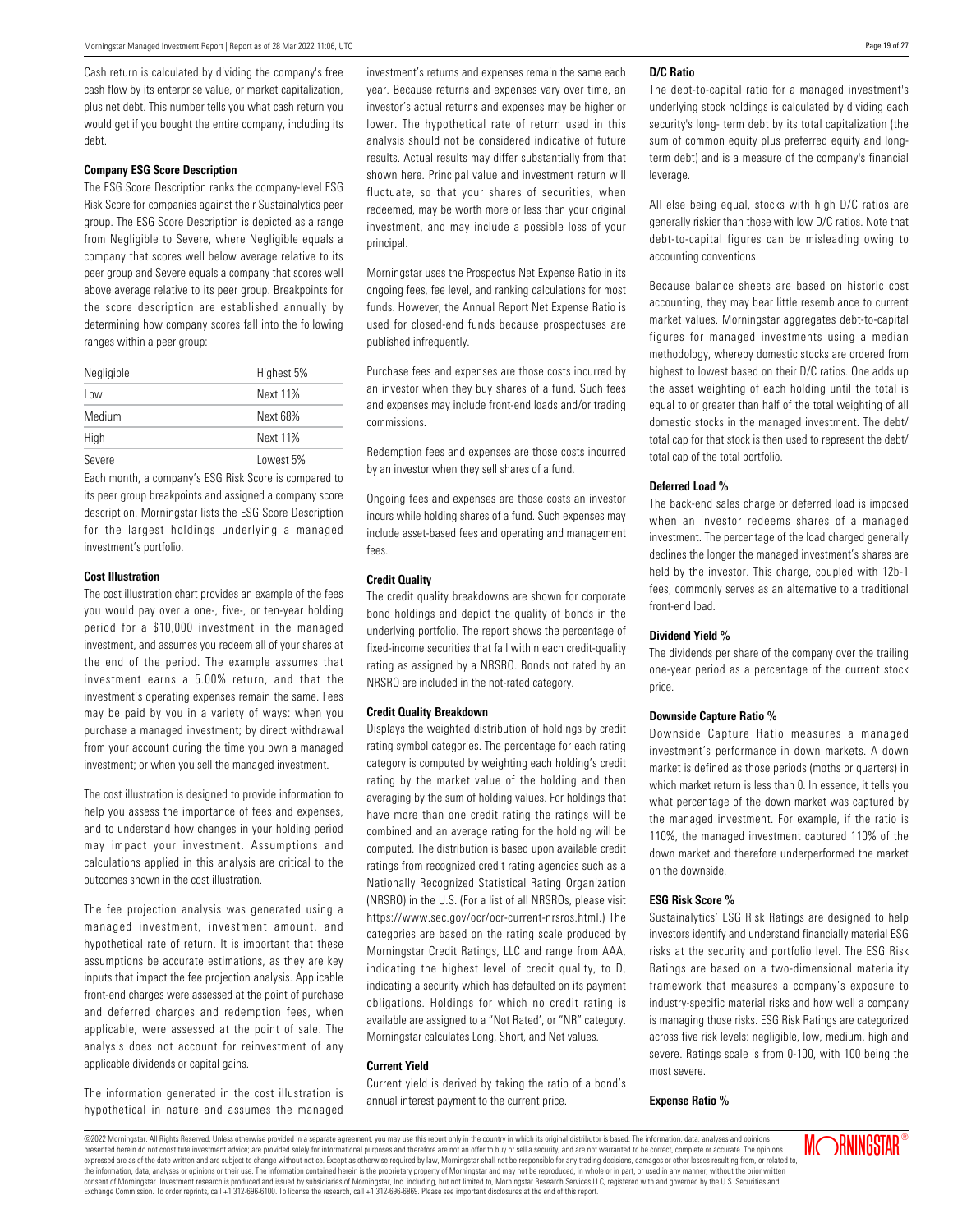The expense ratio is the annual fee that all funds charge their shareholders. It expresses the percentage of assets deducted each fiscal year for fund expenses, including 12b-1 fees, management fees, administrative fees, operating costs, and all other asset-based costs incurred by the fund. Portfolio transaction fees, or brokerage costs, as well as front-end or deferred sales charges are not included in the expense ratio. The expense ratio, which is deducted from the fund's average net assets, is accrued on a daily basis. The gross expense ratio, in contrast to the net expense ratio, does not reflect any fee waivers in effect during the time period.

#### **Fee Level**

Morningstar Fee Level puts the expenses of the managed investment in context by showing the range of fees charged by its peers. An overall Fee Level for the managed investment is shown, along with breakpoints for five quintiles of Fee Levels for the managed investment's peer group. Morningstar defines Fee Level peer groups by combining some categories with similar expected expenses, such as large value, large blend, and large growth, then segmenting the category group by distribution class of front-load, deferred-load, level-load, no-load, or institutional to provide more-relevant fee comparisons.

#### **Fee Quintile Breakdown**

The fee quintile breakdown section sums the percentage of share classes associated with a Parent Company that has a Morningstar Fee Level–Distribution of Low, Below Average, Average, Above Average, and High.

#### **Financial Health**

One of the three quantitative grades that Morningstar assigns to each stock as a quick way to get a handle on its fundamentals. To get a good grade in this area, a company should have low financial leverage (assets/ equity), high cash-flow coverage (total cash flow/longterm debt), and a high cash position (cash/assets) relative to its sector.

#### **Free Cash Flow Yield**

Equal to operating cash flow minus capital spending. Free cash flow represents the cash a company has left over after investing in the growth of its business. Young, aggressive companies often have negative free cash flow, because they're investing heavily in their futures. As companies mature, though, they should start generating free cash flow.

#### **Front-end Load %**

The initial sales charge or front-end load is a deduction made from each investment in the fund and is generally based on the amount of the investment.

#### **Growth**

The Morningstar Growth Grade is based on the trend in revenue per share using data from the past five years. For the purpose of calculating revenue per share we use the past five years' revenue figures and corresponding yearend fully diluted shares outstanding; if year-end fully diluted shares outstanding is not available, we calculate this figure by dividing the company's reported net income applicable to common shareholders by the reported fully diluted earnings per share. A company must have a minimum of four consecutive years of positive and nonzero revenue, including the latest fiscal year, to qualify for a grade.

In calculating the revenue per share growth rate, we calculate the slope of the regression line of historical revenue per share. We then divide the slope of the regression line by the arithmetic average of historical revenue per share figures. The result of the regression is a normalized historical increase or decrease in the rate of growth for sales per share. We then calculate a z-score by subtracting the universe mean revenue growth from the company's revenue growth and dividing by the standard deviation of the universe's growth rates.

Stocks are sorted based on the z-score of their revenue per share growth rate calculated above, from the most negative z-score to the most positive z-score. Stocks are then ranked based on their z-score from 1 to the total number of qualified stocks. We assign grades based on this ranking.

#### **Growth of 10,000**

For managed investments, this graph compares the growth of an investment of 10,000 (in the base currency of the managed investment) with that of an index and/or with that of the average for all managed investments in its Morningstar Category. The total returns are not adjusted to reflect sales charges or the effects of taxation but are adjusted to reflect actual ongoing expenses, and they assume reinvestment of dividends and capital gains. If adjusted, effects of sales charges and taxation would reduce the performance quoted. If pre-inception data is included in the analysis, it will be graphed.

The index in the Growth of 10,000 graph is an unmanaged portfolio of specified securities and cannot be invested in directly. The index does not reflect any initial or ongoing expenses. A managed investment's portfolio may differ significantly from the securities in the index. The index is chosen by Morningstar.

#### **Historical Earnings %**

The historical earnings % is an estimation of the historical earnings growth for a stock. This is calculated by averaging the earnings-growth rate per share of the stock for up to the previous four years. A managed investment's historical earnings % is calculated by taking an asset-weighted average of the historical earnings of all the stocks in the portfolio.

#### **Index Return %**

Index Return % measures the relevant index's annualized return for a specified time period.

#### **Long-Term Earnings Growth %**

Long-Term Earnings Growth is the estimation of the longterm earnings growth forecast of a stock. This is collected as a third-party estimate. A managed investment's longterm earnings % is calculated by taking an assetweighted average of the long- term earnings of all the stocks in the portfolio.

#### **Manger Ownership**

Manager ownership sums the percentage of assets in managed investments with maximum manager ownership levels of more than \$1 million, \$500,001 to \$1 million, \$100,001 to \$500,000, \$50,001 to \$100,000, \$10,001 to \$50,000, \$1 to \$10,000, and \$0, as well as no data on manager ownership.

#### **Manager Tenure**

Manager tenure sums the percentage of assets in managed investments with longest-tenured manager stays of 0-3 years, 3-6 years, 6-9 years, 9-12 years, 12-15 years, and more than 15 years.

#### **Management Fees %**

The management fee includes the management and administrative fees listed in the Management Fees section of a fund's prospectus. Typically, these fees represent the costs shareholders paid for management and administrative services over the fund's prior fiscal year.

#### **Maximum Drawdown %**

Maximum Drawdown measures the peak-to-trough decline during a specific record period of a managed investment. It is usually quoted as the percentage between the peak and trough.

#### **Morningstar Analyst Rating™**

The Morningstar Analyst Rating™ is not a credit or risk rating. It is a subjective evaluation performed by Morningstar's manager research group, which consists of various Morningstar, Inc. subsidiaries ("Manager Research Group"). In the United States, that subsidiary is Morningstar Research Services LLC, which is registered with and governed by the U.S. Securities and Exchange Commission. The Manager Research Group evaluates investment products based on five key pillars, which are process, performance, people, parent, and price. The Manager Research Group uses this five-pillar evaluation to determine how they believe investment products are likely to perform relative to a benchmark over the long term on a risk adjusted basis. They consider quantitative and qualitative factors in their research. For actively managed strategies, people and process each receive a 45% weighting in their analysis, while parent receives a 10% weighting. For passive strategies, process receives an 80% weighting, while people and parent each receive a 10% weighting. For both active and passive strategies, performance has no explicit weight as it is incorporated into the analysis of people and process; price at the share-class level (where applicable) is directly subtracted from an expected gross alpha estimate derived from the analysis of the other pillars. The impact of the weighted pillar scores for people, process and parent on the final Morningstar Analyst Rating is further modified by a measure of the dispersion of historical alphas among relevant peers. For certain peer groups where standard benchmarking is not applicable, primarily peer groups of investment products using alternative investment

©2022 Morningstar. All Rights Reserved. Unless otherwise provided in a separate agreement, you may use this report only in the country in which its original distributor is based. The information, data, analyses and opinions presented herein do not constitute investment advice; are provided solely for informational purposes and therefore are not an offer to buy or sell a security; and are not varranted to be correct, complete or accurate. The .<br>expressed are as of the date written and are subject to change without notice. Except as otherwise required by law, Morningstar shall not be responsible for any trading decisions, damages or other losses resulting from, the information, data, analysis or opinions or their use. The information contained herein is the proprietary property of Morningstar and may not be reproduced, in whole or in part, or used in any manner, without the prior tar, Inc. including, but not limited to, Morningstar Research Services LLC, registered with and governed by the U.S. Securities and Exchange Commission. To order reprints, call +1 312-696-6100. To license the research, call +1 312-696-6869. Please see important disclosures at the end of this report.

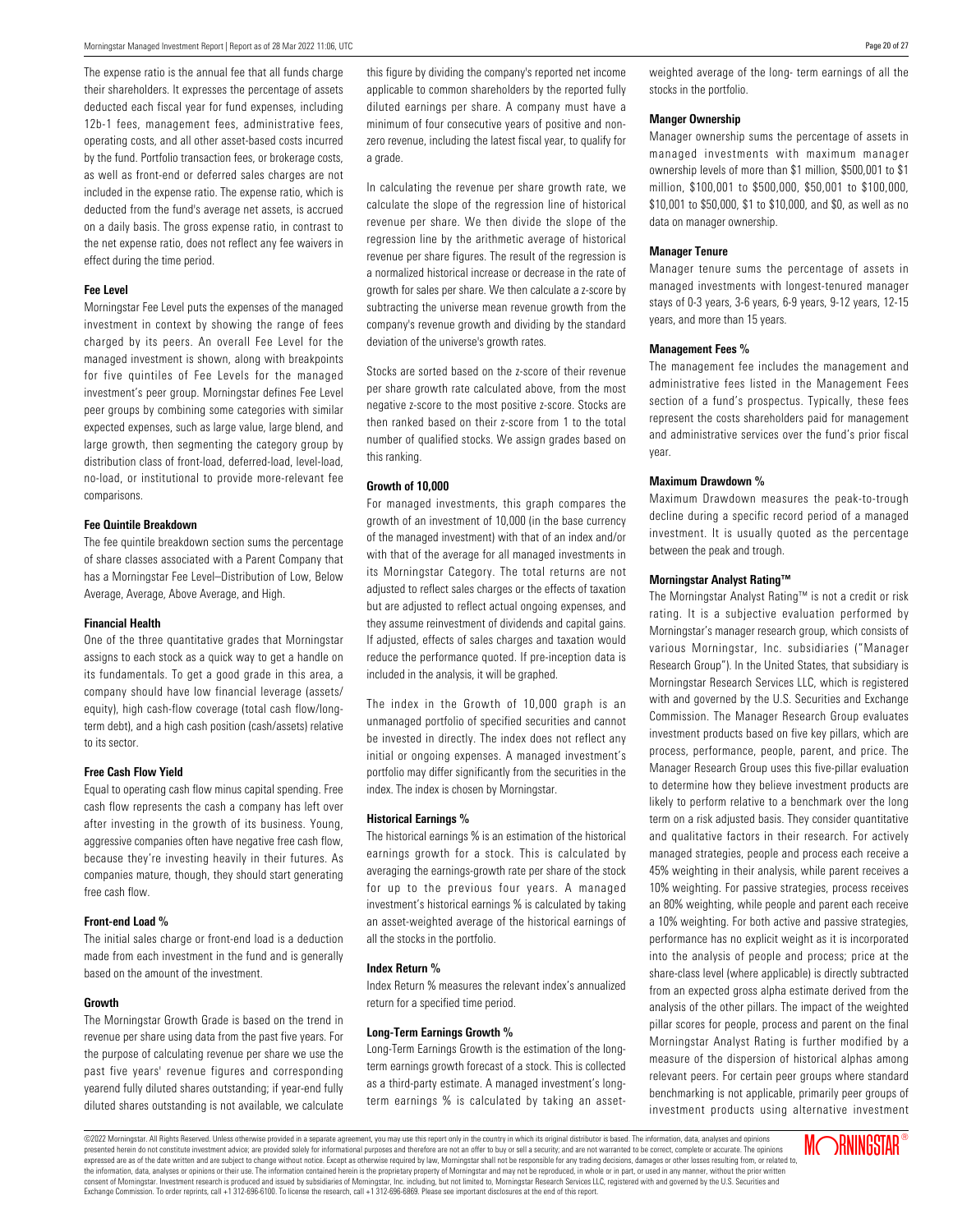strategies, the modification by alpha dispersion is not used.

Separately managed accounts are rated using the methodology for actively managed funds. A proxy fee is deducted from all separately managed accounts in a given Morningstar Category. The proxy fee is based on a survey of separately managed account model-delivery fees.

The Morningstar Analyst Rating scale is Gold, Silver, Bronze, Neutral, and Negative. For active investment products, a Morningstar Analyst Rating of Gold, Silver, or Bronze reflects the Manager Research Group's expectation that an active investment product will be able to deliver positive alpha net of fees relative to the standard benchmark index assigned to the Morningstar category. The level of the rating relates to the level of expected positive net alpha relative to Morningstar category peers for active investment products. For passive investment products, a Morningstar Analyst Rating of Gold, Silver, or Bronze reflects the Manager Research Group's expectation that an investment product will be able to deliver a higher alpha net of fees than the lesser of the relevant Morningstar category median or 0. The level of the rating relates to the level of expected net alpha relative to Morningstar category peers for passive investment products. For certain peer groups where standard benchmarking is not applicable, primarily peer groups of investment products using alternative investment strategies, a Morningstar Analyst Rating of Gold, Silver, or Bronze reflects the Manager Research Group's expectation that an investment product will deliver a weighted pillar score above a predetermined threshold within its peer group. Morningstar Analyst Ratings ultimately reflect the Manager Research Group's overall assessment, are overseen by an Analyst Rating Committee, and are continuously monitored and reevaluated at least every 14 months.

For more detailed information about Morningstar's Analyst Rating, including its methodology, please go to http://global.morningstar.com/equitydisclosures.

The Morningstar Analyst Rating (i) should not be used as the sole basis in evaluating an investment product, (ii) involves unknown risks and uncertainties which may cause the Manager Research Group's expectations not to occur or to differ significantly from what they expected, and (iii) should not be considered an offer or solicitation to buy or sell the investment product.

#### **Morningstar Analyst Rating Breakdown**

For share classes associated with this parent company and have a Morningstar Analyst Rating, this is the Morningstar Analyst Rating breakdown, based on Asset %. To give investors a sense of the number of share classes analyzed, we're also providing the total number of share classes rated.

#### **Morningstar Category**

Morningstar Category is assigned by placing managed investments into peer groups based on their underlying holdings. The underlying securities in each portfolio are the primary factor in our analysis as the investment objective and investment strategy stated in a managed investment's prospectus may not be sufficiently detailed for our proprietary classification methodology. Managed investments are placed in a category based on their portfolio statistics and compositions over the past three years. Analysis of performance and other indicative facts are also considered. If the managed investment is new and has no portfolio history, Morningstar estimates where it will fall before giving it a permanent category assignment. Categories may be changed based on recent changes to the portfolio.

#### **Morningstar Economic Moat**

An economic moat is a structural feature that Morningstar believes positions a firm to sustain excess profits over a long period of time, with excess profits defined as returns on invested capital above our estimate of a firm's cost of capital. The economic moat rating is not an indicator of the investment performance of the investment highlighted in this report. Narrow moat companies are those Morningstar believes are more likely than not to achieve normalized excess returns for at least the next 10 years. Wide-moat companies are those in which Morningstar believes excess returns will remain for 10 years, with excess returns more likely than not to remain for at least 20 years. Firms without a moat, including those that have a substantial threat of value destruction related risks related to ESG, industry disruption, financial health, or other idiosyncratic issues, are more susceptible to competition. Morningstar has identified five sources of economic moats: intangible assets, switching costs, network effect, cost advantage, and efficient scale.

#### **Morningstar Equity Style Box™**

The Morningstar Style Box™ reveals a managed investment's investment strategy as of the date noted on this report. For equity managed investments, the vertical axis shows the market capitalization of the long stocks owned, and the horizontal axis shows the investment style (value, blend, or growth.) A darkened cell in the style box indicates the weighted average style of the portfolio.

#### **Morningstar ESG Commitment Level**

The Morningstar ESG Commitment Level is the summary expression of our analysts' opinion of the strength of the ESG investment program at the strategy and assetmanager level.

The date shown next to the Morningstar ESG Commitment Level for Strategies and the Morningstar ESG Commitment Level for Asset Managers is the date on which the Morningstar Manager Research analyst assigned or reaffirmed the current assessment for the managed investment based on the analyst's latest review and research report for the managed investment. The Morningstar ESG Commitment Level for Strategies is reevaluated at least every 14 months while the Morningstar ESG Commitment Level for Asset Managers is reevaluated at least every 18 months.

The Morningstar ESG Commitment Level is not a credit or risk rating. It is a subjective evaluation performed by Morningstar's manager research group, which consists of various Morningstar, Inc. subsidiaries ("Manager Research Group"). In the United States, that subsidiary is Morningstar Research Services LLC, which is registered with and governed by the U.S. Securities and Exchange Commission.

The Morningstar ESG Commitment Level scale is Leader, Advanced, Basic, and Low. The level of rating for the Morningstar ESG Commitment Level for Strategies is based on our analysts' evaluation of a strategy's ESG process, resources, and asset manager. The level of rating for the Morningstar ESG Commitment Level for Asset Managers is based on our analysts' evaluation of a firm's ESG philosophy and process, resources, and active ownership.

For more detailed information about Morningstar ESG Commitment Level, including its methodology, please go to http://global.morningstar.com/equitydisclosures.

The Morningstar ESG Commitment Level (i) should not be used as the sole basis in evaluating an investment product, (ii) involves unknown risks and uncertainties which may cause the Manager Research Group's expectations not to occur or to differ significantly from what they expected, and (iii) should not be considered an offer or solicitation to buy or sell the investment product.

#### **Morningstar Fixed Income Style Box™**

The Morningstar Style Box reveals a managed investment's investment style as of the date noted on this report.

For portfolios holding fixed-income investments, a Fixed Income Style Box is calculated. The vertical axis shows the credit quality based on credit ratings and the horizontal axis shows interest-rate sensitivity as measured by effective duration. There are three credit categories- "High", "Medium", and "Low; and there are three interest rate sensitivity categories- "Limited", "Moderate", and "Extensive" resulting in nine possible combinations. As in the Equity Style Box the combination of credit and interest rate sensitivity for a portfolio is represented by a darkened cell in the matrix.

Morningstar uses credit rating information from credit rating agencies (CRA's) that have been designated Nationally Recognized Statistical Rating Organizations (NRSRO's) by the Securities and Exchange Commission (SEC) in the United States. For a list of all NRSROs, please visit https://www.sec.gov/ocr/ocr-learn-nrsros.html. Additionally, Morningstar will use credit ratings from CRA's which have been recognized by foreign regulatory institutions that are deemed the equivalent of the NRSRO designation.

To determine the rating applicable to a holding and the subsequent holding weighted value of a portfolio two

©2022 Morningstar. All Rights Reserved. Unless otherwise provided in a separate agreement, you may use this report only in the country in which its original distributor is based. The information, data, analyses and opinions presented herein do not constitute investment advice; are provided solely for informational purposes and therefore are not an offer to buy or sell a security; and are not varranted to be correct, complete or accurate. The .<br>expressed are as of the date written and are subject to change without notice. Except as otherwise required by law, Morningstar shall not be responsible for any trading decisions, damages or other losses resulting from, the information, data, analysis or opinions or their use. The information contained herein is the proprietary property of Morningstar and may not be reproduced, in whole or in part, or used in any manner, without the prior star, Inc. including, but not limited to, Morningstar Research Services LLC, registered with and governed by the U.S. Securities and Exchange Commission. To order reprints, call +1 312-696-6100. To license the research, call +1 312-696-6869. Please see important disclosures at the end of this report.

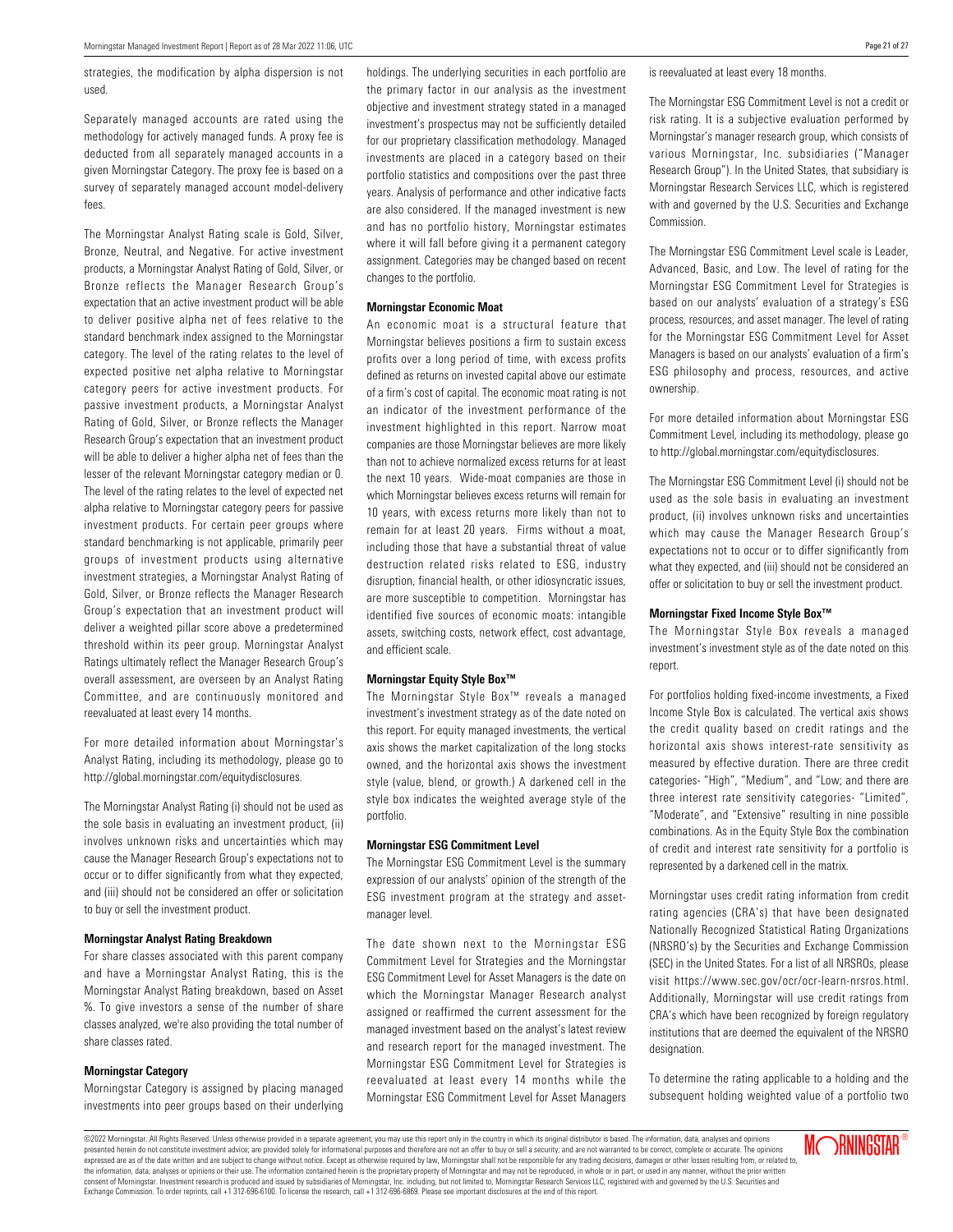methods may be employed. First is a common methodology approach where if a case exists such that two rating organizations/ agencies have rated a holding, the lower rating of the two should be applied; if three or more CRA's have rated a holding the median rating should be applied, and in cases where there are more than two ratings and a median rating cannot be determined the lower of the two middle ratings should be applied. Alternatively, if there is more than one rating available an average can be calculated from all and applied.

Please Note: Morningstar, Inc. is not an NRSRO nor does it issue a credit rating on the managed investment. Credit ratings for any security held in a portfolio may change over time.

Morningstar uses the credit rating information to calculate a weighted-average credit quality value for the portfolio. This value is based only upon those holdings which are considered to be classified as "fixed income", such as government, corporate, or securitized issues. Other types of holdings such as equities and many, though not all, types of derivatives are excluded. The weighted-average credit quality value is represented by a rating symbol which corresponds to the long-term rating symbol schemas employed by most CRA's. Note that this value is not explicitly published but instead serves as an input in the Style Box calculation. This symbol is then used to map to a Style Box credit quality category of "low," "medium," or "high". Managed investments with a "low" credit quality category are those whose weightedaverage credit quality is determined to be equivalent to the commonly used High Yield classification, meaning a rating below "BBB", portfolios assigned to the "high" credit category have either a "AAA" or "AA+" average credit quality value, while "medium" are those with an average rating of "AA" inclusive to "BBB-". It is expected and intended that the majority of portfolios will be assigned a credit category of "medium".

For assignment to an interest-rate sensitivity category Morningstar uses the average effective duration of the portfolio. From this value there are three distinct methodologies employed to determine assignment to category. Portfolios which are assigned to Morningstar municipal-bond categories employ static breakpoints between categories. These breakpoints are "Limited" equal to 4.5 years or less, "Moderate" equal to 4.5 years to less than 7 years, and "Extensive" equal to more than 7 years. For portfolios assigned to Morningstar categories other than U.S. Taxable, including all domiciled outside the United States, static duration breakpoints are also used. The values differ from the municipal category values; "Limited" equals less than or equal to 3.5 years, "Moderate" equals greater than 3.5 years but less than or equal to 6 years, and "Extensive" is assigned to portfolios with effective durations of more than 6 years.

Note: Interest-rate sensitivity for non-U.S. domiciled portfolios (excluding those in Morningstar convertible categories) may be assigned using average modified duration when average effective duration is not available.

For portfolios Morningstar classifies as U.S Taxable Fixed-Income, interest-rate sensitivity category assignment is based on the effective duration of the Morningstar Core Bond Index (MCBI). The classification assignment is dynamically determined relative to the benchmark index value. A "Limited" category will be assigned to portfolios whose average effective duration is between 25% to 75% of MCBI average effective duration, where the average effective duration is between 75% to 125% of the MCBI the portfolio will be classified as "Moderate", and those portfolios with an average effective duration value 125% or greater of the average effective duration of the MCBI will be classified as "Extensive".

#### **Morningstar Global Category**

Morningstar Global Categories are peer groups for managed portfolios domiciled anywhere in the world. The Global Category is assigned by placing managed investments into peer groups based on the characteristics of their underlying holdings. The underlying securities in each portfolio are the primary factor in our analysis as the investment objective and investment strategy stated in a managed investment's prospectus may not be sufficiently detailed for our proprietary classification methodology. Managed investments are placed in a category based on their portfolio statistics and compositions over the past three years. If the managed investment is new and has no portfolio history, Morningstar estimates where it will fall before giving it a permanent global category assignment. Global categories may be changed based on recent changes to the portfolio. Not all managed investments are available to purchase within your country. Returns- based analysis may not be valid in some circumstances due to the impact of currencies.

#### **Morningstar Historical Sustainability Score**

The Historical Sustainability Score is an exponential weighted moving average of the Portfolio Sustainability Scores over the past 12 months. The process rescales the current Portfolio Sustainability Score to reflect the consistency of the scores. The Historical Sustainability Score ranges between 0 to 100, with a higher score indicating that a managed investment has, on average, more of its assets invested in companies with high ESG Risk on a consistent historical basis.

#### **Morningstar Investor Return**

Morningstar Investor Return (also known as "dollarweighted return") measures how the average investor fared in a fund over a period of time. Investor Return incorporates the impact of cash inflows and outflows from purchases and sales and the growth in fund assets. In contrast to total returns, Investor Returns account for all cash flows into and out of the fund to measure how the average investor performed over time. Investor Return is calculated in a similar manner as internal rate of return. Investor Return measures the compound growth rate in the value of all dollars invested in the fund over the evaluation period. Investor Return is the growth rate that will link the beginning total net assets plus all intermediate cash flows to the ending total net assets.

#### **Morningstar Ownership Zone**

The Morningstar Ownership Zone provides a graphic representation of the size and investment style of long stocks in managed investment's portfolio. The Ownership Zone is derived by plotting each stock in the portfolio within the Morningstar Style Box™. The Ownership Zone is the shaded area that represents 75% of the assets in the portfolio and indicates the level of concentration in the holdings. The "centroid" in the middle of the Ownership Zone represents the weighted average of all the holdings. The Ownership Zone helps investors differentiate between portfolios that may otherwise look similar. Investors can also use the Ownership Zone to construct diversified portfolios and model how multiple managed investments complement one another in a portfolio.

#### **Morningstar Pillar Ratings**

Morningstar Pillar Ratings are subjective evaluations of managed investments performed by manager research analysts of Morningstar. Morningstar evaluates managed investments based on five key pillars, which are people, process, parent, performance and price. Morningstar's analysts assign the people, process and parent pillars a rating of Low, Below Average, Average, Above Average, or High. Price and performance then used to help determine the managed investment's Morningstar Analyst Rating.

The Morningstar Pillar Rating should not be used as the sole basis in evaluating a managed investment. Morningstar Pillar Ratings involve unknown risks and uncertainties which may cause Morningstar's expectations not to occur or outcomes to differ significantly from what we expected.

#### **Morningstar Portfolio Sustainability Score**

The Morningstar Portfolio Sustainability Score is an assetweighted average of company-level ESG Risk scores. The Portfolio Sustainability Score ranges between 0 to 100, with a higher score indicating that a managed investment has, on average, more of its assets invested in companies with high ESG Risk.

#### **Morningstar Quantitative Rating™**

Morningstar's quantitative ratings consist of: (i) Morningstar Quantitative Rating (overall score), (ii) Quantitative Parent pillar, (iii) Quantitative People pillar, and (iv) Quantitative Process pillar (collectively the "Quantitative Ratings").

The Quantitative Ratings are calculated monthly and derived from the analyst-driven ratings of a managed investment's peers as determined by statistical algorithms. Morningstar, Inc. calculates Quantitative Ratings for managed investment's when an analyst rating does not exist as part of its qualitative coverage.

**Morningstar Quantitative Rating:** Intended to be comparable to the Morningstar Analyst Ratings for managed investments, which is the summary expression of Morningstar's forward-looking analysis of a managed invest-

©2022 Morningstar. All Rights Reserved. Unless otherwise provided in a separate agreement, you may use this report only in the country in which its original distributor is based. The information, data, analyses and opinion presented herein do not constitute investment advice; are provided solely for informational purposes and therefore are not an offer to buy or sell a security; and are not varranted to be correct, complete or accurate. The .<br>expressed are as of the date written and are subject to change without notice. Except as otherwise required by law, Morningstar shall not be responsible for any trading decisions, damages or other losses resulting from, the information, data, analysis or opinions or their use. The information contained herein is the proprietary property of Morningstar and may not be reproduced, in whole or in part, or used in any manner, without the prior tar, Inc. including, but not limited to, Morningstar Research Services LLC, registered with and governed by the U.S. Securities and Exchange Commission. To order reprints, call +1 312-696-6100. To license the research, call +1 312-696-6869. Please see important disclosures at the end of this report.

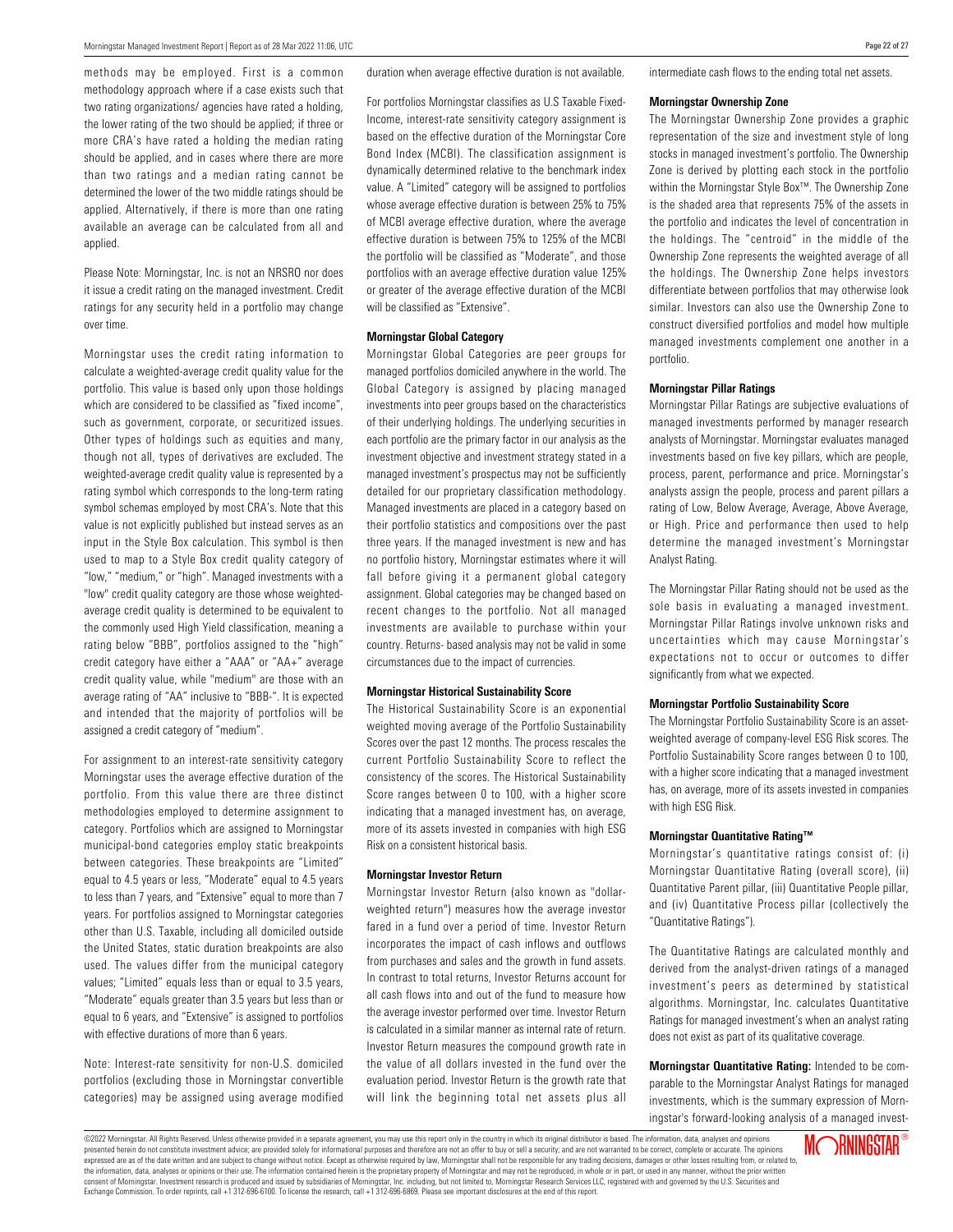ment. The Morningstar Analyst Rating is based on the analyst's conviction in the managed investment's ability to outperform its peer group and/or relevant benchmark on a risk- adjusted basis over a full market cycle of at least 5 years. Ratings are assigned on a five-tier scale with three positive ratings of Gold, Silver, and Bronze, a Neutral rating, and a Negative rating. Morningstar calculates the Morningstar Quantitative Rating using a statistical model derived from the Morningstar Analyst Rating our analysts assign to managed investments. Please go to http://global.morningstar.com/equitydisclosures for information about the Morningstar Analyst Ratings Morningstar's analysts assign to managed investments.

**Quantitative Parent pillar:** Intended to be comparable to Morningstar's Parent pillar scores, which provides Morningstar's analyst opinion on the stewardship quality of a firm. Morningstar calculates the Quantitative Parent pillar using an algorithm designed to predict the Parent Pillar score our analysts would assign to the managed investment. The quantitative pillar rating is expressed in both a rating and a numerical value as High (5), Above Average (4), Average (3), Below Average (2), and Low (1).

**Quantitative People Pillar:** Intended to be comparable to Morningstar's People pillar scores, which provides Morningstar's analyst opinion on the managed investment's manager's talent, tenure, and resources. Morningstar calculates the Quantitative People pillar using an algorithm designed to predict the People pillar score our analysts would assign to the managed investment. The quantitative pillar rating is expressed in both a rating and a numerical value as High (5), Above Average (4), Average (3), Below Average (2), and Low (1).

**Quantitative Process Pillar:** Intended to be comparable to Morningstar's Process pillar scores, which provides Morningstar's analyst opinion on the managed investment's strategy and whether the management has a competitive advantage enabling it to execute the process and consistently over time. Morningstar calculates the Quantitative Process pillar using an algorithm designed to predict the Process pillar score our analysts would assign to the managed investment. The quantitative pillar rating is expressed in both a rating and numerical value as High (5), Above Average (4), Average (3), Below Average (2), and Low (1).

Morningstar Quantitative Ratings **have not been made available** to the issuer of the security prior to publication.

**Risk Warning:** The Quantitative Ratings are not statements of fact. Morningstar does not guarantee the completeness or accuracy of the assumptions or models used in determining the Quantitative Ratings. In addition, there is the risk that the return target will not be met due to such things as unforeseen changes in changes in management, technology, economic development, interest rate development, operating and/or material costs, competitive pressure, supervisory law, exchange rate, and tax rate. For investments in foreign markets there are further risks, generally based on exchange rate changes or changes in political and social conditions. A change in the fundamental factors underlying the Quantitative Ratings can mean that the recommendation is subsequently no longer accurate.For more information about Morningstar's quantitative methodology, please visit http://global.morningstar.com/equitydisclosures.

#### **Morningstar Quantitative Rating Breakdown**

For share classes associated with this parent company and have a Morningstar Quantitative Rating, this is the Morningstar Quantitative Rating breakdown, based on Asset %. To give investors a sense of the number of share classes analyzed, we're also providing the total number of share classes rated.

#### **Morningstar Rank**

Morningstar Rank is the total return percentile rank within each Morningstar Category. The highest (or most favorable) percentile rank is zero and the lowest (or least favorable) percentile rank is 100. Historical percentile ranks are based on a snapshot of a managed investment at the time of calculation.

#### **Morningstar Rating™**

The Morningstar Rating™ for funds, or "star rating", is calculated for managed products (including mutual funds, variable annuity and variable life subaccounts, exchange traded funds, closed-end funds, and separate accounts) with at least a three-year history. Exchange- traded funds and open-ended mutual funds are considered a single population for comparative purposes. It is calculated based on a Morningstar Risk-Adjusted Return measure that accounts for variation in a managed product's monthly excess performance, placing more emphasis on downward variations and rewarding consistent performance. The Morningstar Rating does not include any adjustment for sales loads. The top 10% of products in each product category receive 5 stars, the next 22.5% receive 4 stars, the next 35% receive 3 stars, the next 22.5% receive 2 stars, and the bottom 10% receive 1 star. The Overall Morningstar Rating for a managed product is derived from a weighted average of the performance figures associated with its three-, five-, and 10-year (if applicable) Morningstar Rating metrics. The weights are: 100% three-year rating for 36-59 months of total returns, 60% five-year rating/ 40% three-year rating for 60-119 months of total returns, and 50% 10- year rating/30% five-year rating/20% three-year rating for 120 or more months of total returns. While the 10-year overall star rating formula seems to give the most weight to the 10 year period, the most recent three-year period actually has the greatest impact because it is included in all three rating periods.

#### **Morningstar Rating Breakdown**

The Morningstar rating breakdown section sums the percentage of assets in a Parent Company's funds (share classes) that receive, 5-, 4-, 3-, 2-, 1-star, or Not Rated Morningstar Ratings.

#### **Morningstar Rating for Stocks**

The Morningstar Rating for Stocks is a forward-looking, analyst-driven measure of a stock's current price relative to the analyst's estimate of what the shares are worth. Stock star ratings indicate whether a stock, in the equity analyst's educated opinion, is cheap, expensive, or fairly priced. To rate a stock, an analyst estimates what he thinks it is worth (its "fair value"), using a detailed, longterm cash flow forecast for the company. A stock's star rating depends on whether its current market price is above or below the fair value estimate. Those stocks trading at large discounts to their fair values receive the highest ratings (4 or 5 stars). Stocks trading at large premiums to their fair values receive lower ratings (1 or 2 stars). A 3-star rating means the current stock price is fairly close to the analyst's fair value estimate.

#### **Morningstar Return**

The Morningstar Return rates a managed investment's performance relative to other managed products in its Morningstar Category. It is an assessment of a product's excess return over a risk-free rate (the return of the 90 day Treasury Bill) in comparison with the products in its Morningstar category. In each Morningstar category, the top 10% of products earn a High Morningstar Return (High), the next 22.5% Above Average (+Avg), the middle 35% Average (Avg), the next 22.5% Below Average (-Ave), and the bottom 10% Low (Low). Morningstar Return is measured for up to three time periods (three, five, and 10 years). These separate measures are then weighted and averaged to produce an overall measure for the product. Products with less than three years of performance history are not rated.

#### **Morningstar Risk**

Morningstar Risk evaluates a managed investment's downside volatility relative to that of other products in its Morningstar Category. It is an assessment of the variations in monthly returns, with an emphasis on downside variations, in comparison with the products in its Morningstar category. In each Morningstar category, the 10% of products with the lowest measured risk are described as Low Risk (Low), the next 22.5% Below Average (-Avg), the middle 35% Average (Avg), the next 22.5% Above Average (+Avg), and the top 10% High (High). Morningstar Risk is measured for up to three time periods (three, five, and 10 years). These separate measures are then weighted and averaged to produce an overall measure for the product. Products with less than three years of performance history are not rated.

#### **Morningstar Style Trail**

The Morningstar Style Trail give you a historical view of the movement of a managed investment's portfolio over time in terms of equity style based on historical periods. This helps to clearly define the management of a portfolio over time and determine the consistency of that management.

#### **Morningstar Sustainability Rating™**

The Morningstar Sustainability Rating™ is intended to measure how well the issuing companies of the securities within a managed investment's portfolio holdings are managing their financially material environmental, social and governance, or ESG, risks relative to the managed

©2022 Morningstar. All Rights Reserved. Unless otherwise provided in a separate agreement, you may use this report only in the country in which its original distributor is based. The information, data, analyses and opinions presented herein do not constitute investment advice; are provided solely for informational purposes and therefore are not an offer to buy or sell a security; and are not varranted to be correct, complete or accurate. The .<br>expressed are as of the date written and are subject to change without notice. Except as otherwise required by law, Morningstar shall not be responsible for any trading decisions, damages or other losses resulting from, the information, data, analysis or opinions or their use. The information contained herein is the proprietary property of Morningstar and may not be reproduced, in whole or in part, or used in any manner, without the prior tar, Inc. including, but not limited to, Morningstar Research Services LLC, registered with and governed by the U.S. Securities and Exchange Commission. To order reprints, call +1 312-696-6100. To license the research, call +1 312-696-6869. Please see important disclosures at the end of this report.

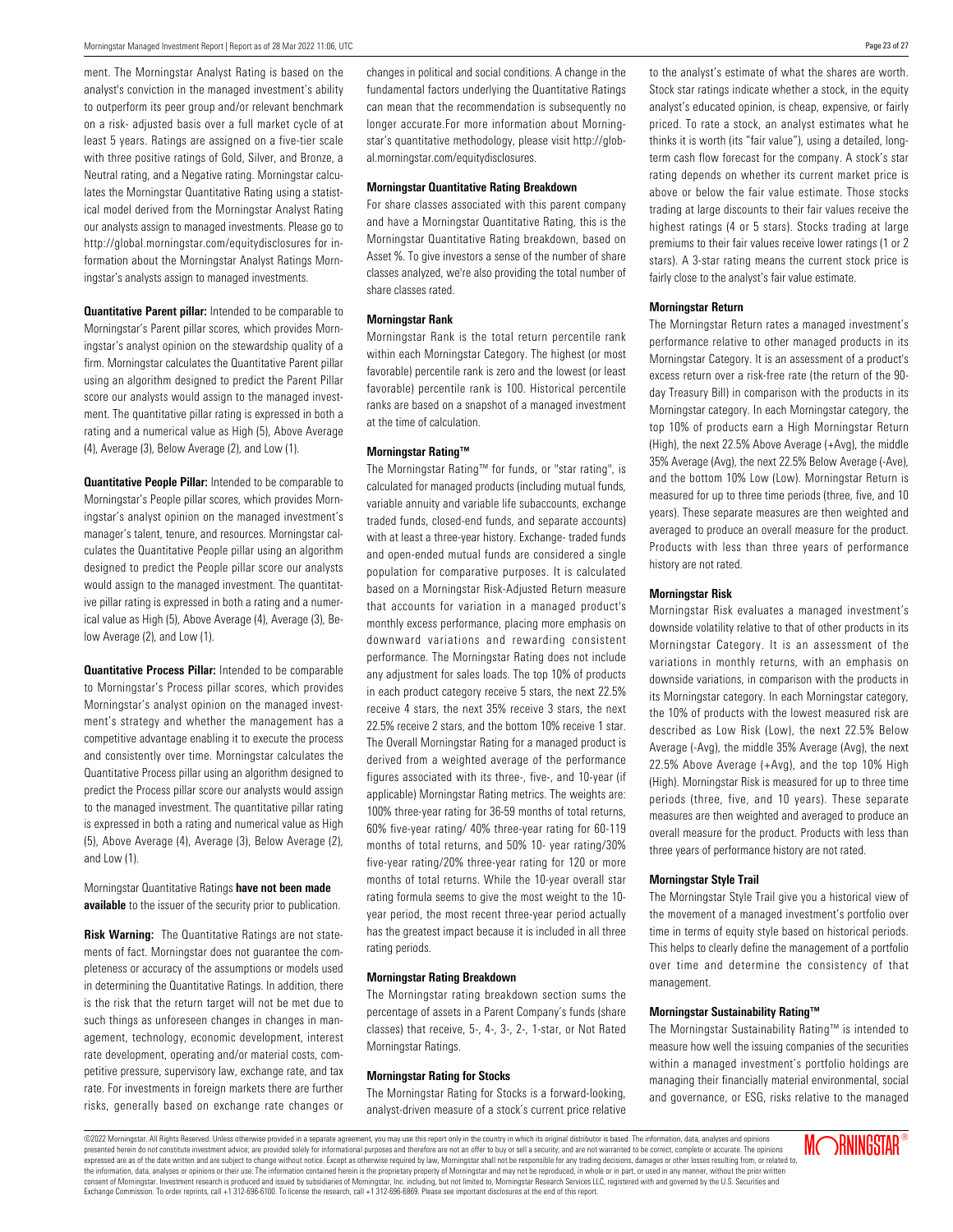#### investment's Morningstar Global Category peers.

The Morningstar Sustainability Rating calculation is a five-step process. First, each managed investment with at least 67% of assets covered by a company-level ESG Risk Score from Sustainalytics receives a Morningstar Portfolio Sustainability Score. The Morningstar Portfolio Sustainability Score is an asset-weighted average of company-level ESG Risk Scores. The Portfolio Sustainability Score ranges between 0 to 100, with a higher score indicating that a managed investment has, on average, more of its assets invested in companies with high ESG Risk.

Second, the Historical Sustainability Score is an exponential weighted moving average of the Portfolio Sustainability Scores over the past 12 months. The process rescales the current Portfolio Sustainability Score to reflect the consistency of the scores. The Historical Sustainability Score ranges between 0 to 100, with a higher score indicating that a managed investment has, on average, more of its assets invested in companies with high ESG Risk, on a consistent historical basis.

Third, the Sustainability Rating is then assigned to all scored managed investments within Morningstar Global Categories in which at least thirty (30) managed investments receive a Historical Sustainability Score and is determined by each managed investment's Morningstar Sustainability Rating Score rank within the following distribution:

| 40 40 40 40 40<br>1922 1922 1922 1922 1932 | High                 | Highest 10% |
|--------------------------------------------|----------------------|-------------|
| and the the the                            | Above Average        | Next 22.5%  |
|                                            | Average              | Next 35%    |
| disk disk                                  | <b>Below Average</b> | Next 22.5%  |
| ⊕                                          | l ow                 | Lowest 10%  |

Fourth, we apply a 1% rating buffer from the previous month to increase rating stability. This means a managed investment must move 1% beyond the rating breakpoint to change ratings.

Fifth, we adjust downward positive Sustainability Ratings to managed investments with a with high ESG Risk scores. The logic is as follows:

- $\sim$  If Portfolio Sustainability score is above 40, then the managed investment receives a Low Sustainability Rating.
- $\sim$  If Portfolio Sustainability score is above 35 and preliminary rating is Average or better, then the managed investment is downgraded to Below Average.
- $\sim$  If Portfolio Sustainability score is above 30 and preliminary rating is Above Average, then the managed investment is downgraded to Average.
- $\sim$  If Portfolio Sustainability score is below 30, then no adjustment is made.

The Morningstar Sustainability Rating is depicted by globe icons where High equals 5 globes and Low equals 1 globe. Since a Sustainability Rating is assigned to all managed investments that meet the above criteria, the rating it is not limited to managed investments with explicit sustainable or responsible investment mandates.

Morningstar updates its Sustainability Ratings monthly. The Portfolio Sustainability Score is calculated when Morningstar receives a new portfolio. Then, the Historical Sustainability Score and the Sustainability Rating is calculated one month and six business days after the reported as-of date of the most recent portfolio. As part of the evaluation process, Morningstar uses Sustainalytics' ESG scores from the same month as the portfolio as-of date.

Please go to http://corporate1.morningstar.com/ SustainableInvesting/ for more detailed information about the Morningstar Sustainability Rating methodology and calculation frequency.

#### **NAV**

A managed investment's net asset value (NAV) represents its per-share price. NAV is calculated by dividing a managed investment's total net assets by its number of shares outstanding.

#### **Percentile Rank in Category**

Percentile Rank is a standardized way of ranking items within a peer group, in this case, managed investments within the same Morningstar Category. The observation with the largest numerical value is ranked zero the observation with the smallest numerical value is ranked 100. The remaining observations are placed equal distance from one another on the rating scale. Note that lower percentile ranks are generally more favorable for returns (high returns), while higher percentile ranks are generally more favorable for risk measures (low risk).

#### **Peer Group**

The Peer Group, or rating group, is a group of similar managed investments that are compared against each other for the purpose of assigning Morningstar ratings. For managed investments, the rating group is the Morningstar Category.

#### **Percentile Rank in Global Category**

Percentile Rank is a standardized way of ranking items within a peer group. The observation with the largest numerical value is ranked zero the observation with the smallest numerical value is ranked 100. The remaining observations are placed equal distance from one another on the rating scale. Note that lower percentile ranks are generally more favorable.

#### **Performance Quartile**

Performance Quartile reflects a managed investment's Morningstar Rank.

#### **Potential Capital Gains Exposure**

Potential Capital Gains Exposure is an estimate of the percent of a fund's assets that represent gains. It measures how much the fund's assets have appreciated, and it can be an indicator of possible future capital gains distributions. A positive potential capital gains exposure

value means that the fund's holdings have generally increased in value while a negative value means that the fund has reported losses on its book.

#### **Price/Book Ratio**

The Price/Book Ratio (or P/B Ratio) for a managed investment is the weighted average of the P/B Ratio of the stocks in its portfolio. Book value is the total assets of a company, less total liabilities. The P/B ratio of a company is calculated by dividing the market price of its outstanding stock by the company's book value, and then adjusting for the number of shares outstanding. Stocks with negative book values are excluded from this calculation. It shows approximately how much an investor is paying for a company's assets based on historical valuations.

#### **Price/Cash Flow Ratio**

The Price/Cash Flow Ratio (or P/C Ratio) for a managed investment is the weighted average of the P/C Ratio of the stocks in its portfolio. The P/C Ratio of a stock represents the amount an investor is willing to pay for a dollar generated from a company's operations. It shows the ability of a company to generate cash and acts as a gauge of liquidity and solvency.

#### **Price/Earnings Ratio**

The Price/Earnings Ratio (or P/E Ratio) for a managed investment is the weighted average of the P/E Ratios of the stocks in its portfolio. The P/E Ratio of a stock is calculated by dividing the current price of the stock by its trailing 12 months' earnings per share. It can act as a gauge of a managed investment's investment strategy in the current market climate, and whether it has a value or growth orientation. Companies in those industries enjoying a surge of popularity tend to have high P/E Ratios, reflecting a growth orientation. More staid industries tend to have low P/E Ratios, reflecting a value orientation.

#### **Price/Sales Ratio**

The Price/Sales Ratio (or P/S Ratio) for a managed investment is the weighted average of the price/sales ratios of the stocks in its portfolio. Price/ sales represents the amount an investor is willing to pay for a dollar of revenue generated from a particular company's operations.

#### **Profitability**

The profitability grade is based on return on shareholders' equity (ROE) using data from the past five years. Companies with less than four years of consecutive ROE figures, including the ROE figure for the latest fiscal year, are excluded from the calculations. For the remaining universe of stocks, the profitability grade is based on the following three components:

- 1. The historical growth rate of ROE
- 2. The average level of historical ROE
- 3. The level of ROE in the latest fiscal year

#### **R-Squared**

R-squared is the percentage of a security or portfolio's

©2022 Morningstar. All Rights Reserved. Unless otherwise provided in a separate agreement, you may use this report only in the country in which its original distributor is based. The information, data, analyses and opinions presented herein do not constitute investment advice; are provided solely for informational purposes and therefore are not an offer to buy or sell a security; and are not warranted to be correct, complete or accurate. The expressed are as of the date written and are subject to change without notice. Except as otherwise required by law, Morningstar shall not be responsible for any trading decisions, damages or other losses resulting from, or consent of Morningstar. Investment research is produced and issued by subsidiaries of Morningstar, Inc. including, but not limited to, Morningstar Research Services LLC, registered with and governed by the U.S. Securities Exchange Commission. To order reprints, call +1 312-696-6100. To license the research, call +1 312-696-6869. Please see important disclosures at the end of this report.

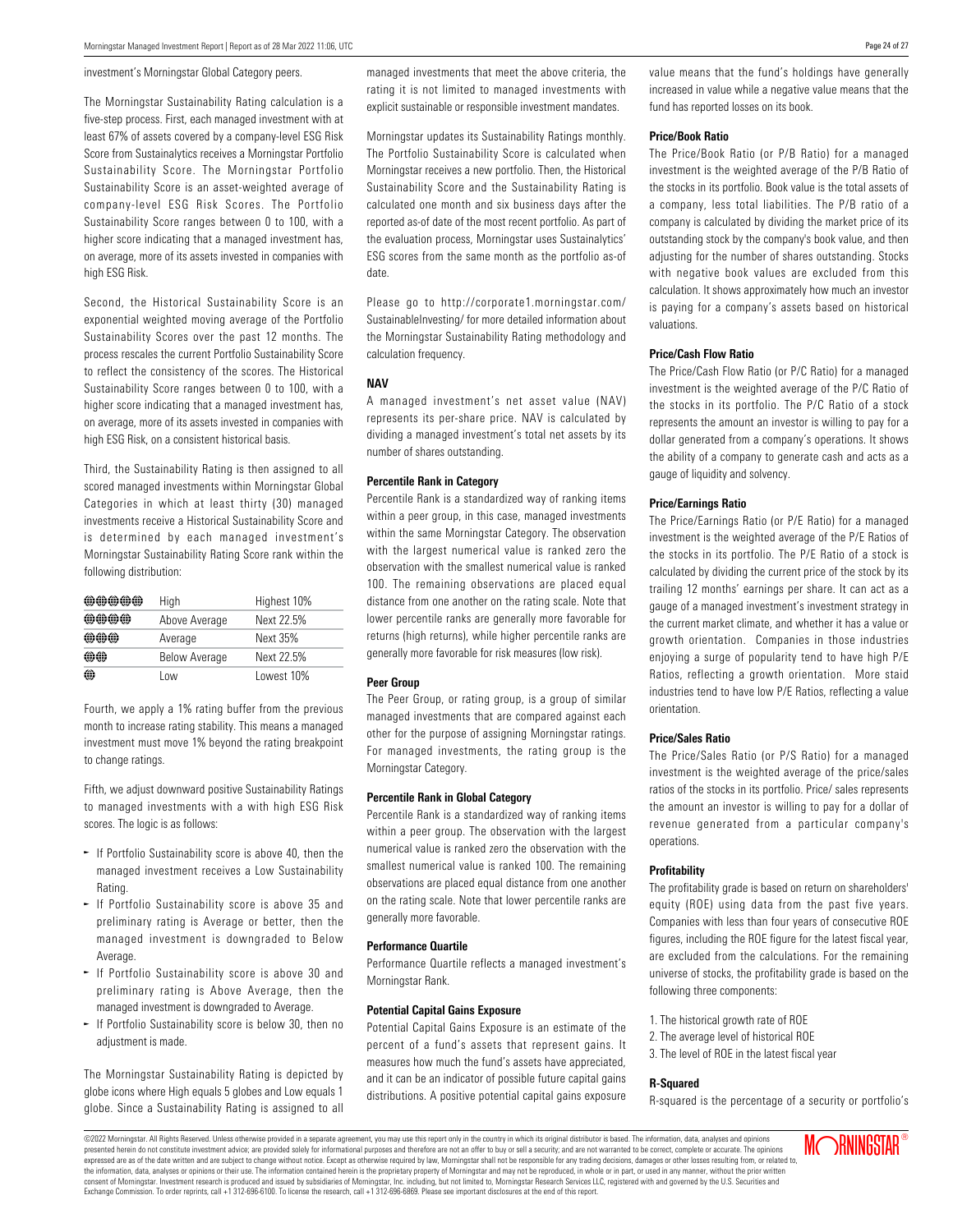return movements that are explained by movements in its benchmark index, showing the degree of correlation between the security or portfolio and the benchmark. This figure is helpful in assessing how likely it is that beta and alpha are statistically significant. A value of 1 indicates perfect correlation between the security or portfolio and its benchmark. The lower the R-squared value, the lower the correlation.

#### **Representative Cost**

Representative cost incorporates re-occurring costs charged by a fund to facilitate comparison of funds that calculate fees in different ways. For most markets, the representative cost is calculated using the net expense ratio excluding transaction costs. In the U.S., the representative cost does not include acquired expenses from other funds it may invest in, one-off costs, costs charged by third parties such as financial professionals or platforms, or one-off costs charged on entry or exit.

#### **Risk vs Return Scatterplot**

The risk vs return scatterplot graph plots the return and risk (measured by standard deviation) for a selection of securities and a benchmark index for the trailing period identified in the report.

The returns noted for a security reflect any sales charges that were applied in the illustration over the time period selected, but do not reflect impacts of taxation. If impacts of taxation were reflected, the returns would be lower than those indicated in the report.

The return plotted in the graph is mean geometric return. Standard deviation is a statistical measure of the volatility of the security's or portfolio's returns in relation to the mean return. The larger the standard deviation, the greater the volatility of return in relation to the mean return.

#### **ROIC**

This figure is the percentage a company earns on its invested capital in a given year (Year 1, 2, etc.).

The calculation is net operating profit after tax divided by average invested capital. The resulting figure is then multiplied by 100. Invested capital equals the sum of total stockholders' equity, long-term debt and capital lease obligation, and short-term debt and capital lease obligation. ROIC shows how much profit a company generates on its capital base. The better the company, the more profit it generates as a percentage of its invested capital. The company's net income is found in the income statement. The components of the company's invested capital are found in the balance sheet.

#### **Sales Growth %**

Sales Growth is the estimation of the growth of sales for a stock. This is calculated by averaging the sales-growth rate per share of the stock for up to the previous four years. A managed investment's sales growth % is calculated by taking a share weighted average of the collective sales for all stocks in its portfolio.

#### **Role in Portfolio**

Role in portfolio assists with portfolio allocation, managed investments can be designated "core", "supporting", or "specialty". Core funds should typically be the bulk of an investor's portfolio, while supporting players contribute to a portfolio but are secondary to the core. Specialty offerings tend to be speculative and should typically only be a small portion of an investor's portfolio.

#### **Sector Weightings %**

Super Sectors represent Morningstar's broadest classification of equity sectors by assigning the 11 equity sectors into three classifications. The Cyclical Super Sector includes industries significantly impacted by economic shifts, and the stocks included in these sectors generally have betas greater than 1. The Defensive Super Sector generally includes industries that are relatively immune to economic cycles, and the stocks in these industries generally have betas less than 1. The Sensitive Super Sector includes industries that ebb and flow with the overall economy, but not severely so. Stocks in the Sensitive Super Sector generally have betas that are close to 1.

Fixed-income Super Sectors represent Morningstar's broadest classification of fixed-income sectors. Securities held in domestic taxable-bond portfolios are mapped into one of 14 fixed-income sectors, which in turn, roll up to five super sectors. The Government Super Sector includes all conventional debt issued by governments, bonds issued by a Central Bank or Treasury, and bonds issued by local governments, cantons, regions, and provinces. The Municipal Super Sector includes taxable and taxexempt debt obligations issued under the auspices of states, cities, counties, provinces, and other non-federal government entities. The Corporate Super Sector includes bank loans, convertible bonds, conventional debt securities issued by corporations, and preferred stock. The Securitized Super Sector includes all types of mortgage- based securities, covered bonds, and assetbacked securities. The Cash & Equivalents Super Sector includes cash in the bank, certificates of deposit, currency, and money market holdings. Cash can also be any fixed-income securities that mature in certain short time frames, commercial paper, and repurchase agreements. The Derivatives Super Sector includes the common types of fixed-income derivative contracts: futures and forwards, options, and swamps. This sector may be displayed as "Other" in certain reports.

#### **Sharpe Ratio**

Sharpe Ratio uses standard deviation and excess return (a measure of a security or portfolio's return in excess of the U.S. Treasury three-month Treasury Bill) to determine the reward per unit of risk.

#### **Standard Deviation**

Standard deviation is a statistical measure of the volatility of the security or portfolio's returns. The larger the standard deviation, the greater the volatility of return.

#### **Standardized Returns**

Standardized Return applies the methodology described

in the Standardized Returns page of this report. Standardized Return is calculated through the most recent calendar-quarter end for one-year, five-year, 10 year, and/or since-inception periods, and it demonstrates the impact of sales charges (if applicable) and ongoing fund expenses. Standardized Return reflects the return an investor may have experience if the security was purchased at the beginning of the period and sold at the end, incurring transaction charges.

#### **Tax Cost Ratio**

The Morningstar Tax Cost Ratio measures how much a managed investment's annualized return is reduced by the taxes investors pay on distributions. Mutual funds regularly distribute stock dividends, bond dividends and capital gains to their shareholders. Investors then must pay taxes on those distributions during the year they were received.

Like an expense ratio, the tax cost ratio is a measure of how one factor can negatively impact performance. Also like an expense ratio, it is usually concentrated in the range of 0-5%. 0% indicates that the managed investment had no taxable distributions and 5% indicates that the managed investment was less tax efficient.

#### **Tenure Return %**

Tenure Return % is the annualized return of a managed investment since the manager started running the strategy. This is useful to compare with the Index Return %, which measures the relevant index's annualized return in the same time period.

#### **Total Firm Assets and Fund Flows**

Morningstar estimates fund-level flow data and aggregates it at the firm level. The Flows graph shows quarterly net flows and the firm's asset growth rate. This information illustrates the movement of money into and out of the firm's funds over time, which can be particularly illustrative in times of market volatility.

#### **Trailing Returns**

Trailing Return applies the methodology described in the Standardized Returns page of this report. Standardized Return is calculated through the most recent calendarquarter end for one-year, five-year, 10-year, and/or since inception periods, and it demonstrates the impact of sales charges (if applicable) and ongoing fund expenses. Standardized Return reflects the return an investor may have experienced if the managed investment was purchased at the beginning of the period and sold at the end, incurring transaction charges.

Load-Adjusted Monthly Return is calculated applying the same methodology as Standardized Return, except that it represents return through month-end. As with Standardized Return, it reflects the impact of sales charges and ongoing fund expenses, but not taxation. If adjusted for the effects of taxation, the performance quoted would be significantly different.

Trailing Return +/- indicates how a managed investment has performed relative to its peers (as measure by its

©2022 Morningstar. All Rights Reserved. Unless otherwise provided in a separate agreement, you may use this report only in the country in which its original distributor is based. The information, data, analyses and opinions presented herein do not constitute investment advice; are provided solely for informational purposes and therefore are not an offer to buy or sell a security; and are not warranted to be correct, complete or accurate. The .<br>expressed are as of the date written and are subject to change without notice. Except as otherwise required by law, Morningstar shall not be responsible for any trading decisions, damages or other losses resulting from, the information, data, analysis or opinions or their use. The information contained herein is the proprietary property of Morningstar and may not be reproduced, in whole or in part, or used in any manner, without the prior tar, Inc. including, but not limited to, Morningstar Research Services LLC, registered with and governed by the U.S. Securities and Exchange Commission. To order reprints, call +1 312-696-6100. To license the research, call +1 312-696-6869. Please see important disclosures at the end of this report.

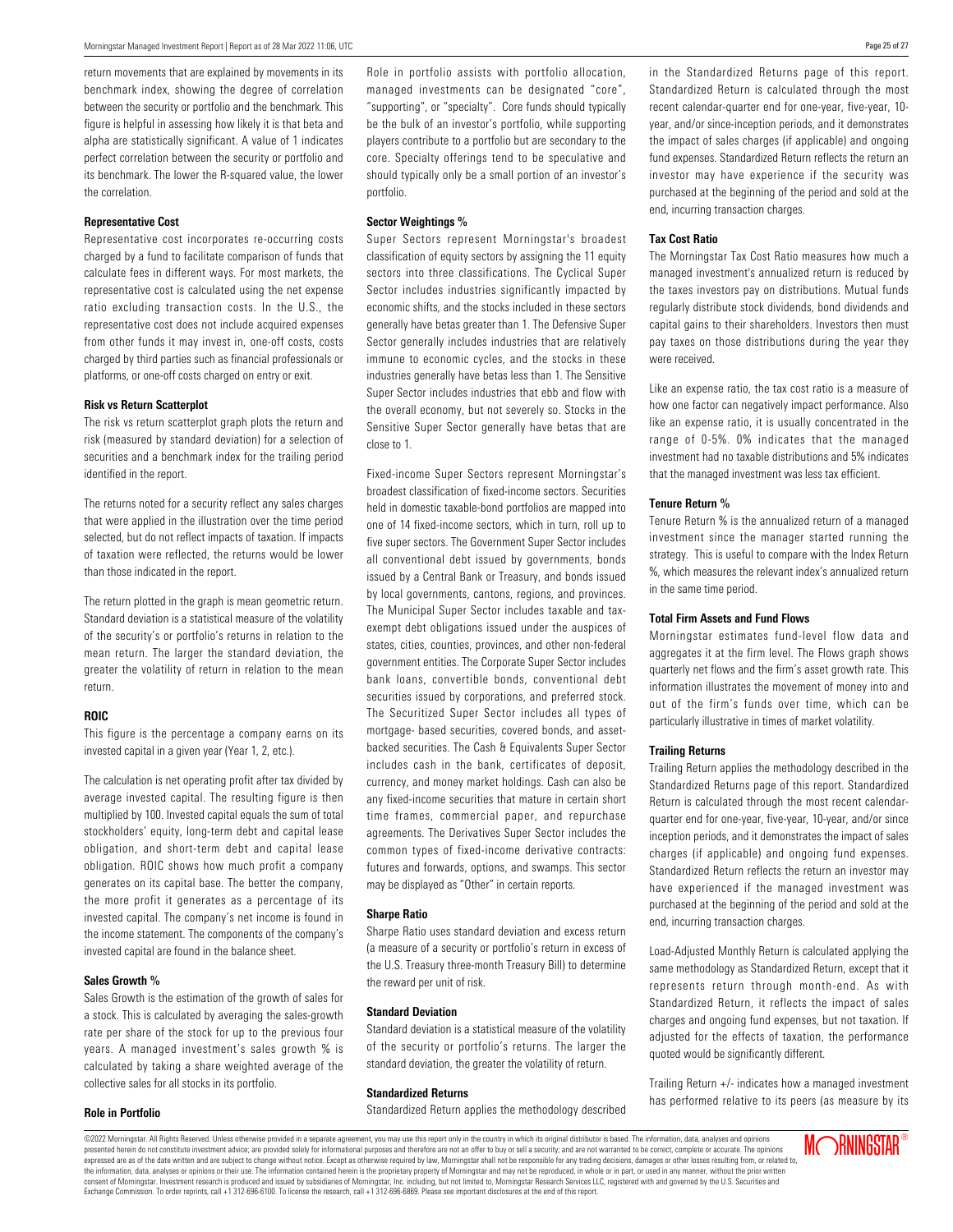Standard Index and/or Morningstar Category Index) over the time periods shown.

#### **Total Return**

Total Return, or "Non Load-Adjusted Return", reflects performance without adjusting for sales charges (if applicable) or the effects of taxation, but it is adjusted to reflect all actual ongoing security expenses and assumes reinvestment of dividends and capital gains. It is the return an investor would have experienced if the managed investment was held throughout the period. If adjusted for sales charges and the effects of taxation, the performance quoted would be significantly reduced.

Total Return +/- indicates how a managed investment has performed relative to its peers (as measure by its Standard Index and/or Morningstar Category Index) over the time periods shown.

#### **Turnover Ratio %**

Turnover Ratio measures the trading activity in a managed investment's portfolio by taking the lesser of purchases or sales (excluding all securities with maturities of less than one year) and dividing by average monthly net assets. In practical terms, the resulting percentage loosely represents the percentage of the managed investment's underlying holdings that have changed over the past year. The inverse of a managed investment's turnover ratio is the average holding period for a security in that managed investment.

#### **Upside Capture Ratio %**

Upside Capture Ratio measures a managed investment's performance in up markets relative to the market (benchmark) itself. It is calculated by taking the managed investment's upside capture return and dividing it by the benchmark's upside capture return.

#### **World Regions %**

The world regions is a display of the portfolio's assets invested in the regions shown on the report.

### **Investment Risks**

#### **International/Emerging Market Equities**

Investing in international securities involves special additional risks. These risks include, but are not limited to, currency risk, political risk, and risk associated with varying accounting standards. Investing in emerging markets may accentuate these risks.

#### **Sector Strategies**

Portfolios that invest exclusively in one sector or industry involve additional risks. The lack of industry diversification subjects the investor to increased industry-specific risks.

#### **Non-Diversified Strategies**

Portfolios that invest a significant percentage of assets in a single issuer involve additional risks, including share price fluctuations, because of the increased concentration of investments.

#### **Small Cap Equities**

Portfolios that invest in stocks of small companies involve additional risks. Smaller companies typically have a higher risk of failure and are not as well established as larger blue-chip companies. Historically, smallercompany stocks have experienced a greater degree of market volatility than the overall market average.

#### **Mid Cap Equities**

Portfolios that invest in companies with market capitalization below \$10 billion involve additional risks. The securities of these companies may be more volatile and less liquid than the securities of larger companies.

#### **High-Yield Bonds**

Portfolios that invest in lower-rated debt securities (commonly referred to as junk bonds) involve additional risks because of the lower credit quality of the securities in the portfolio. The investor should be aware of the possible higher level of volatility, and increased risk of default.

#### **Tax-Free Municipal Bonds**

The investor should note that the income from tax- free municipal bond funds may be subject to state and local taxation and the Alternative Minimum Tax.

#### **Bonds**

Bonds are subject to interest rate risk. As the prevailing level of bond interest rates rise, the value of bonds already held in a portfolio declines. Portfolios that hold bonds are subject to declines and increases in value due to general changes in interest rates.

#### **HOLDRs**

The investor should note that these are narrow industryfocused products that, if the industry is hit by hard times, will lack diversification and possible loss of investment would be likely. These securities can trade at a discount to market price, ownership is of a fractional share interest, the underlying investments may not be representative of the particular industry, the HOLDR might be delisted from the AMEX if the number of underlying companies drops below nine, and the investor may experience trading halts.

#### **Hedge Funds**

The investor should note that hedge fund investing involves specialized risks that are dependent upon the type of strategies undertaken by the manager. This can include distressed or event-driven strategies, long/short strategies, using arbitrage (exploiting price inefficiencies), international investing, and use of leverage, options and/ or derivatives. Although the goal of hedge fund managers may be to reduce volatility and produce positive absolute return under a variety of market conditions, hedge funds may involve a high degree of risk and are suitable only for investors of substantial financial means who could bear the entire loss of their investment.

#### **Bank Loan/Senior Debt**

Bank loans and senior loans are impacted by the risks associated with fixed income in general, including interest rate risk and default risk. They are often noninvestment grade; therefore, the risk of default is high. These securities are also relatively illiquid. Managed products that invest in bank loans/senior debt are often highly leveraged, producing a high risk of return volatility.

#### **Exchange Traded Notes (ETNs)**

ETNs are unsecured debt obligations. Any repayment of notes is subject to the issuer's ability to repay its obligations. ETNs do not typically pay interest.

#### **Leveraged ETFs**

Leveraged investments are designed to meet multiples of the return performance of the index they track and seek to meet their managed investment objectives on a daily basis (or other time period stated within the prospectus objective). The leverage/gearing ratio is the amount of excess return that a leveraged investment is designed to achieve in comparison to its index performance (i.e. 200%, 300%, - 200%, or -300% or 2X, 3X, -2X, -3X). Compounding has the ability to affect the performance of the managed investment to be either greater or less than the index performance multiplied by the multiple stated within the managed investments objective over a stated time period.

#### **Short Positions**

When a short position moves in an unfavorable way, the losses are theoretically unlimited. The broker may demand more collateral and a manager might have to close out a short position at an inopportune time to limit further losses.

#### **Long-Short**

Due to the strategies used by long-short managed investments, which may include but are not limited to leverage, short selling, short-term trading, and investing in derivatives, these managed investments may have greater risk, volatility, and expenses than those focusing on traditional investment strategies.

#### **Liquidity Risk**

Closed-end fund, ETF, and HOLDR trading may be halted due to market conditions, impacting an investor's ability to sell a fund.

#### **Market Price Risk**

The market price of ETFs, HOLDRs, and closed-end funds traded on the secondary market is subject to the forces of supply and demand and thus independent of the NAV. This can result in the market price trading at a premium or discount to the NAV, which will affect an investor's value.

#### **Market Risk**

The market prices of ETFs and HOLDRs can fluctuate as a result of several factors, such as security-specific factors or general investor sentiment. Therefore, investors should be aware of the prospect of market fluctuations and the impact it may have on the market price.

#### **Target-Date Funds**

Target-date funds typically invest in other mutual funds and are designed for investors who are planning to retire

©2022 Morningstar. All Rights Reserved. Unless otherwise provided in a separate agreement, you may use this report only in the country in which its original distributor is based. The information, data, analyses and opinions presented herein do not constitute investment advice; are provided solely for informational purposes and therefore are not an offer to buy or sell a security; and are not varranted to be correct, complete or accurate. The expressed are as of the date written and are subject to change without notice. Except as otherwise required by law, Morningstar shall not be responsible for any trading decisions, damages or other losses resulting from, or consent of Morningstar. Investment research is produced and issued by subsidiaries of Morningstar, Inc. including, but not limited to, Morningstar Research Services LLC, registered with and governed by the U.S. Securities Exchange Commission. To order reprints, call +1 312-696-6100. To license the research, call +1 312-696-6869. Please see important disclosures at the end of this report.